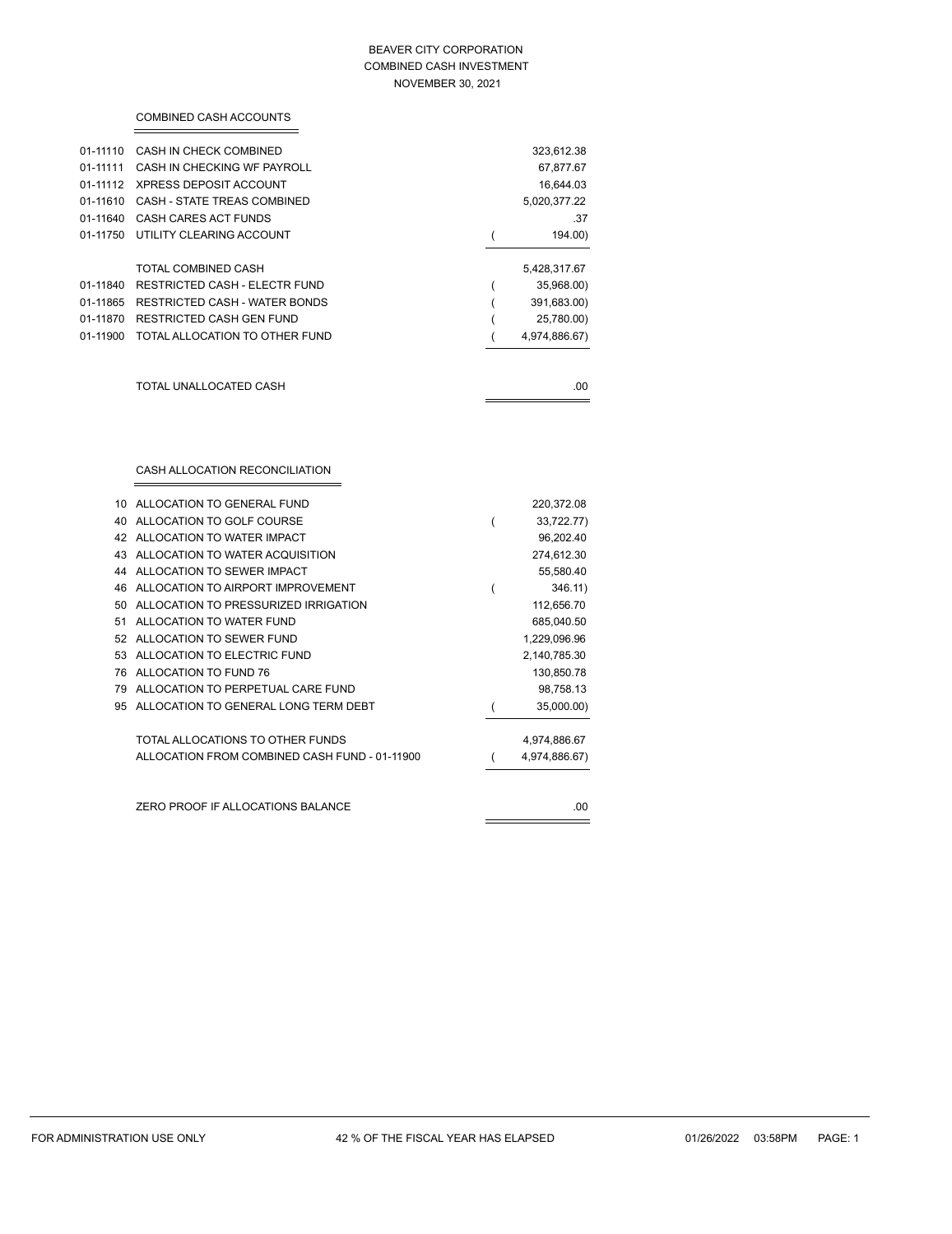GENERAL FUND

#### ASSETS

| 10-11900 CASH - COMBINED FUND<br>10-12100 RESTRICTED CASH - FR COMBINED<br>10-12310 CICALA ESCROW WF<br>10-12320 2016 EXCISE BOND ESCROW ACCT<br>10-13110 ACCOUNTS RECEIVABLE - UM<br>10-13130 ACCTS REC - AR<br>10-15800 SUSPENSE |             | ( | 220,372.08<br>25,780.00<br>2,512.68<br>11.69<br>32,312.55<br>3,865.14<br>36,969.08) |            |
|------------------------------------------------------------------------------------------------------------------------------------------------------------------------------------------------------------------------------------|-------------|---|-------------------------------------------------------------------------------------|------------|
| <b>TOTAL ASSETS</b>                                                                                                                                                                                                                |             |   |                                                                                     | 247,885.06 |
| <b>LIABILITIES AND EQUITY</b>                                                                                                                                                                                                      |             |   |                                                                                     |            |
| <b>LIABILITIES</b>                                                                                                                                                                                                                 |             |   |                                                                                     |            |
| 10-21350 GARBAGE BILLING PAYABLE                                                                                                                                                                                                   |             |   | 18,221.48                                                                           |            |
| 10-23500 SALES TAX GENERAL FUND                                                                                                                                                                                                    |             |   | 404.72                                                                              |            |
| 10-24220 OTHER DEPOSITS                                                                                                                                                                                                            |             |   | 2,512.68                                                                            |            |
| <b>TOTAL LIABILITIES</b>                                                                                                                                                                                                           |             |   |                                                                                     | 21,138.88  |
| <b>FUND EQUITY</b>                                                                                                                                                                                                                 |             |   |                                                                                     |            |
| <b>UNAPPROPRIATED FUND BALANCE:</b>                                                                                                                                                                                                |             |   |                                                                                     |            |
| 10-29610 RESERVED FUND BALANCE                                                                                                                                                                                                     | 206,796.08  |   |                                                                                     |            |
| 10-29800 BALANCE - BEGINNING OF YEAR                                                                                                                                                                                               | 326,781.71  |   |                                                                                     |            |
| REVENUE OVER EXPENDITURES - YTD                                                                                                                                                                                                    | 306,831.61) |   |                                                                                     |            |
| <b>BALANCE - CURRENT DATE</b>                                                                                                                                                                                                      |             |   | 226,746.18                                                                          |            |
| TOTAL FUND EQUITY                                                                                                                                                                                                                  |             |   |                                                                                     | 226,746.18 |
| TOTAL LIABILITIES AND EQUITY                                                                                                                                                                                                       |             |   |                                                                                     | 247,885.06 |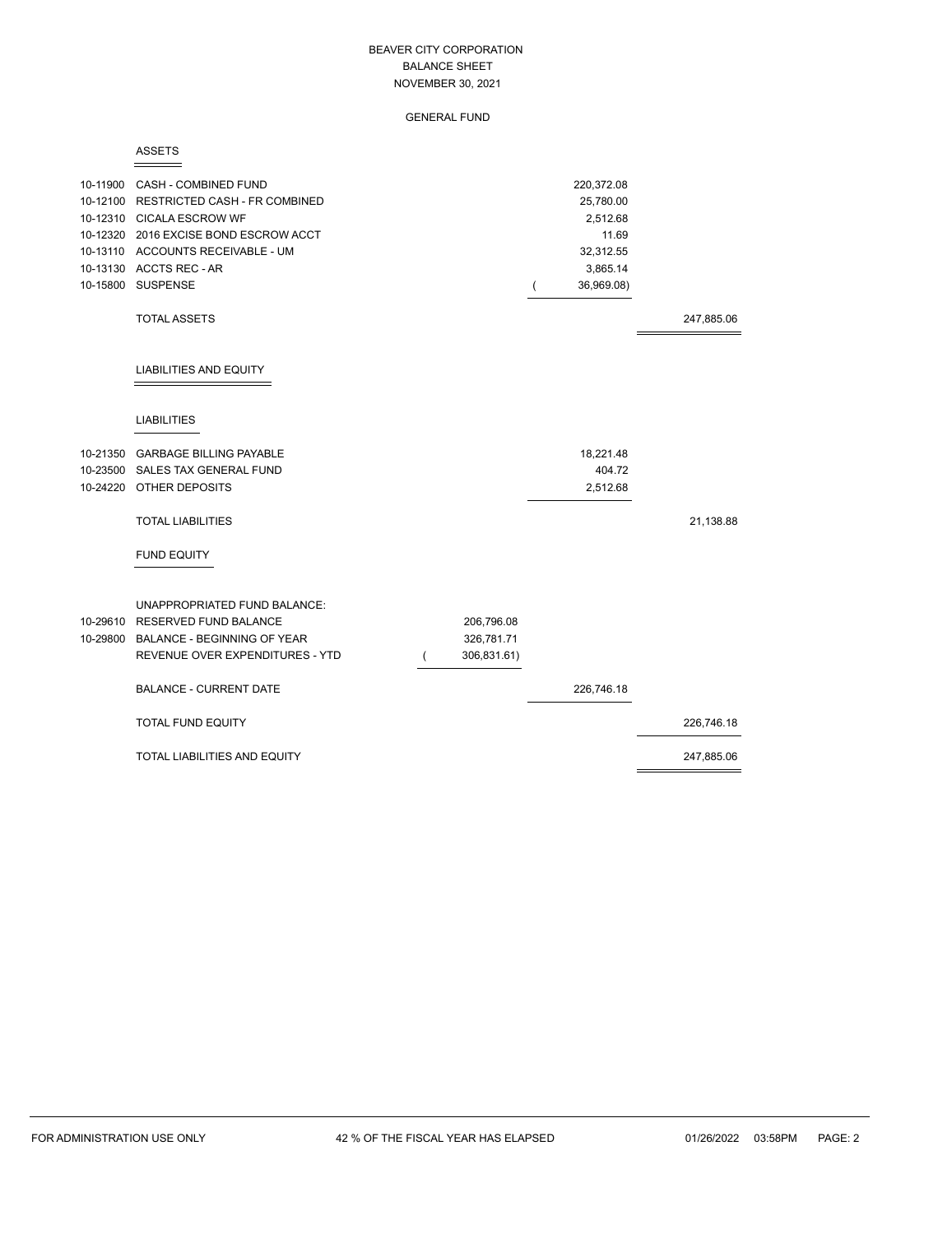|           |                                        | PERIOD ACTUAL | <b>YTD ACTUAL</b> | <b>BUDGET</b> | <b>UNEARNED</b>               | <b>PCNT</b> |
|-----------|----------------------------------------|---------------|-------------------|---------------|-------------------------------|-------------|
|           | <b>TAXES</b>                           |               |                   |               |                               |             |
|           |                                        |               |                   |               |                               |             |
| 10-31-100 | PROPERTY TAXES - CURRENT               | 10,189.67     | 13,303.57         | 45,000.00     | 31,696.43                     | 29.6        |
| 10-31-200 | PROPERTY TAXES REDEMPTIONS             | 569.69        | 1,553.19          | 3,000.00      | 1,446.81                      | 51.8        |
| 10-31-250 | UPP CAR AND BUS                        | 12.08         | 3,315.13          | 10,000.00     | 6,684.87                      | 33.2        |
| 10-31-300 | SALES AND USE TAXES                    | 92,033.35     | 249,467.96        | 529,500.00    | 280,032.04                    | 47.1        |
| 10-31-350 | SALES TAX VENDOR DISCOUNT              | 2,401.44      | 8,624.32          | 24,000.00     | 15,375.68                     | 35.9        |
| 10-31-400 | TV MISC INCOME                         | 246.52        | 1,198.43          | 3,000.00      | 1,801.57                      | 40.0        |
| 10-31-420 | TELEPHONE UTILITY TAX                  | 1,553.93      | 5,015.51          | 24,000.00     | 18,984.49                     | 20.9        |
| 10-31-421 | <b>ENERGY SALES TAX</b>                | 16,660.31     | 89,713.80         | 230,000.00    | 140,286.20                    | 39.0        |
| 10-31-425 | <b>TRANSIENT ROOM TAX</b>              | 11,991.24     | 24,125.30         | 40,000.00     | 15,874.70                     | 60.3        |
|           | <b>TOTAL TAXES</b>                     | 135,658.23    | 396,317.21        | 908.500.00    | 512,182.79                    | 43.6        |
|           | <b>LICENSES AND PERMITS</b>            |               |                   |               |                               |             |
| 10-32-100 | <b>BUSINESS LICENSES &amp; PERMITS</b> | .00           | 150.00            | 13,000.00     | 12,850.00                     | 1.2         |
| 10-32-210 | <b>BUILDING PERMITS</b>                | 2,892.85      | 28,385.05         | 40,000.00     | 11,614.95                     | 71.0        |
| 10-32-211 | <b>BUILDING PLAN REVIEW</b>            | 498.90        | 6,382.33          | 5,000.00      | 1,382.33)<br>(                | 127.7       |
| 10-32-215 | 1 % BUILDING PERMIT                    | 28.92         | 104.05            | 150.00        | 45.95                         | 69.4        |
| 10-32-220 | <b>TELEVISION</b>                      | 2,824.54      | 14,117.58         | 32,000.00     | 17,882.42                     | 44.1        |
| 10-32-240 | <b>CEMETERY BURIAL PERMITS</b>         | 2,800.00      | 10,900.00         | 16,000.00     | 5,100.00                      | 68.1        |
| 10-32-250 | <b>ENCROACHMENT PERMITS</b>            | .00           | .00               | 2,000.00      | 2,000.00                      | .0          |
|           | <b>TOTAL LICENSES AND PERMITS</b>      | 9,045.21      | 60,039.01         | 108,150.00    | 48,110.99                     | 55.5        |
|           | <b>INTERGOVERNMENTAL REVENUE</b>       |               |                   |               |                               |             |
| 10-33-301 | <b>COUNTY OP &amp; MAINT LIBRARY</b>   | .00           | .00               | 30,000.00     | 30,000.00                     | .0          |
| 10-33-400 | <b>GRANTS</b>                          | 2,142.00      | 41,020.00         | 50,000.00     | 8,980.00                      | 82.0        |
| 10-33-420 | <b>CDBG GRANT</b>                      | .00           | .00               | 197,204.00    | 197,204.00                    | .0          |
| 10-33-425 | <b>CARES ACT FUNDING</b>               | .00           | .00               | 20,000.00     | 20,000.00                     | .0          |
| 10-33-426 | AMERICAN RECOVERY ACT (ARP)            | .00           | 188,473.50        | .00           | 188,473.50)<br>$\overline{ }$ | .0          |
| 10-33-550 | <b>TRANSPORTATION TAX</b>              | 7,863.17      | 21,009.78         | 45,000.00     | 23,990.22                     | 46.7        |
| 10-33-560 | CLASS "C" ROAD FUND TRANSACTIO         | 45,438.16     | 80,388.27         | 240,000.00    | 159,611.73                    | 33.5        |
| 10-33-567 | <b>MISC ROAD FUND</b>                  | .00           | 300.00            | .00           | 300.00)<br>$\overline{ }$     | .0          |
| 10-33-580 | STATE LIQUOR FUND ALLOTMENT            | .00           | .00.              | 8,000.00      | 8,000.00                      | .0          |
| 10-33-800 | BEAVER COUNTY OP & MNT SWIM            | .00           | .00               | 110,000.00    | 110,000.00                    | .0          |
| 10-33-801 | TRAVEL COUNCIL DONATIONS               | .00           | .00               | 15,000.00     | 15,000.00                     | 0.          |
| 10-33-810 | <b>LIBRARY COURIER SERVICES</b>        | .00           | 207.06            | 150.00        | 57.06)                        | 138.0       |
|           | TOTAL INTERGOVERNMENTAL REVENUE        | 55,443.33     | 331,398.61        | 715,354.00    | 383,955.39                    | 46.3        |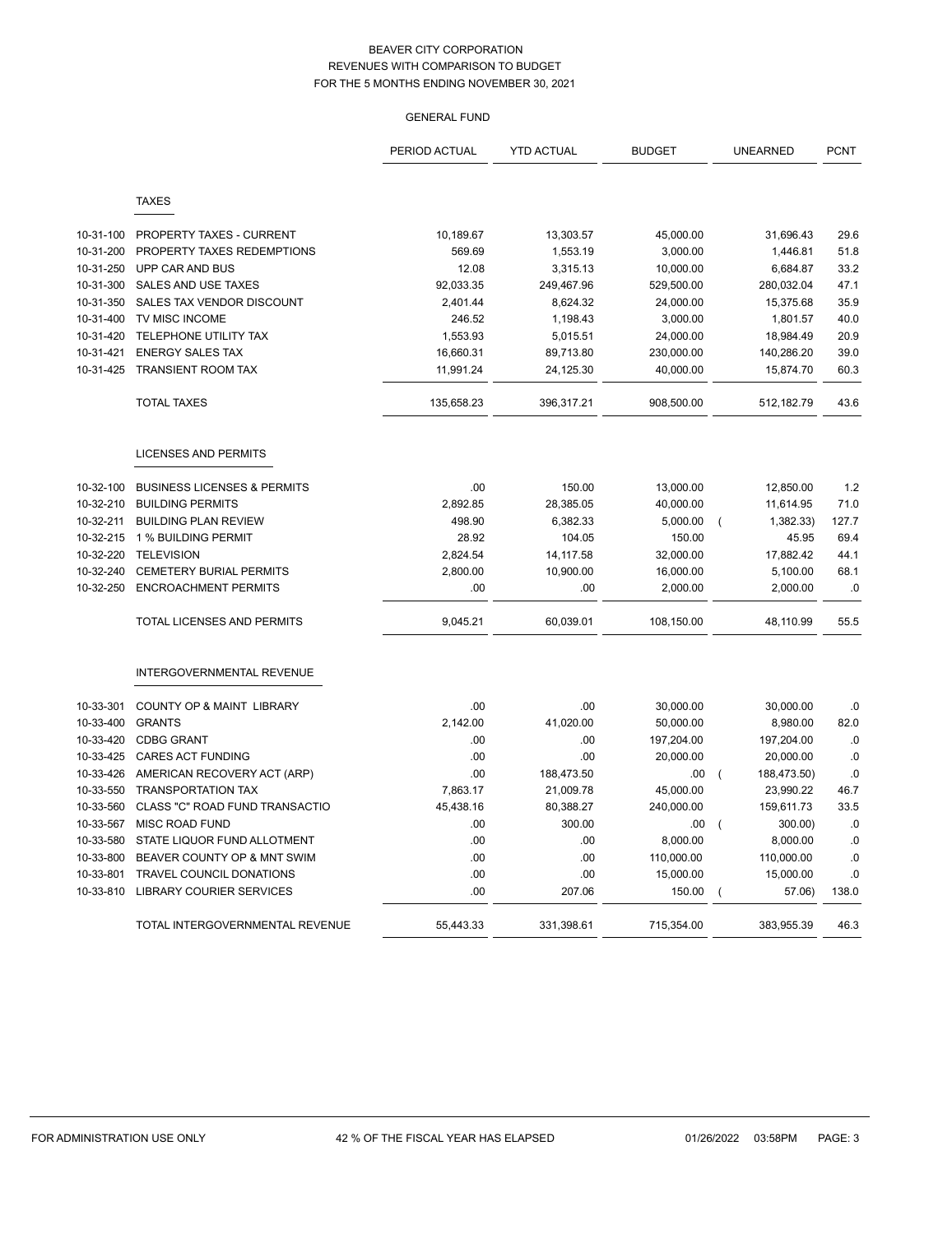|                        |                                                    | <b>GENERAL FUND</b> |                    |                     |                                       |               |
|------------------------|----------------------------------------------------|---------------------|--------------------|---------------------|---------------------------------------|---------------|
|                        |                                                    | PERIOD ACTUAL       | <b>YTD ACTUAL</b>  | <b>BUDGET</b>       | <b>UNEARNED</b>                       | <b>PCNT</b>   |
|                        | <b>CHARGES FOR SERVICES</b>                        |                     |                    |                     |                                       |               |
|                        |                                                    |                     |                    |                     |                                       |               |
| 10-34-130              | <b>ZONING REVENUE</b>                              | 25.00               | 575.00             | 500.00              | 75.00)<br>$\overline{ }$              | 115.0         |
| 10-34-910<br>10-34-920 | <b>BUILDING AND PARK RENT</b><br>SOUND SYSTEM RENT | 2,002.00<br>.00     | 7,382.00<br>900.00 | 12,000.00<br>600.00 | 4,618.00<br>300.00)<br>$\overline{ }$ | 61.5<br>150.0 |
| 10-34-930              | <b>LAND RENT</b>                                   | 1,448.60            | 7,243.00           | 29,000.00           | 21,757.00                             | 25.0          |
| 10-34-940              | ADMINISTRATIVE FOR EL & WA SEW                     | .00                 | .00                | 105,000.00          | 105,000.00                            | .0            |
|                        |                                                    |                     |                    |                     |                                       |               |
|                        | TOTAL CHARGES FOR SERVICES                         | 3,475.60            | 16,100.00          | 147,100.00          | 131,000.00                            | 10.9          |
|                        | MISCELLANEOUS REVENUE                              |                     |                    |                     |                                       |               |
| 10-36-200              | <b>RENTS AND CONCESSIONS</b>                       | .00                 | .00                | 250.00              | 250.00                                | .0            |
| 10-36-220              | LEASE AND REVENUE UPS                              | 600.00              | 3,000.00           | 7,200.00            | 4,200.00                              | 41.7          |
|                        | TOTAL MISCELLANEOUS REVENUE                        | 600.00              | 3,000.00           | 7,450.00            | 4,450.00                              | 40.3          |
|                        | <b>OTHER</b>                                       |                     |                    |                     |                                       |               |
| 10-38-100              | <b>INTEREST EARNINGS</b>                           | 295.19)             | 972.03             | 3,000.00            | 2,027.97                              | 32.4          |
| 10-38-215              | POOL VENDING MACHINE REV.                          | .00                 | 153.00             | .00                 | 153.00)                               | .0            |
| 10-38-220              | STALL RENTAL RACE TRACK                            | 283.00              | 1,661.00           | 2,400.00            | 739.00                                | 69.2          |
| 10-38-300              | SWIM POOL FEES                                     | 2,846.11            | 21,115.62          | 45,000.00           | 23,884.38                             | 46.9          |
| 10-38-340              | SWIM TEAM REG & POOL DONATIONS                     | .00                 | 170.00             | 250.00              | 80.00                                 | 68.0          |
| 10-38-350              | BEAVER BASH/SUMMER SMASH                           | .00                 | .00                | 23,000.00           | 23,000.00                             | .0            |
| 10-38-351              | <b>RECREATION/SPORTS FEES</b>                      | 4,608.48            | 9,838.82           | 35,000.00           | 25,161.18                             | 28.1          |
| 10-38-355              | TUSHAR COMPLEX CONCESSIONS                         | .00                 | 700.00             | .00                 | 700.00)                               | .0            |
| 10-38-360              | RECREATION/SPORTS DONATIONS                        | 800.00              | 13,750.00          | 10,000.00           | 3,750.00)<br>$\overline{ }$           | 137.5         |
| 10-38-420              | <b>GARBAGE BILLING REVENUE</b>                     | 641.80              | 3,227.65           | 7,500.00            | 4,272.35                              | 43.0          |
| 10-38-735              | <b>LIBRARY SERVICE &amp; MATERIALS</b>             | 158.13              | 913.51             | 1,800.00            | 886.49                                | 50.8          |
| 10-38-737              | LIBRARY ENDOWMENT ACCOUNT                          | 7.01                | 35.27              | 100.00              | 64.73                                 | 35.3          |
| 10-38-738              | <b>LIBRARY DONATIONS</b>                           | .00                 | 100.00             | 100.00              | .00                                   | 100.0         |
| 10-38-739              | <b>LIBRARY GRANTS</b>                              | 419.04              | 603.27             | 2,500.00            | 1,896.73                              | 24.1          |
| 10-38-800              | <b>VETERANS MEMORIAL DONATION</b>                  | .00                 | 100.00             | .00                 | 100.00)                               | .0            |
| 10-38-900              | <b>GENERAL FUND SUNDRY</b>                         | 828.94              | 3,726.24           | 2,500.00            | 1,226.24)                             | 149.1         |
|                        | <b>TOTAL OTHER</b>                                 | 10,297.32           | 57,066.41          | 133,150.00          | 76,083.59                             | 42.9          |
|                        | CONTRIBUTIONS AND TRANSFERS                        |                     |                    |                     |                                       |               |
| 10-39-050              | TRANSFER FROM ELECTRIC FOR SER                     | .00                 | .00                | 75,000.00           | 75,000.00                             | .0            |
| 10-39-100              | TRANSFER FROM WATER FOR SERVIC                     | .00                 | .00                | 45,000.00           | 45,000.00                             | .0            |
| 10-39-150              | TRANSFER FROM SEWER FOR SERVIC                     | .00                 | .00                | 36,000.00           | 36,000.00                             | .0            |
| 10-39-160              | TRANSFER FROM PERP CARE FOR SE                     | .00.                | .00                | 16,300.00           | 16,300.00                             | .0            |
|                        | TOTAL CONTRIBUTIONS AND TRANSFERS                  | .00                 | .00                | 172,300.00          | 172,300.00                            | .0            |
|                        | TOTAL FUND REVENUE                                 | 214,519.69          | 863,921.24         | 2,192,004.00        | 1,328,082.76                          | 39.4          |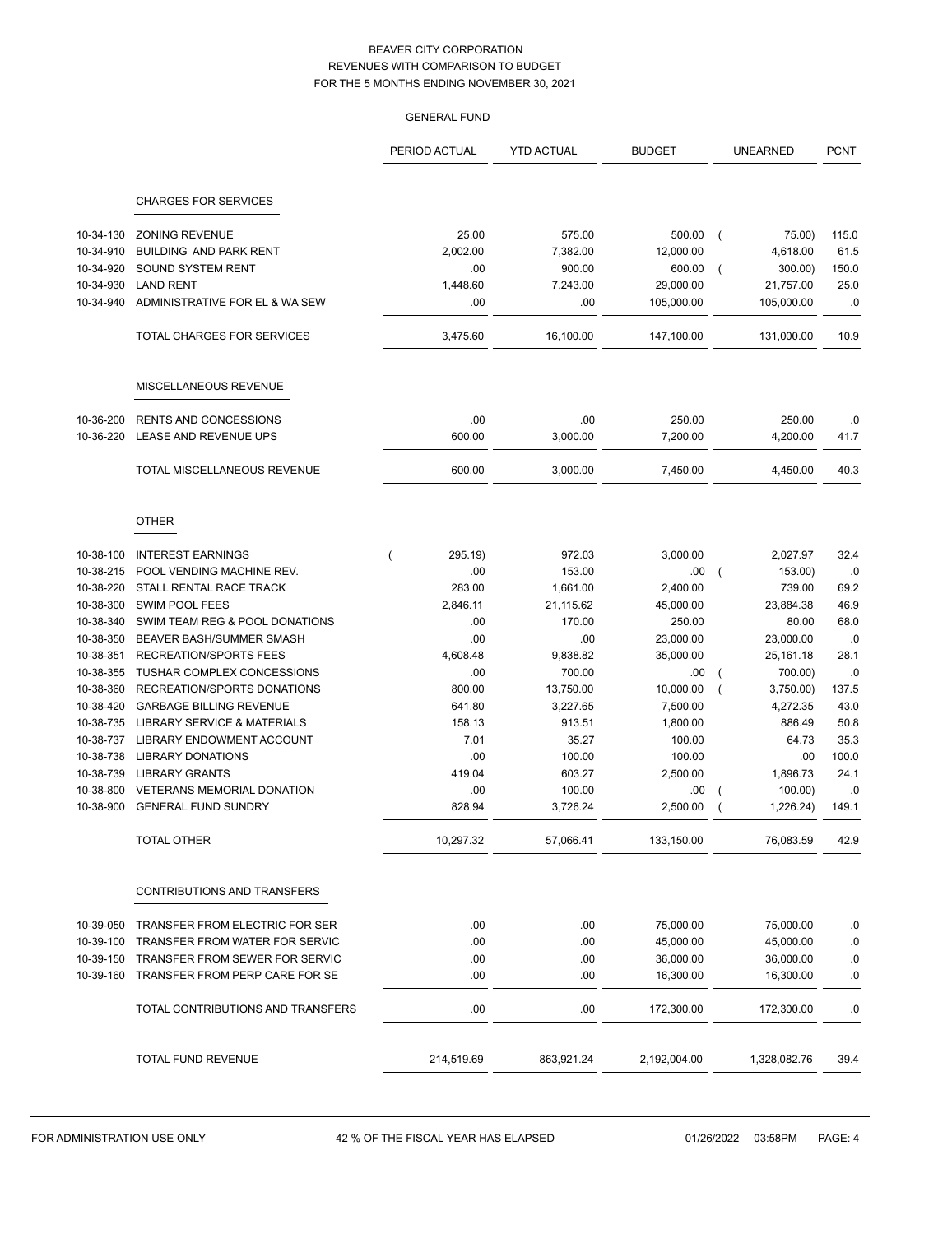|           |                                                                                      | <b>GENERAL FUND</b> |                   |                       |                           |             |
|-----------|--------------------------------------------------------------------------------------|---------------------|-------------------|-----------------------|---------------------------|-------------|
|           |                                                                                      | PERIOD ACTUAL       | <b>YTD ACTUAL</b> | <b>BUDGET</b>         | UNEXPENDED                | <b>PCNT</b> |
|           | LEGISLATIVE                                                                          |                     |                   |                       |                           |             |
| 10-41-110 | SALARIES - MAYOR AND COUNCIL                                                         | 2,579.06            | 12,895.30         | 31,000.00             | 18,104.70                 | 41.6        |
| 10-41-130 | <b>EMPLOYEE BENEFITS</b>                                                             | 595.74              | 2,978.70          | 7,650.00              | 4,671.30                  | 38.9        |
| 10-41-220 | LEGAL NOTICE / ADVERTISEMENT                                                         | .00                 | 289.76            | 1,000.00              | 710.24                    | 29.0        |
| 10-41-230 | <b>TRAVEL</b>                                                                        | .00                 | .00               | 1,500.00              | 1,500.00                  | .0          |
| 10-41-360 | YOUTH CITY COUNCIL                                                                   | 270.00              | 270.00            | 600.00                | 330.00                    | 45.0        |
| 10-41-610 | <b>MISCELLANEOUS</b>                                                                 | .00                 | 323.01            | 7,000.00              | 6,676.99                  | 4.6         |
|           | <b>TOTAL LEGISLATIVE</b>                                                             | 3,444.80            | 16,756.77         | 48,750.00             | 31,993.23                 | 34.4        |
|           | <b>ADMINISTRATIVE</b>                                                                |                     |                   |                       |                           |             |
|           |                                                                                      |                     |                   |                       |                           |             |
| 10-43-110 | SALARIES AND WAGES                                                                   | 4,297.03            | 22,104.32         | 53,304.00             | 31,199.68                 | 41.5        |
| 10-43-130 | <b>EMPLOYEE BENEFITS</b>                                                             | 2,243.33            | 11,551.75         | 31,200.00             | 19,648.25                 | 37.0        |
| 10-43-210 | <b>DUES &amp; MEMBERSHIPS</b>                                                        | .00                 | 914.00            | 2,400.00              | 1,486.00                  | 38.1        |
| 10-43-230 | ADMIN TRAVEL, MILEAGE, TNG                                                           | 442.05              | 1,317.37          | 6,500.00              | 5,182.63                  | 20.3        |
| 10-43-240 | OFFICE SUPPLIES AND EXPENSE                                                          | 704.57              | 5,328.04          | 10,000.00             | 4,671.96                  | 53.3        |
| 10-43-280 | <b>TELEPHONE</b>                                                                     | 784.56              | 3,881.74          | 10,000.00             | 6,118.26                  | 38.8        |
| 10-43-310 | ATTORNEY, LEGAL, PROFESSIONAL                                                        | 1,250.00            | 3,180.00          | 12,000.00             | 8,820.00                  | 26.5        |
| 10-43-340 | AUDIT                                                                                | .00                 | 10,000.00         | 18,500.00             | 8,500.00                  | 54.1        |
| 10-43-425 | <b>CARES ACT EXPENSES</b>                                                            | 20,323.05           | 44,851.70         | 20,000.00             | 24,851.70)                | 224.3       |
| 10-43-510 | <b>BONDS - PROPERTY INSURANCE</b>                                                    | .00                 | 19,708.20         | 19,000.00             | 708.20)                   | 103.7       |
| 10-43-610 | <b>MISCELLANEOUS</b>                                                                 | 138.63              | 3,304.06          | 1,500.00              | 1,804.06)                 | 220.3       |
| 10-43-630 | ECONOMIC DEVELOPMENT                                                                 | 2,070.00            | 2,146.45          | 15,000.00             | 12,853.55                 | 14.3        |
| 10-43-730 | CAPITAL OUTLAY - IMPROV TELEPH                                                       | .00                 | .00               | 1,000.00              | 1,000.00                  | .0          |
| 10-43-740 | CAPITAL OUTLAY - EQUIPMENT                                                           | .00                 | .00               | 10,000.00             | 10,000.00                 | .0          |
|           | <b>TOTAL ADMINISTRATIVE</b>                                                          | 32,253.22           | 128,287.63        | 210,404.00            | 82,116.37                 | 61.0        |
|           | <b>GENERAL GOVERNMENT BUILDINGS</b>                                                  |                     |                   |                       |                           |             |
|           |                                                                                      |                     |                   |                       |                           |             |
| 10-51-110 | SALARIES AND WAGES-MAINTAINCE                                                        | 453.77              | 2,046.71          | 5,000.00              | 2,953.29                  | 40.9        |
|           | 10-51-130 EMPLOYEE BENEFITS                                                          | 38.62               | 170.91            | 600.00                | 429.09                    | 28.5        |
|           | 10-51-270 CITY BUILDINGS OP & MAINT                                                  | 1,752.10            | 10,902.71         | 33,000.00             | 22,097.29                 | 33.0        |
|           | 10-51-730 CAPITAL OUTLAY - CITY BLDG IMP<br>10-51-735 CAP. OUTLAY CITY BLDG UNDER 5K | .00<br>2,025.00     | .00<br>2,025.00   | 30,000.00<br>5,000.00 | 30,000.00<br>2,975.00     | .0<br>40.5  |
|           |                                                                                      |                     |                   |                       |                           |             |
|           | TOTAL GENERAL GOVERNMENT BUILDINGS                                                   | 4,269.49            | 15,145.33         | 73,600.00             | 58,454.67                 | 20.6        |
|           | PLANNING AND ZONING                                                                  |                     |                   |                       |                           |             |
| 10-53-110 | SALARIES - PLANNING AND ZONING                                                       | 632.63              | 3,287.52          | 8,000.00              | 4,712.48                  | 41.1        |
|           | 10-53-130 EMPLOYEE BENEFITS                                                          | 304.35              | 1,568.23          | 4,300.00              | 2,731.77                  | 36.5        |
|           | 10-53-220 LEGAL NOTICE / ADVERTISMENT                                                | .00                 | .00               | 500.00                | 500.00                    | .0          |
|           | 10-53-310 GENERAL PLAN DEVELOPMENT                                                   | .00                 | 396.00            | .00                   | 396.00)<br>$\overline{ }$ | .0          |
|           | 10-53-610 MISCELLANEOUS                                                              | .00                 | 16.08             | 500.00                | 483.92                    | 3.2         |
|           |                                                                                      |                     |                   |                       |                           |             |
|           | TOTAL PLANNING AND ZONING                                                            | 936.98              | 5,267.83          | 13,300.00             | 8,032.17                  | 39.6        |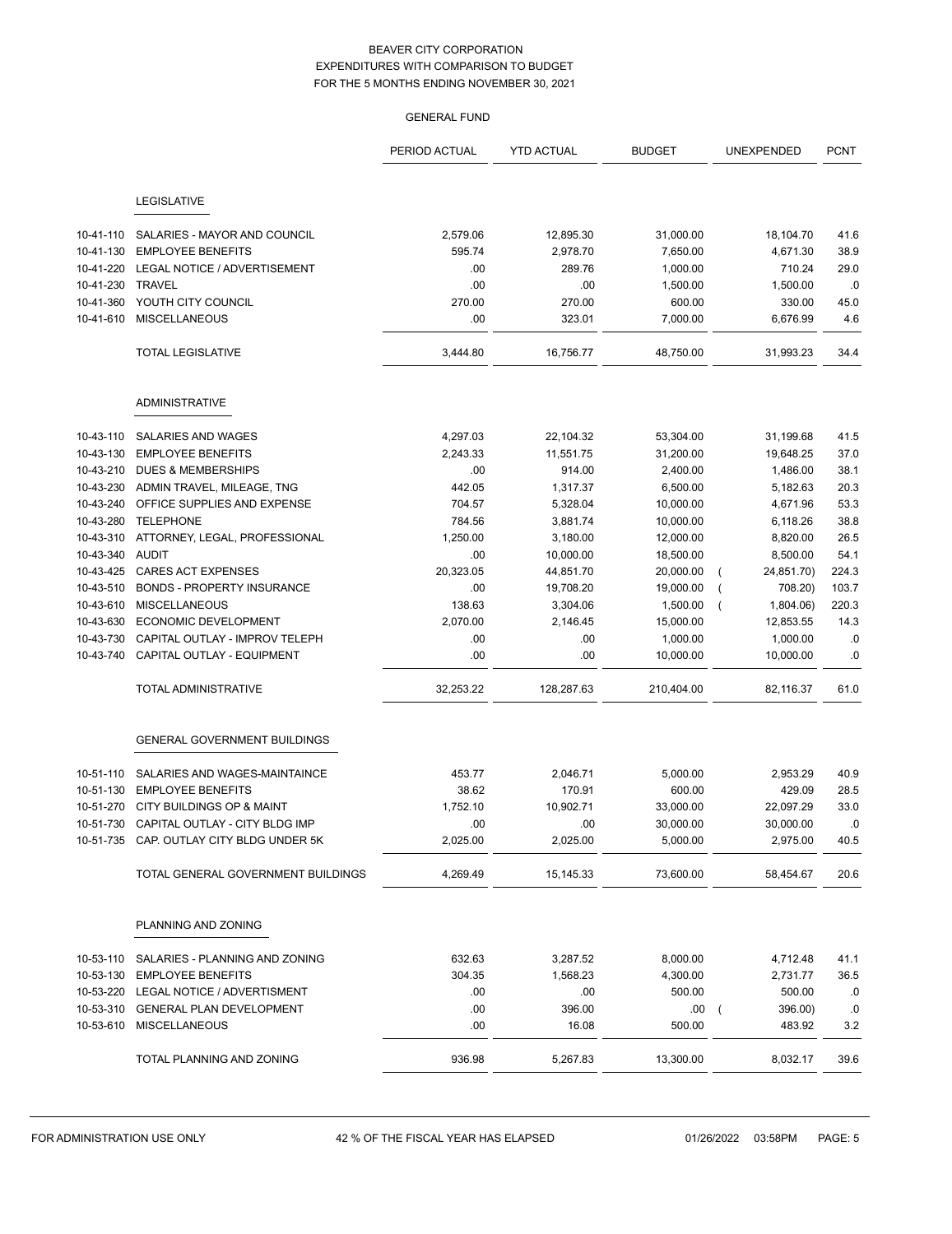|           |                                    | PERIOD ACTUAL | <b>YTD ACTUAL</b> | <b>BUDGET</b> | UNEXPENDED   | <b>PCNT</b> |
|-----------|------------------------------------|---------------|-------------------|---------------|--------------|-------------|
|           | PUBLIC SAFETY                      |               |                   |               |              |             |
| 10-54-110 | SALARY AND WAGES-C GUARD           | 1,348.48      | 5,263.49          | 15,000.00     | 9,736.51     | 35.1        |
| 10-54-130 | <b>EMPLOYEE BENEFITS-C GUARD</b>   | 377.20        | 1,682.98          | 5,200.00      | 3,517.02     | 32.4        |
| 10-54-350 | WILDLAND FIRE ASSESSMENT           | .00           | .00               | 6,825.00      | 6,825.00     | .0          |
| 10-54-610 | MISCELLANEOUS-C GUARD              | 13.65         | 54.70             | 500.00        | 445.30       | 10.9        |
|           | <b>TOTAL PUBLIC SAFETY</b>         | 1,739.33      | 7,001.17          | 27,525.00     | 20,523.83    | 25.4        |
|           | <b>BUILDING INSPECTION</b>         |               |                   |               |              |             |
| 10-58-610 | BEAVER COUNTY BUILDING FEES        | .00           | 20,829.40         | 30,000.00     | 9,170.60     | 69.4        |
|           | TOTAL BUILDING INSPECTION          | .00           | 20,829.40         | 30,000.00     | 9,170.60     | 69.4        |
|           | <b>STREETS</b>                     |               |                   |               |              |             |
| 10-60-110 | SALARIES AND WAGES                 | 1,918.99      | 8,782.49          | 19,000.00     | 10,217.51    | 46.2        |
| 10-60-130 | <b>EMPLOYEE BENEFITS</b>           | 1,108.65      | 5,076.14          | 12,500.00     | 7,423.86     | 40.6        |
| 10-60-250 | EQUIPMENT SUPPLIES & MAINT.        | 104.36        | 1,509.95          | 5,000.00      | 3,490.05     | 30.2        |
| 10-60-270 | <b>STREET LIGHTING</b>             | 521.30        | 2,598.65          | 5,000.00      | 2,401.35     | 52.0        |
| 10-60-410 | <b>STREET SIGNS &amp; SUPPLIES</b> | .00           | 465.70            | 6,000.00      | 5,534.30     | 7.8         |
| 10-60-480 | <b>B &amp; C ROAD FUNDS</b>        | 7,190.40      | 122,252.43        | 230,000.00    | 107,747.57   | 53.2        |
| 10-60-485 | <b>CLASS C ROAD EQUIPMENT</b>      | .00           | .00               | 25,000.00     | 25,000.00    | .0          |
| 10-60-490 | SIDEWALK IMPROVEMENTS              | 2,068.59      | 21,091.51         | 75,000.00     | 53,908.49    | 28.1        |
| 10-60-495 | <b>CITY BEAUTIFICATION</b>         | 29.98         | 61.96             | 14,800.00     | 14,738.04    | .4          |
| 10-60-610 | <b>MISCELLANEOUS</b>               | .00           | 1,121.02          | 2,400.00      | 1,278.98     | 46.7        |
| 10-60-730 | CAPITAL OUTLAY STREETS             | 280,518.60    | 341,356.63        | 221,200.00    | 120, 156.63) | 154.3       |
|           | <b>TOTAL STREETS</b>               | 293,460.87    | 504.316.48        | 615,900.00    | 111,583.52   | 81.9        |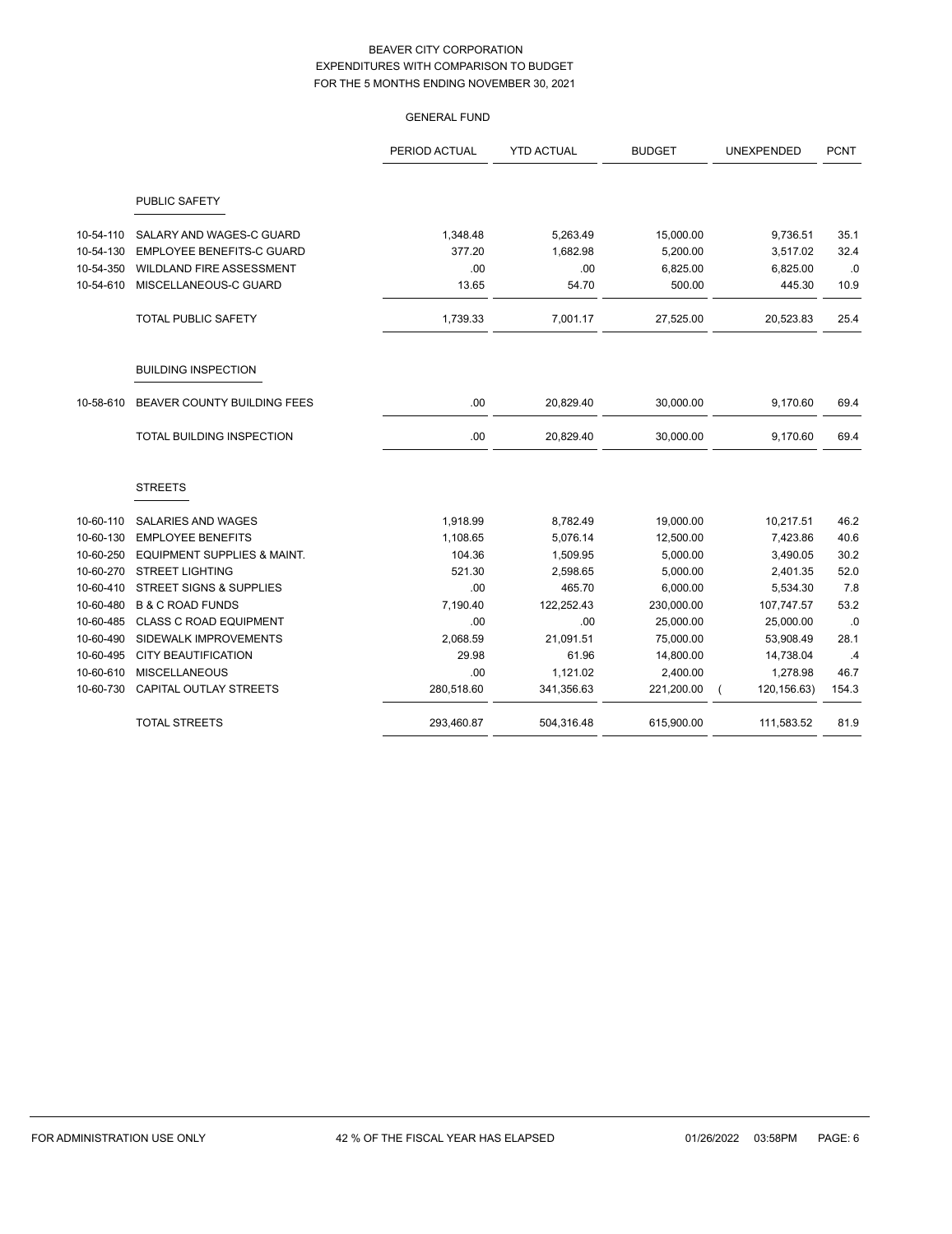|           |                                   | PERIOD ACTUAL | <b>YTD ACTUAL</b> | <b>BUDGET</b> | UNEXPENDED                  | <b>PCNT</b> |
|-----------|-----------------------------------|---------------|-------------------|---------------|-----------------------------|-------------|
|           | <b>PARKS</b>                      |               |                   |               |                             |             |
| 10-70-110 | SALARIES AND WAGES                | 6,900.05      | 35,073.31         | 92,500.00     | 57,426.69                   | 37.9        |
| 10-70-130 | <b>EMPLOYEE BENEFITS</b>          | 3,167.63      | 15,697.87         | 47,000.00     | 31,302.13                   | 33.4        |
| 10-70-260 | <b>PARKS EXPENSE</b>              | 946.29        | 13,250.05         | 25,000.00     | 11,749.95                   | 53.0        |
| 10-70-265 | <b>FOUNTAIN PARK O &amp; M</b>    | 229.35        | 1,678.39          | 3,000.00      | 1,321.61                    | 56.0        |
| 10-70-270 | <b>PARK LIGHTING</b>              | .00           | .00               | 1,500.00      | 1,500.00                    | .0          |
| 10-70-275 | TUSHER MOUNTAIN QUAD PLEX         | 1,399.27      | 4,162.57          | 5,000.00      | 837.43                      | 83.3        |
| 10-70-620 | FT CAMERON RECREATION AREA        | 283.05        | 9,796.28          | 4,500.00      | 5,296.28)<br>$\overline{ }$ | 217.7       |
| 10-70-621 | FT. CAMERON RODEO GROUNDS         | 50.00         | 2,797.17          | 4,500.00      | 1,702.83                    | 62.2        |
| 10-70-625 | <b>DEARMITT FIELDS</b>            | .00           | 94.10             | 2,500.00      | 2,405.90                    | 3.8         |
| 10-70-630 | <b>RACE TRACK</b>                 | 514.26        | 5,225.84          | 8,000.00      | 2,774.16                    | 65.3        |
| 10-70-730 | CAPITAL OUTLAY PARKS UNDER \$5K   | 5,000.00      | 5,000.00          | 12,000.00     | 7,000.00                    | 41.7        |
| 10-70-740 | CAPITAL OUTLAY - EQUIPMENT        | .00           | .00               | 35,000.00     | 35,000.00                   | .0          |
| 10-70-815 | <b>BOND PRINCIPAL PAYMENT</b>     | .00           | 35,000.00         | 35,000.00     | .00                         | 100.0       |
| 10-70-820 | DEBT SERVICE - INTEREST - 1ST     | 1,969.10      | 3,938.18          | 3,670.00      | 268.18)<br>$\overline{ }$   | 107.3       |
| 10-70-830 | <b>ADMINISTRATION FEE</b>         | .00           | .00               | 500.00        | 500.00                      | $.0$        |
|           | <b>TOTAL PARKS</b>                | 20,459.00     | 131,713.76        | 279,670.00    | 147,956.24                  | 47.1        |
|           | <b>RECREATION</b>                 |               |                   |               |                             |             |
| 10-72-110 | <b>RECREATION SALARIES</b>        | 3,420.02      | 22,462.33         | 52,000.00     | 29,537.67                   | 43.2        |
| 10-72-130 | <b>EMPLOYEE BENEFITS</b>          | 2,288.90      | 11,706.71         | 21,500.00     | 9,793.29                    | 54.5        |
| 10-72-740 | <b>RECREATION PROGRAM</b>         | 5,603.48      | 25,550.71         | 35,000.00     | 9,449.29                    | 73.0        |
| 10-72-750 | <b>BEAVER BASH/SPRING FLING</b>   | .00           | .00               | 25,000.00     | 25,000.00                   | .0          |
|           | TOTAL RECREATION                  | 11,312.40     | 59,719.75         | 133,500.00    | 73,780.25                   | 44.7        |
|           | SWIMMING POOL                     |               |                   |               |                             |             |
| 10-73-110 | SALARIES AND WAGES                | 8,218.53      | 48,568.33         | 84,000.00     | 35,431.67                   | 57.8        |
| 10-73-130 | <b>EMPLOYEE BENEFITS</b>          | 1,986.93      | 10,818.52         | 26,000.00     | 15,181.48                   | 41.6        |
| 10-73-270 | <b>BLDG SUPPLIES &amp; MAINT.</b> | 2,355.64      | 11,050.39         | 30,000.00     | 18,949.61                   | 36.8        |
| 10-73-275 | POOL VENDING MACHINE EXP          | .00           | .00               | 500.00        | 500.00                      | .0          |
| 10-73-610 | MISC. SUPPLIES - SWIM TEAM        | .00           | 987.46            | 500.00        | 487.46)<br>$\overline{ }$   | 197.5       |
| 10-73-720 | CAPITAL OUTLAY - BUILDINGS        | .00           | 1,900.00          | 14,500.00     | 12,600.00                   | 13.1        |
| 10-73-740 | CAPITAL OUTLAY - EQUIP            | .00           | .00               | 5,000.00      | 5,000.00                    | .0          |
|           | <b>TOTAL SWIMMING POOL</b>        | 12,561.10     | 73,324.70         | 160,500.00    | 87,175.30                   | 45.7        |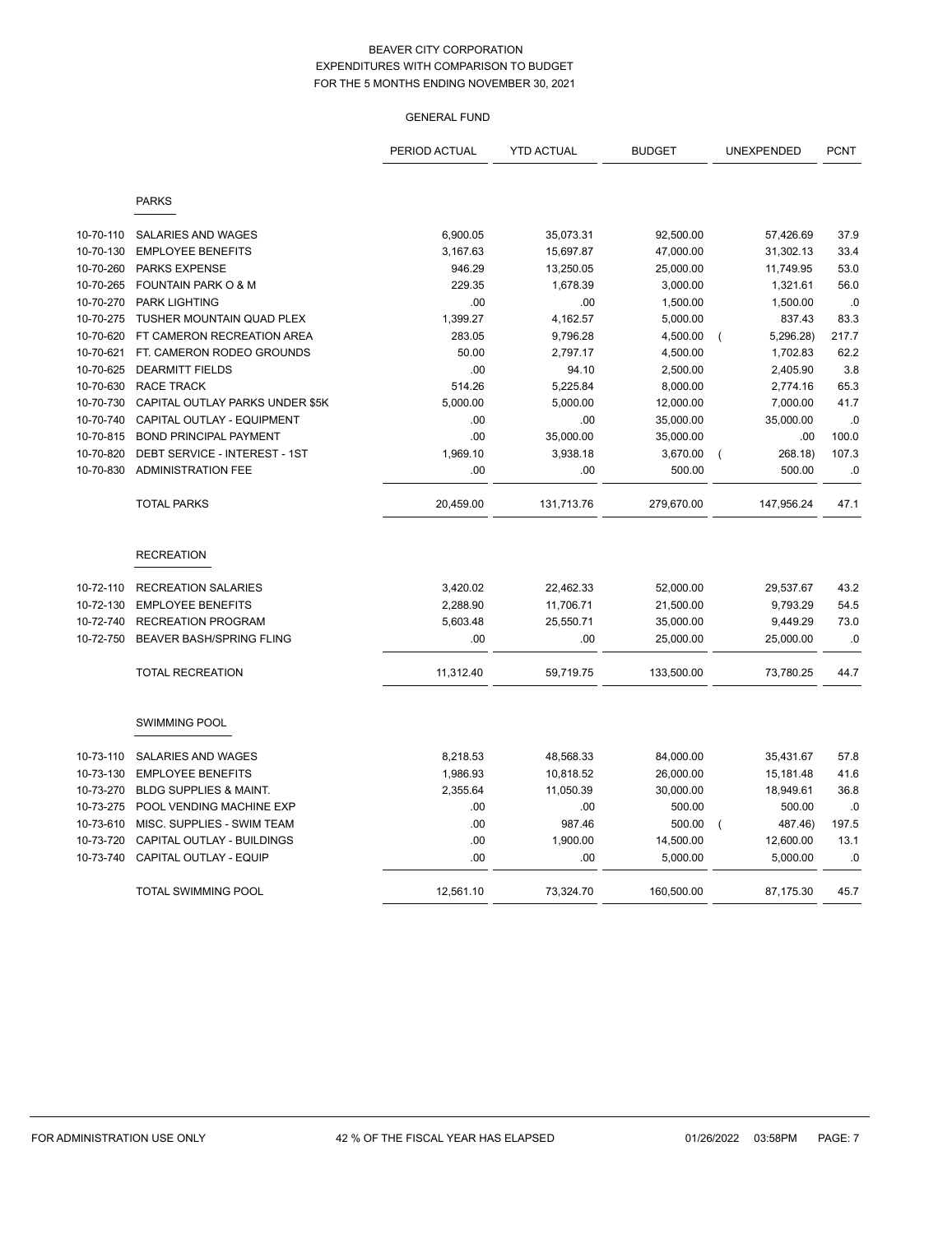|           |                                     | PERIOD ACTUAL | <b>YTD ACTUAL</b> | <b>BUDGET</b> | UNEXPENDED            | <b>PCNT</b> |
|-----------|-------------------------------------|---------------|-------------------|---------------|-----------------------|-------------|
|           | <b>LIBRARY</b>                      |               |                   |               |                       |             |
|           |                                     |               |                   |               |                       |             |
| 10-75-110 | <b>LIBRARY SALARIES</b>             | 5,845.44      | 41,769.70         | 94,000.00     | 52,230.30             | 44.4        |
| 10-75-130 | <b>LIBRARY BENEFITS</b>             | 2,856.04      | 17,585.00         | 48,100.00     | 30,515.00             | 36.6        |
| 10-75-240 | OFFICE SUPPLIES AND EXPENSE         | 21.97         | 244.42            | 1,200.00      | 955.58                | 20.4        |
| 10-75-250 | <b>TECHNICAL ASSISTANCE</b>         | .00           | 342.19            | 2,000.00      | 1,657.81              | 17.1        |
| 10-75-260 | <b>HEATING OP &amp; MAINTENANCE</b> | 829.63        | 6,941.18          | 14,000.00     | 7,058.82              | 49.6        |
| 10-75-270 | <b>LIBRARY PROGRAMS</b>             | 145.41        | 1,521.97          | 2,800.00      | 1,278.03              | 54.4        |
| 10-75-731 | CAP. OUTLAY LIBRARY UNDER \$5K      | .00           | 1,159.00          | 2,500.00      | 1,341.00              | 46.4        |
| 10-75-735 | CITY GRANT--BOOKS & EXPENSES        | 518.76        | 9,308.44          | 15,000.00     | 5,691.56              | 62.1        |
| 10-75-736 | STATE DEVELOP GRANT-BOOK EXP        | .00           | 120.00            | 6,000.00      | 5,880.00              | 2.0         |
| 10-75-738 | <b>LIBRARY GRANTS</b>               | 205.08        | 2,023.21          | .00           | 2,023.21)             | .0          |
| 10-75-810 | LIBRARY ROOF CIB LOAN PRINCIPA      | .00           | .00               | 3,000.00      | 3,000.00              | .0          |
|           | <b>TOTAL LIBRARY</b>                | 10,422.33     | 81,015.11         | 188,600.00    | 107,584.89            | 43.0        |
|           | <b>CEMETERY</b>                     |               |                   |               |                       |             |
| 10-77-110 | SALARIES AND WAGES                  | 6,187.32      | 33,440.76         | 64,000.00     | 30,559.24             | 52.3        |
| 10-77-130 | <b>EMPLOYEE BENEFITS</b>            | 3,219.06      | 16,480.66         | 45,000.00     | 28,519.34             | 36.6        |
| 10-77-260 | <b>OPERATING &amp; MAINTENANCE</b>  | 561.51        | 6,646.97          | 18,000.00     | 11,353.03             | 36.9        |
| 10-77-730 | CAPITAL OUTLAY - IMPROVEMENTS       | .00           | .00               | 10,000.00     | 10,000.00             | .0          |
| 10-77-731 | CAP. OUTLAY CEMETARY UNDER \$5K     | .00           | .00               | 1,000.00      | 1,000.00              | .0          |
| 10-77-740 | CAPITAL OUTLAY - EQUIPMENT          | 7,540.00      | 7,540.00          | 15,000.00     | 7,460.00              | 50.3        |
|           | <b>TOTAL CEMETERY</b>               | 17,507.89     | 64,108.39         | 153,000.00    | 88,891.61             | 41.9        |
|           | <b>COMMUNITY DEVELOPMENT</b>        |               |                   |               |                       |             |
| 10-78-110 | <b>WAGES &amp; SALARIES</b>         | 340.33        | 1,552.32          | 3,800.00      | 2,247.68              | 40.9        |
| 10-78-130 | <b>EMPLOYEE BENEFITS</b>            | 28.96         | 131.59            | 500.00        | 368.41                | 26.3        |
| 10-78-260 | OPERA HOUSE CIVIC CENTER - O &      | 412.62        | 3,113.23          | 20,000.00     | 16,886.77             | 15.6        |
| 10-78-630 | <b>DONATIONS</b>                    | .00           | 6,464.98          | 1,000.00      | 5,464.98)<br>$\left($ | 646.5       |
| 10-78-631 | MAIN STREET CHRISTMAS LIGHTING      | .00           | .00               | 2,000.00      | 2,000.00              | .0          |
| 10-78-635 | <b>SOUND SYSTEM</b>                 | .00           | .00               | 1,000.00      | 1,000.00              | .0          |
| 10-78-640 | OLD COURT HOUSE MUSEUM              | .00           | .00               | 2,000.00      | 2,000.00              | .0          |
| 10-78-645 | CITY SPONSORED EVENTS               | 911.41        | 8,098.75          | 22,000.00     | 13,901.25             | 36.8        |
| 10-78-650 | ADVERTISE BEAVER - SIGNS            | 73.85         | 6,738.58          | 6,000.00      | 738.58)<br>$\left($   | 112.3       |
| 10-78-725 | OPERA HOUSE CAPITAL IMP.            | .00           | 9,300.00          | 20,000.00     | 10,700.00             | 46.5        |
| 10-78-730 | CAPITAL OUTLAY - COMMUNITY DEV      | .00           | .00               | 16,000.00     | 16,000.00             | .0          |
| 10-78-810 | OPERA HOUSE BOND                    | .00           | 6,000.00          | 6,000.00      | .00                   | 100.0       |
| 10-78-815 | OPERA HOUSE BOND INTEREST CIB       | .00           | 2,000.00          | 2,000.00      | .00                   | 100.0       |
|           | TOTAL COMMUNITY DEVELOPMENT         | 1,767.17      | 43,399.45         | 102,300.00    | 58,900.55             | 42.4        |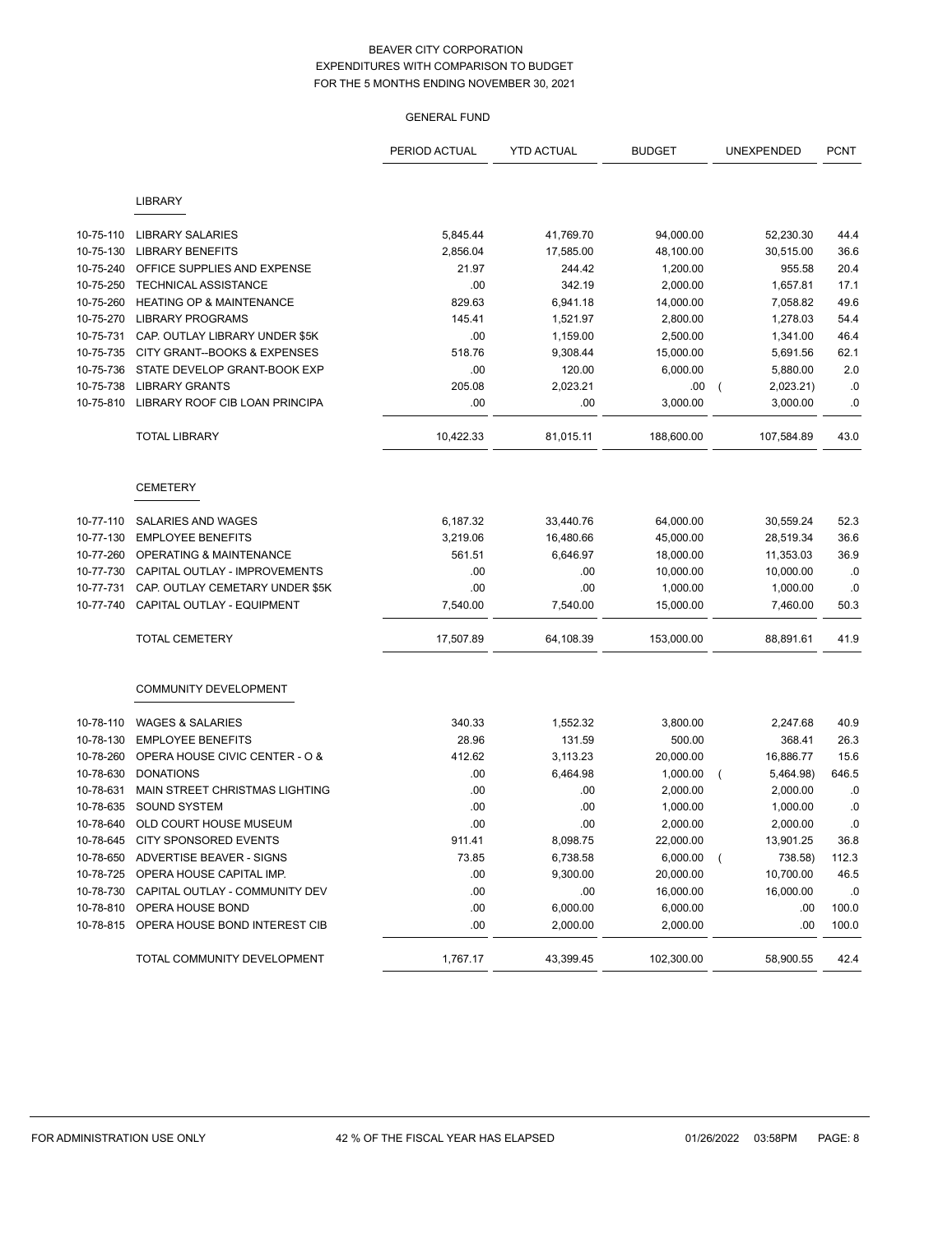|           |                                           | <b>GENERAL FUND</b> |                   |               |                   |             |
|-----------|-------------------------------------------|---------------------|-------------------|---------------|-------------------|-------------|
|           |                                           | PERIOD ACTUAL       | <b>YTD ACTUAL</b> | <b>BUDGET</b> | <b>UNEXPENDED</b> | <b>PCNT</b> |
|           | <b>OTHER</b>                              |                     |                   |               |                   |             |
| 10-80-400 | <b>TELEVISION - OPERATING &amp; MAINT</b> | 1,230.36            | 6,784.70          | 18,000.00     | 11,215.30         | 37.7        |
| 10-80-450 | <b>CITY SURVEY</b>                        | .00                 | .00               | 500.00        | 500.00            | .0          |
| 10-80-490 | <b>CREDIT CARD HANDLING FEE</b>           | 2,525.83            | 12,974.98         | 23,547.00     | 10,572.02         | 55.1        |
| 10-80-800 | <b>VETERANS WAR MEMORIAL</b>              | .00                 | .00               | 500.00        | 500.00            | .0          |
| 10-80-900 | <b>BAD DEBTS</b>                          | .00                 | 107.40            | 500.00        | 392.60            | 21.5        |
| 10-80-901 | <b>BAD DEBT - AR</b>                      | .00                 | .00               | 300.00        | 300.00            | 0.0         |
|           | TOTAL OTHER                               | 3,756.19            | 19,867.08         | 43,347.00     | 23,479.92         | 45.8        |
|           | <b>TRANSFERS</b>                          |                     |                   |               |                   |             |
| 10-90-801 | TRANSFER TO OTHER FUNDS AIRPOR            | .00                 | .00               | 32,673.00     | 32,673.00         | .0          |
| 10-90-802 | TRANS TO GOLF COURSE CAP IMP              | .00                 | .00               | 78,935.00     | 78,935.00         | $\cdot$ 0.  |
|           | <b>TOTAL TRANSFERS</b>                    | .00                 | .00               | 111,608.00    | 111,608.00        | $\cdot$ 0   |
|           | <b>TOTAL FUND EXPENDITURES</b>            | 413,890.77          | 1,170,752.85      | 2,192,004.00  | 1,021,251.15      | 53.4        |
|           | NET REVENUE OVER EXPENDITURES             | 199,371.08)         | 306,831.61)       | .00           | 306,831.61        | .0          |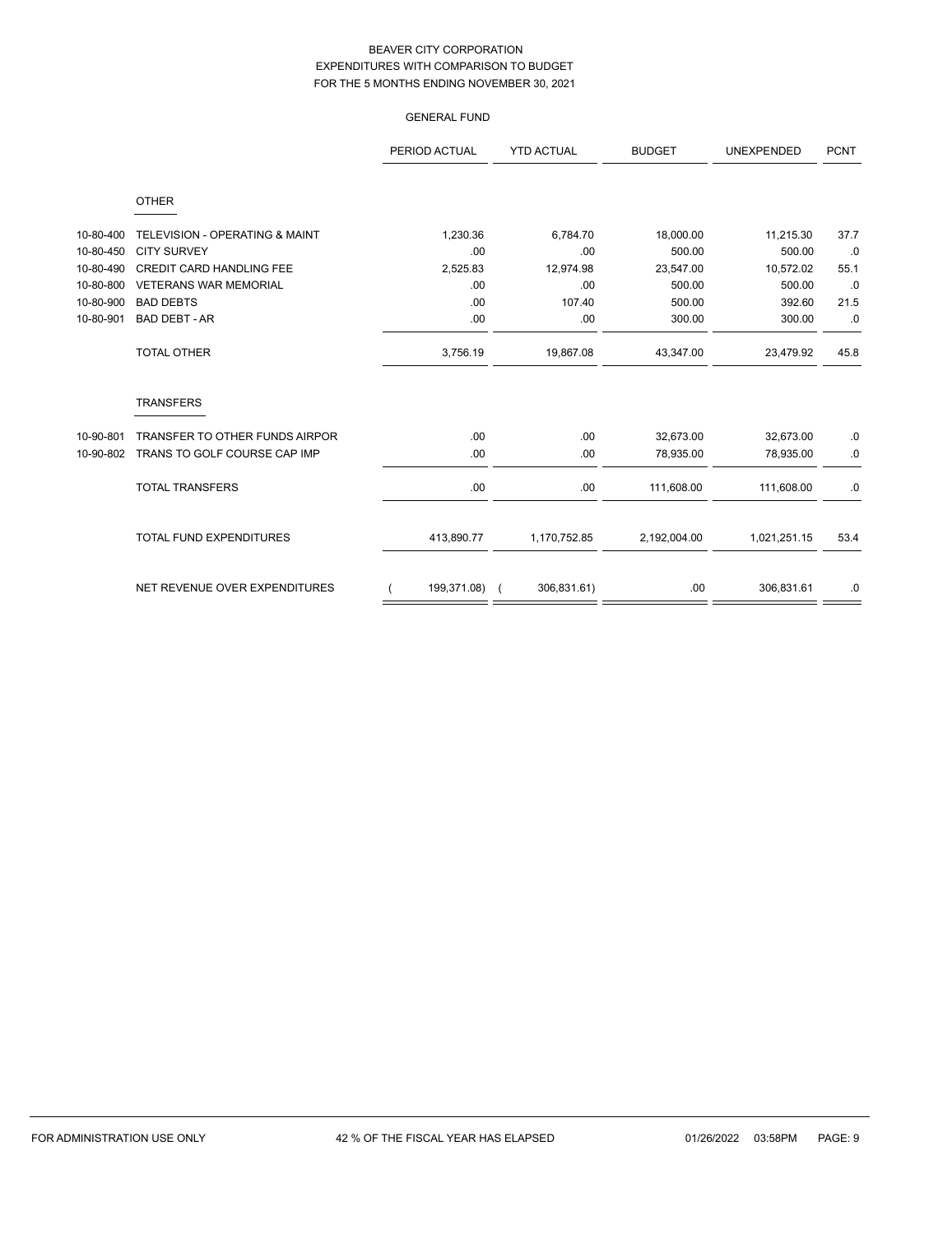# MUNICIPAL BUILDING AUTHORITY

|           |                             | PERIOD ACTUAL | <b>YTD ACTUAL</b> | <b>BUDGET</b> | <b>UNEARNED</b> | <b>PCNT</b> |
|-----------|-----------------------------|---------------|-------------------|---------------|-----------------|-------------|
|           | MISCELLANEOUS REVENUE       |               |                   |               |                 |             |
| 32-36-200 | <b>RENTS</b>                | .00           | .00               | 650,000.00    | 650,000.00      | .0          |
|           | TOTAL MISCELLANEOUS REVENUE | .00           | .00               | 650,000.00    | 650,000.00      | .0          |
|           |                             |               |                   |               |                 |             |
|           | <b>TOTAL FUND REVENUE</b>   | .00           | .00               | 650,000.00    | 650,000.00      | .0          |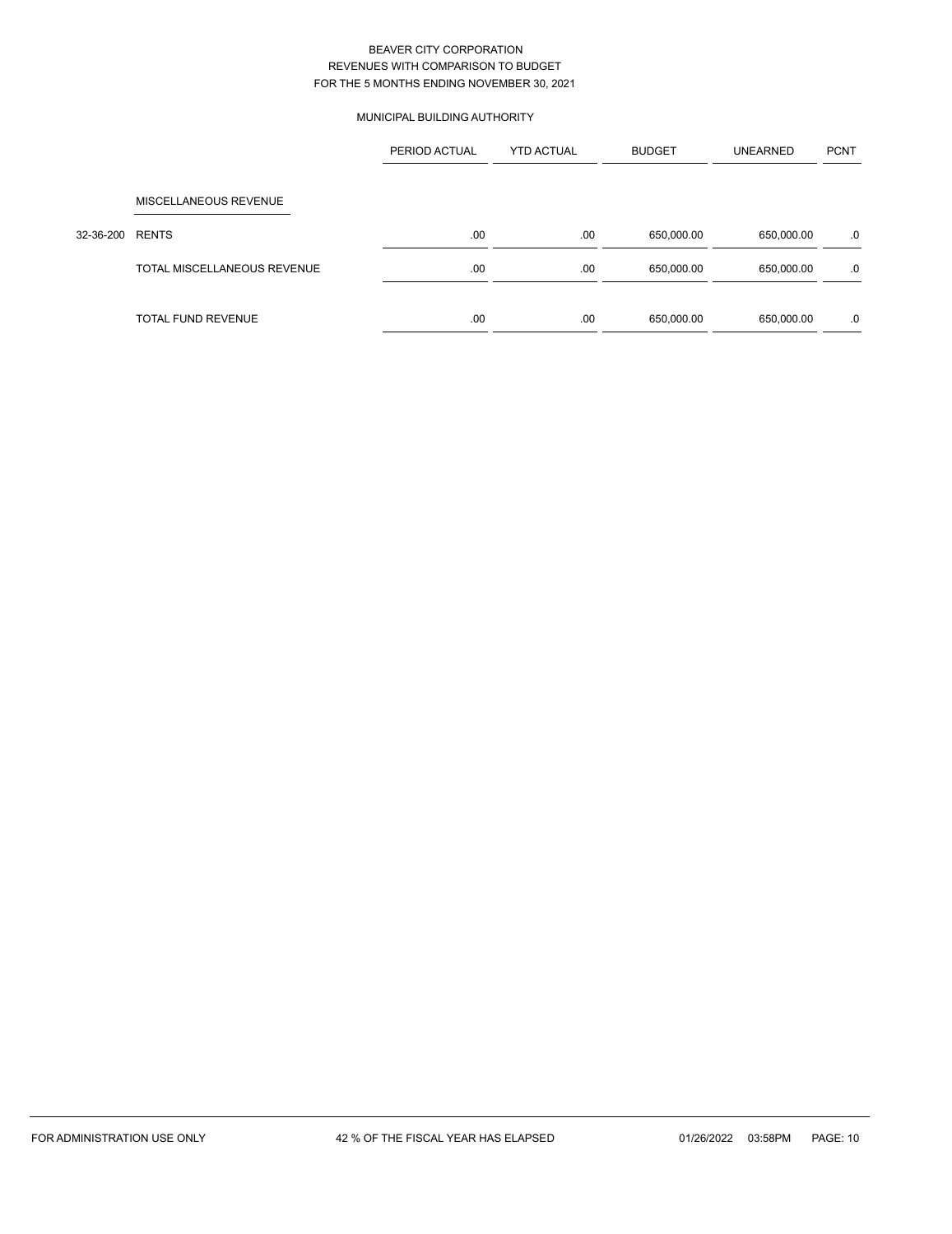# MUNICIPAL BUILDING AUTHORITY

|           |                                | PERIOD ACTUAL | <b>YTD ACTUAL</b> | <b>BUDGET</b> | UNEXPENDED | <b>PCNT</b> |
|-----------|--------------------------------|---------------|-------------------|---------------|------------|-------------|
|           | <b>EXPENDITURES</b>            |               |                   |               |            |             |
| 32-40-810 | DEBT SERVICE - PRINCIPAL - 1ST | .00.          | .00               | 400,000.00    | 400,000.00 | .0          |
| 32-40-820 | DEBT SERVICE - INTEREST - 1ST  | .00           | .00               | 250,000.00    | 250,000.00 | .0          |
|           | <b>TOTAL EXPENDITURES</b>      | .00           | .00               | 650,000.00    | 650,000.00 | .0          |
|           | <b>TOTAL FUND EXPENDITURES</b> | .00           | .00               | 650,000.00    | 650,000.00 | .0          |
|           | NET REVENUE OVER EXPENDITURES  | .00.          | .00               | .00           | .00.       | .0          |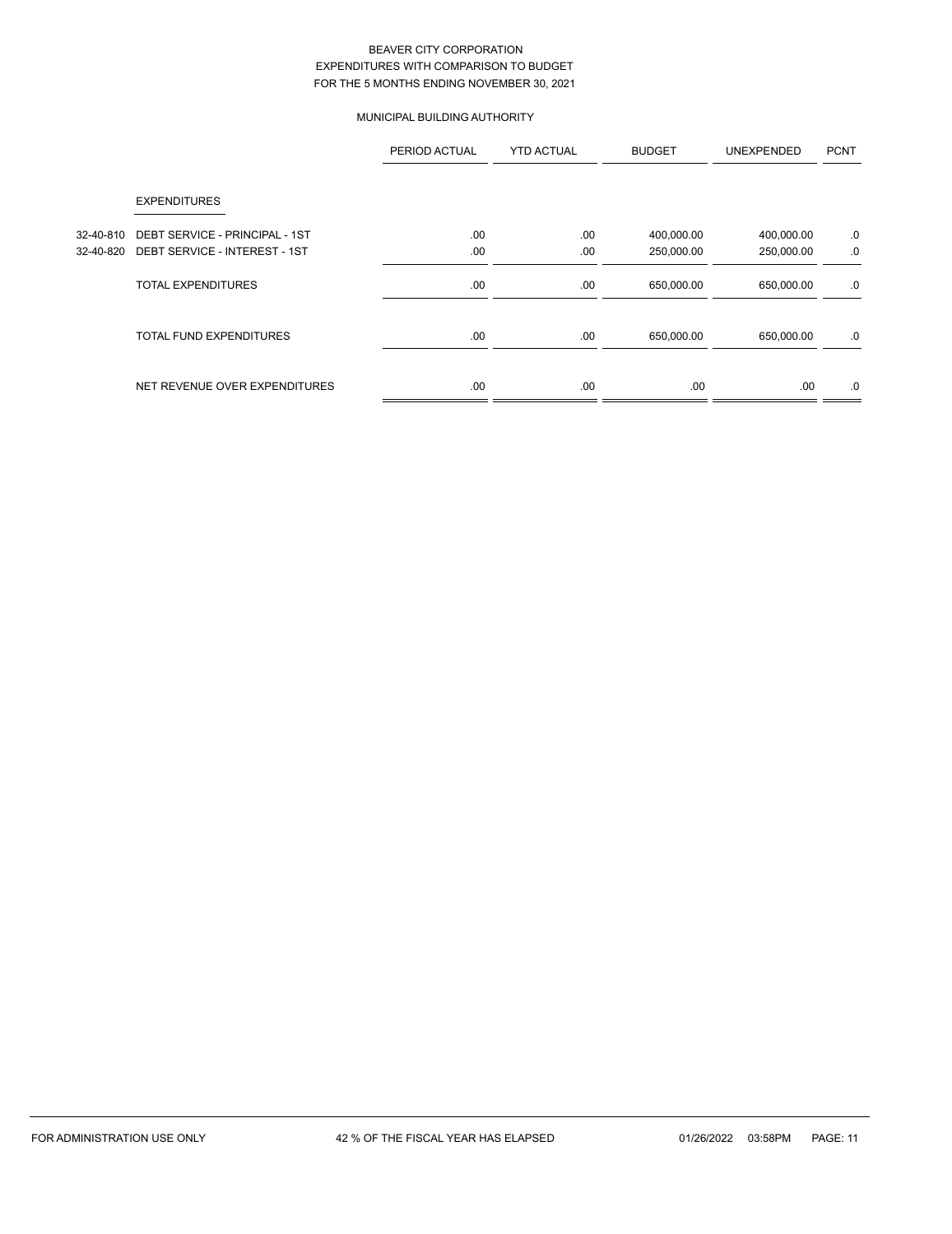GOLF COURSE

| . .<br>. . |
|------------|
|------------|

| 40-11900 | CASH - COMBINED FUND RESTRICTE<br>40-12100 RESTRICTED CASH<br>40-18500 CAPITAL OUTFLOW-TOURNAMENT WIN                                |                                   | 33,722.77)<br>500.00<br>3,428.07 |            |
|----------|--------------------------------------------------------------------------------------------------------------------------------------|-----------------------------------|----------------------------------|------------|
|          | <b>TOTAL ASSETS</b>                                                                                                                  |                                   |                                  | 29,794.70) |
|          | <b>LIABILITIES AND EQUITY</b>                                                                                                        |                                   |                                  |            |
|          | <b>LIABILITIES</b>                                                                                                                   |                                   |                                  |            |
|          | 40-21250 TOURNAMENT WINNINGS PAYABLE<br>40-21310 ACCOUNTS PAYABLE                                                                    |                                   | 3,142.90<br>15.00                |            |
|          | <b>TOTAL LIABILITIES</b>                                                                                                             |                                   |                                  | 3,157.90   |
|          | <b>FUND EQUITY</b>                                                                                                                   |                                   |                                  |            |
| 40-29610 | <b>UNAPPROPRIATED FUND BALANCE:</b><br><b>RESERVED FUND BALANCE</b><br>40-29800 BEGINNING OF YEAR<br>REVENUE OVER EXPENDITURES - YTD | 6,790.56<br>989.82)<br>38,753.34) |                                  |            |
|          | <b>BALANCE - CURRENT DATE</b>                                                                                                        |                                   | 32,952.60)                       |            |
|          | <b>TOTAL FUND EQUITY</b>                                                                                                             |                                   |                                  | 32,952.60) |
|          | <b>TOTAL LIABILITIES AND EQUITY</b>                                                                                                  |                                   |                                  | 29,794.70) |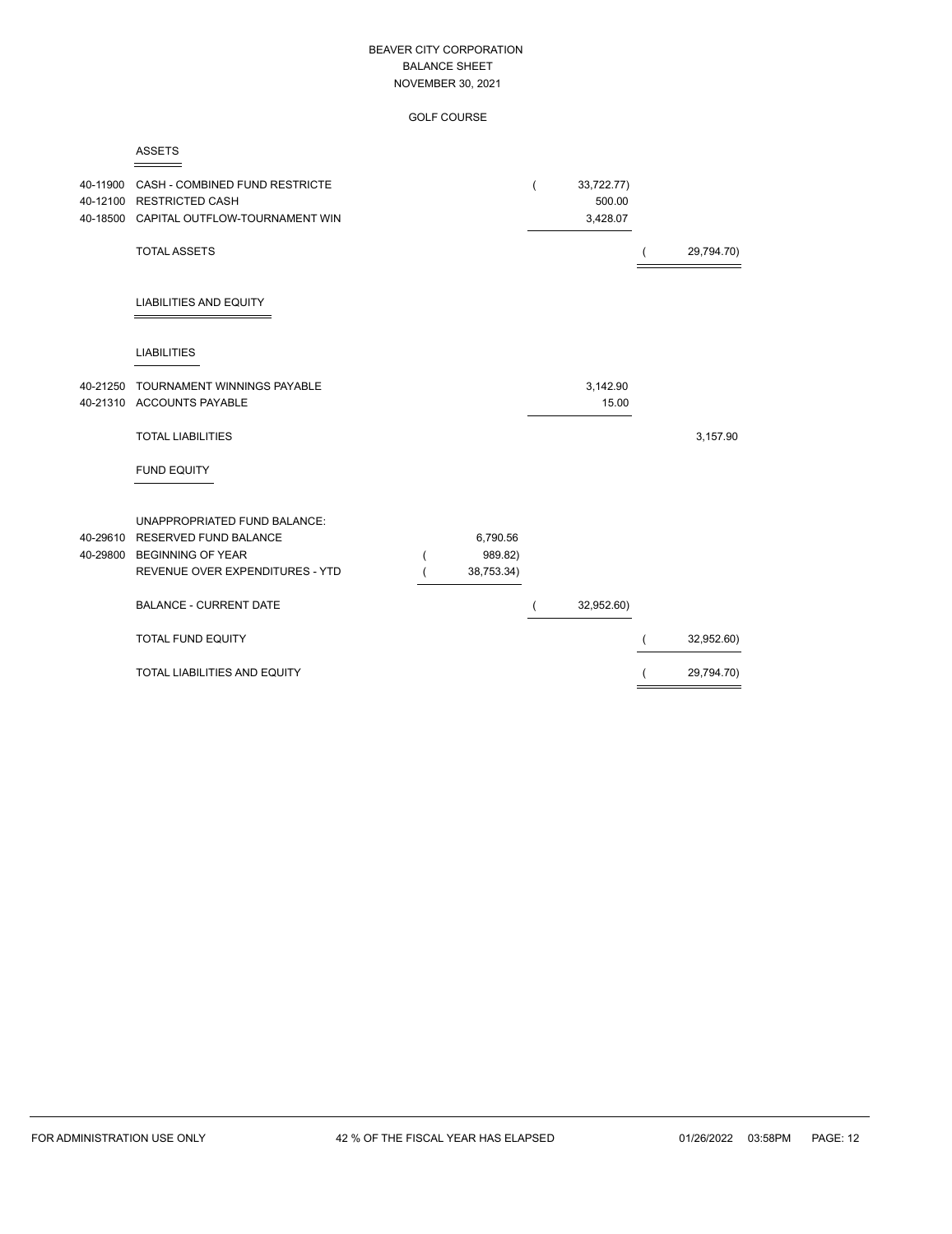# GOLF COURSE

|           |                                    | PERIOD ACTUAL<br><b>YTD ACTUAL</b><br><b>BUDGET</b> |            | <b>UNEARNED</b> | <b>PCNT</b> |       |
|-----------|------------------------------------|-----------------------------------------------------|------------|-----------------|-------------|-------|
|           | <b>OTHER</b>                       |                                                     |            |                 |             |       |
| 40-38-100 | <b>INTEREST EARNINGS</b>           | .00                                                 | 11.06      | 45.00           | 33.94       | 24.6  |
| 40-38-150 | <b>GOLF COURSE GREEN FEES</b>      | .00                                                 | 37,288.23  | 50,000.00       | 12,711.77   | 74.6  |
| 40-38-155 | <b>DRIVING RANGE FEES</b>          | .00                                                 | 909.00     | 1,200.00        | 291.00      | 75.8  |
| 40-38-160 | <b>GOLF COURSE TOURNAMENTS</b>     | .00                                                 | 2,997.71   | 26,000.00       | 23,002.29   | 11.5  |
| 40-38-200 | <b>GOLF COURSE BEER SALES</b>      | .00                                                 | 6,778.98   | 9,500.00        | 2,721.02    | 71.4  |
| 40-38-205 | <b>GOLF COURSE FOOD SALES</b>      | .00                                                 | 20,559.94  | 24,000.00       | 3,440.06    | 85.7  |
| 40-38-210 | GOLF CART PATH FEE REV             | .00                                                 | 19,009.66  | 26,000.00       | 6,990.34    | 73.1  |
| 40-38-212 | <b>GOLF COURSE PRO SHOP</b>        | 749.00                                              | 23,048.34  | 23,000.00       | 48.34)      | 100.2 |
| 40-38-213 | <b>CLUB RENTALS</b>                | .00                                                 | 1,008.00   | .00             | 1,008.00    | .0    |
| 40-38-215 | <b>GOLF STALLS MAINTENANCE FEE</b> | 60.00                                               | 59.55      | 1,620.00        | 1,679.55    | 3.7)  |
| 40-38-220 | <b>GOLF COURSE CLUBHOUSE</b>       | .00                                                 | .00        | 300.00          | 300.00      | .0    |
| 40-38-230 | CLUBHOUSE LOCKER RENTAL FEE        | .00                                                 | 223.75     | 500.00          | 276.25      | 44.8  |
| 40-38-300 | <b>GOLF COURSE GIFT CARDS</b>      | .00                                                 | 113.04     | .00.            | 113.04)     | .0    |
|           | <b>TOTAL OTHER</b>                 | 689.00                                              | 111,888.16 | 162,165.00      | 50,276.84   | 69.0  |
|           | <b>CONTRIBUTIONS AND TRANSFERS</b> |                                                     |            |                 |             |       |
| 40-39-300 | <b>TRANSFER FROM GF</b>            | .00                                                 | .00        | 78,935.00       | 78,935.00   | .0    |
| 40-39-350 | <b>SUNDRY</b>                      | .00                                                 | 1,000.00   | .00.            | 1,000.00    | .0    |
|           | TOTAL CONTRIBUTIONS AND TRANSFERS  | .00                                                 | 1,000.00   | 78,935.00       | 77,935.00   | 1.3   |
|           | <b>TOTAL FUND REVENUE</b>          | 689.00                                              | 112,888.16 | 241,100.00      | 128,211.84  | 46.8  |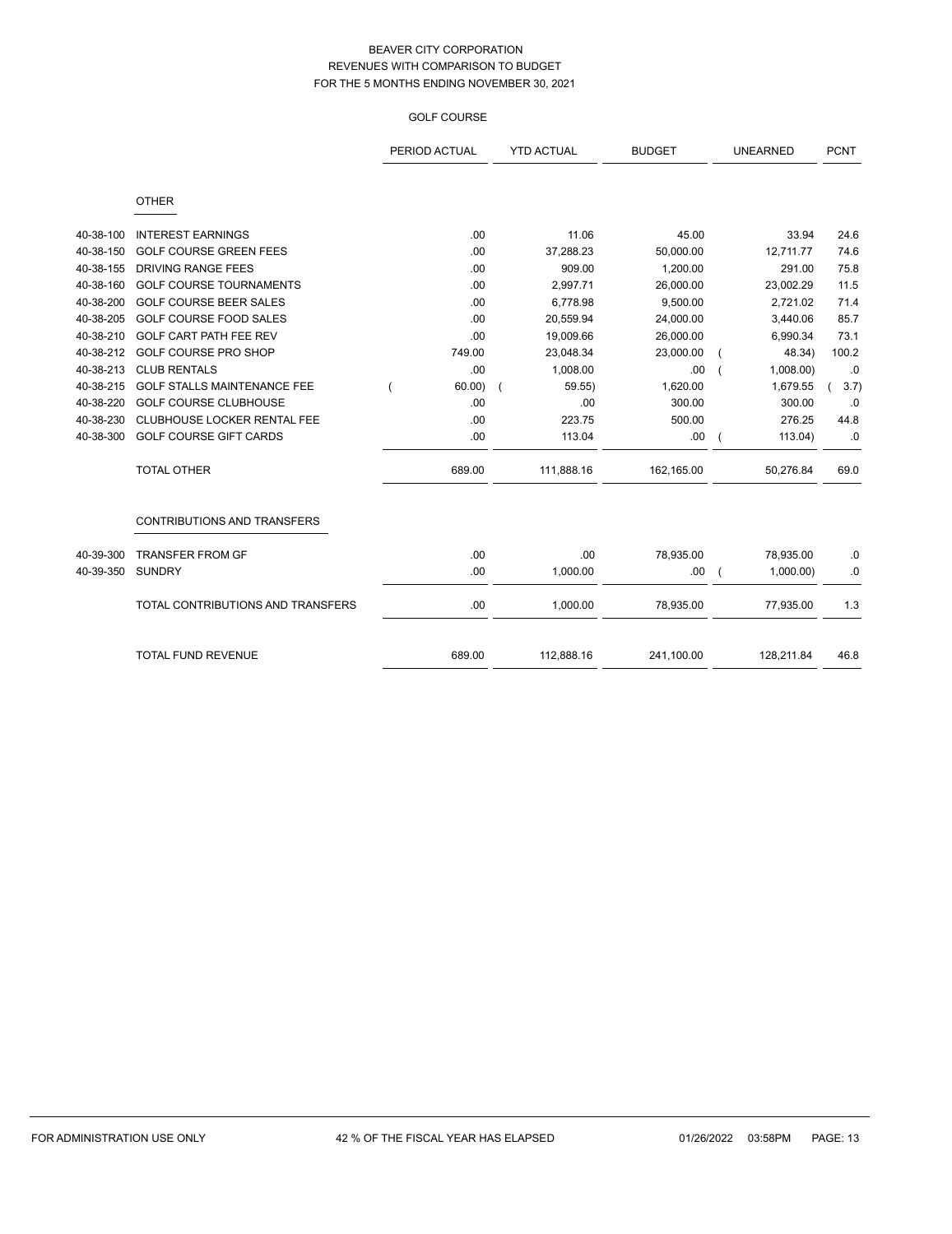## GOLF COURSE

|           |                                     | PERIOD ACTUAL | <b>YTD ACTUAL</b> | <b>BUDGET</b> | <b>UNEXPENDED</b> | <b>PCNT</b> |
|-----------|-------------------------------------|---------------|-------------------|---------------|-------------------|-------------|
|           | <b>EXPENDITURES</b>                 |               |                   |               |                   |             |
|           |                                     |               |                   |               |                   |             |
| 40-40-110 | <b>SALARIES AND WAGES</b>           | 5,927.79      | 60,004.13         | 105,000.00    | 44,995.87         | 57.2        |
| 40-40-130 | <b>EMPLOYEE BENEFITS</b>            | 2,201.68      | 12,897.60         | 30,500.00     | 17,602.40         | 42.3        |
| 40-40-211 | <b>TOURNAMENT EXPENSES</b>          | .00           | 2,556.88          | .00           | 2,556.88)         | .0          |
| 40-40-260 | <b>GOLF COURSE O&amp;M</b>          | 3,305.19      | 11,563.43         | 20,000.00     | 8,436.57          | 57.8        |
| 40-40-265 | <b>GOLF COURSE BUILDING O&amp;M</b> | 1,513.21      | 10,604.52         | 18,000.00     | 7,395.48          | 58.9        |
| 40-40-270 | <b>GOLF CART LEASE</b>              | 1,740.80      | 3,759.14          | 8,000.00      | 4,240.86          | 47.0        |
| 40-40-275 | GOLF COURSE PRO SHOP                | 1,293.57      | 13,121.45         | 18,000.00     | 4,878.55          | 72.9        |
| 40-40-280 | <b>FOOD</b>                         | 117.71        | 14,070.00         | 2,500.00      | 11,570.00)        | 562.8       |
| 40-40-285 | <b>BEER</b>                         | 49.57         | 1,586.91          | 2,500.00      | 913.09            | 63.5        |
| 40-40-490 | CREDIT CARD HANDLING FEE            | 220.23        | 2,726.33          | .00           | 2,726.33)         | .0          |
| 40-40-510 | <b>INSURANCE LIABILITY</b>          | .00           | .00               | 2,000.00      | 2,000.00          | .0          |
| 40-40-720 | CAPITAL OUTLAY - BUILDINGS          | .00           | .00               | 5,000.00      | 5,000.00          | .0          |
| 40-40-730 | CAPITAL OUTLAY GOLF UNDER \$5K      | 3,500.00      | 3,500.00          | 4,000.00      | 500.00            | 87.5        |
| 40-40-740 | CAPITAL OUTLAY - EQUIPMENT          | .00           | 15,000.00         | 25,000.00     | 10,000.00         | 60.0        |
| 40-40-815 | <b>GOLF CART STALLS ELECTRICITY</b> | 42.40         | 251.11            | 600.00        | 348.89            | 41.9        |
|           | <b>TOTAL EXPENDITURES</b>           | 19,912.15     | 151,641.50        | 241,100.00    | 89,458.50         | 62.9        |
|           | <b>TOTAL FUND EXPENDITURES</b>      | 19,912.15     | 151,641.50        | 241,100.00    | 89,458.50         | 62.9        |
|           |                                     |               |                   |               |                   |             |
|           | NET REVENUE OVER EXPENDITURES       | 19,223.15) (  | 38,753.34)        | .00           | 38,753.34         | .0          |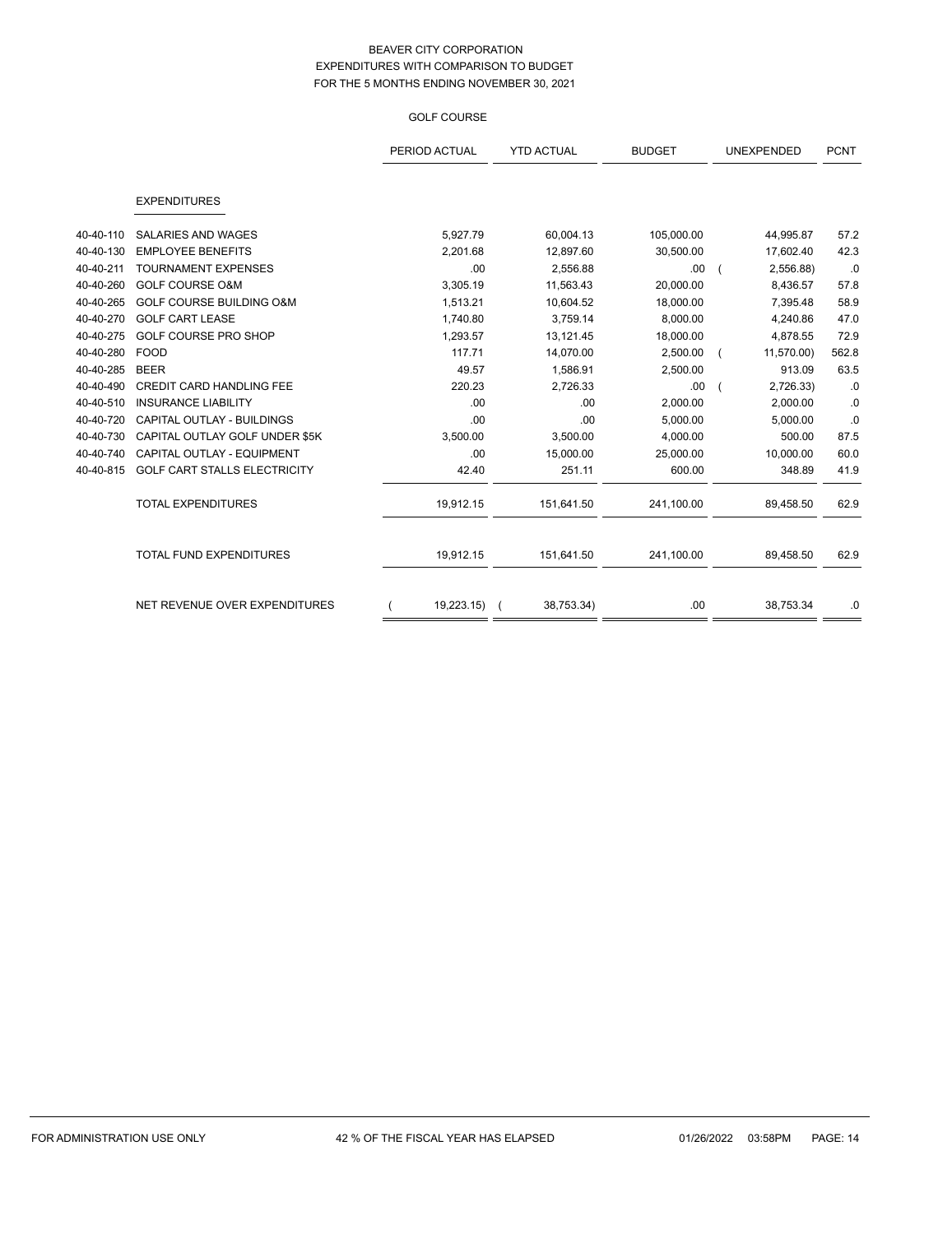### WATER IMPACT

ASSETS

|                      | 42-11900 CASH - COMBINED FUND RESTRICTE                                                  |                        | 96,202.40 |           |
|----------------------|------------------------------------------------------------------------------------------|------------------------|-----------|-----------|
|                      | <b>TOTAL ASSETS</b>                                                                      |                        |           | 96,202.40 |
|                      | <b>LIABILITIES AND EQUITY</b>                                                            |                        |           |           |
|                      | <b>FUND EQUITY</b>                                                                       |                        |           |           |
| 42-29610<br>42-29800 | UNAPPROPRIATED FUND BALANCE:<br><b>RESERVED FUND BALANCE</b><br><b>BEGINNING OF YEAR</b> | 77,245.67<br>6,583.23) |           |           |
|                      | REVENUE OVER EXPENDITURES - YTD<br><b>BALANCE - CURRENT DATE</b>                         | 25,539.96              | 96,202.40 |           |
|                      | <b>TOTAL FUND EQUITY</b>                                                                 |                        |           | 96,202.40 |
|                      | TOTAL LIABILITIES AND EQUITY                                                             |                        |           | 96,202.40 |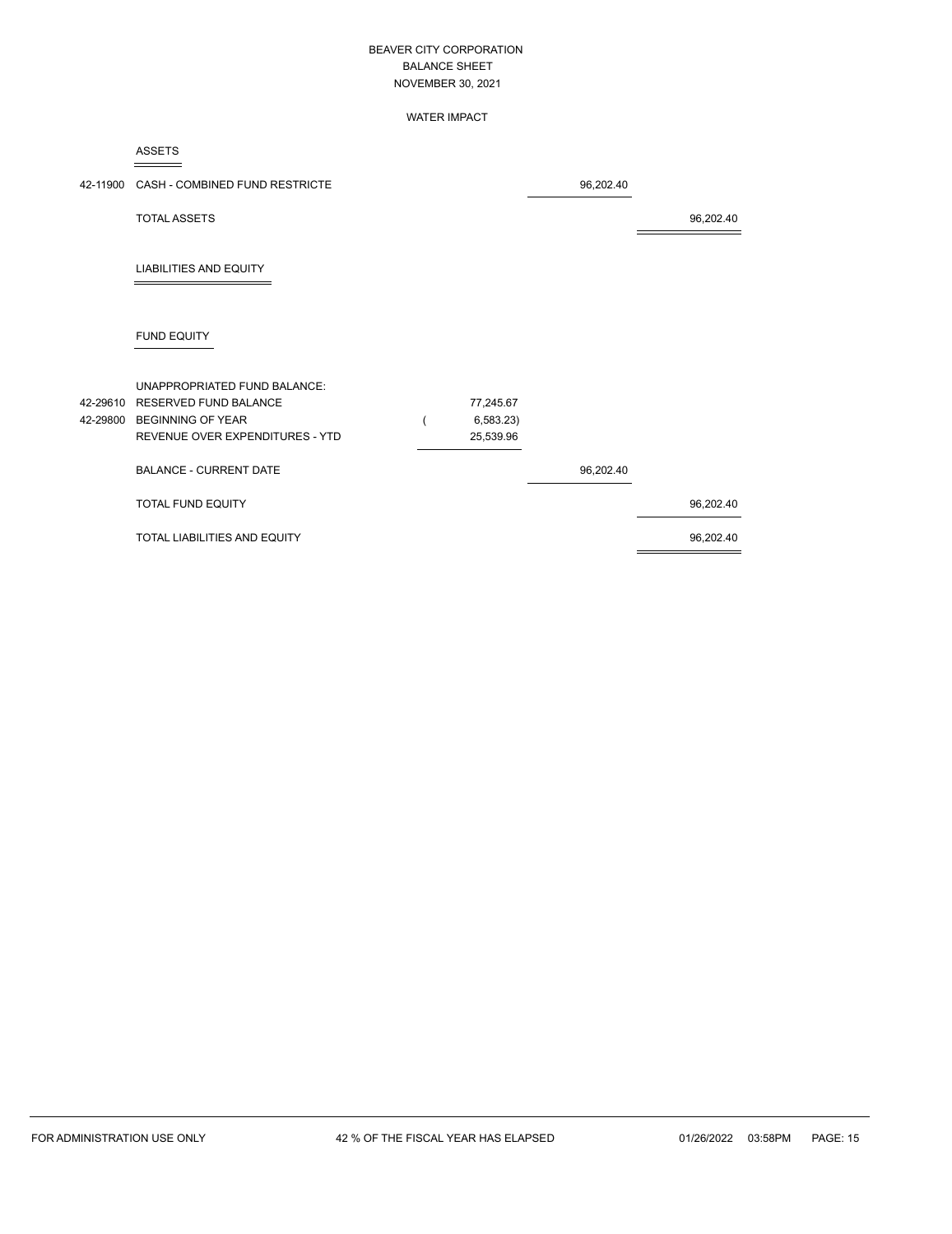|           |                           | <b>WATER IMPACT</b> |                   |               |                 |                |
|-----------|---------------------------|---------------------|-------------------|---------------|-----------------|----------------|
|           |                           | PERIOD ACTUAL       | <b>YTD ACTUAL</b> | <b>BUDGET</b> | <b>UNEARNED</b> | <b>PCNT</b>    |
|           | <b>REVENUE</b>            |                     |                   |               |                 |                |
| 42-37-140 | <b>IMPACT FEES</b>        | .00                 | 25,420.00         | 15,000.00     | 10,420.00)      | 169.5          |
|           | <b>TOTAL REVENUE</b>      | .00                 | 25,420.00         | 15,000.00     | 10,420.00)      | 169.5          |
|           | <b>OTHER</b>              |                     |                   |               |                 |                |
| 42-38-100 | <b>INTEREST EARNINGS</b>  | 26.66               | 119.96            | 800.00        |                 | 680.04<br>15.0 |
|           | TOTAL OTHER               | 26.66               | 119.96            | 800.00        |                 | 680.04<br>15.0 |
|           | <b>TOTAL FUND REVENUE</b> | 26.66               | 25,539.96         | 15,800.00     | 9,739.96)       | 161.7          |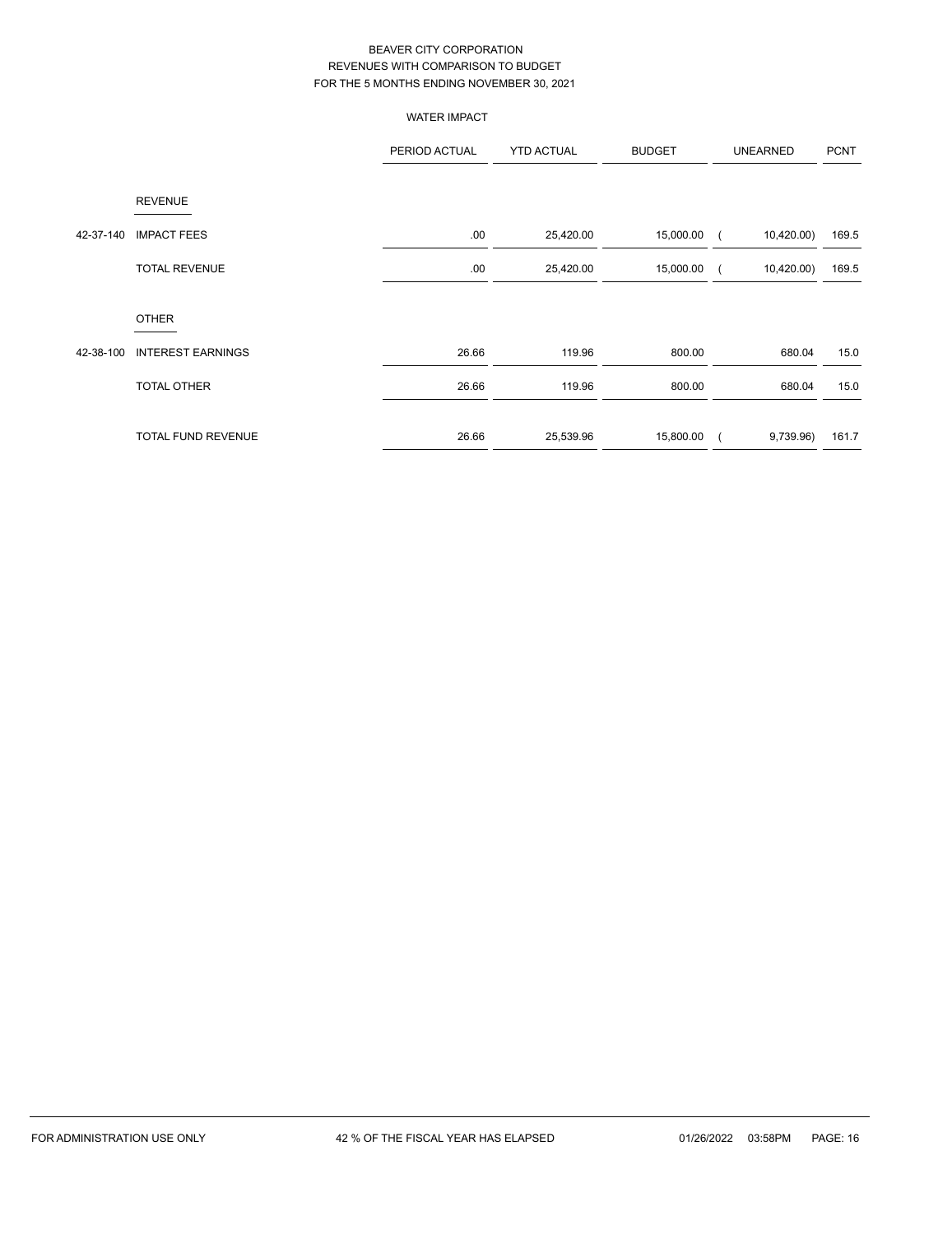# WATER IMPACT

|           |                                | PERIOD ACTUAL | <b>YTD ACTUAL</b> | <b>BUDGET</b> | <b>UNEXPENDED</b> | <b>PCNT</b> |
|-----------|--------------------------------|---------------|-------------------|---------------|-------------------|-------------|
|           | <b>EXPENDITURES</b>            |               |                   |               |                   |             |
| 42-40-310 | ATTORNEY, LEGAL, PROFESSIONAL  | .00           | .00               | 2,000.00      | 2,000.00          | .0          |
| 42-40-810 | TRANSFER TO WATER FUND         | .00           | .00               | 13,800.00     | 13,800.00         | .0          |
|           | <b>TOTAL EXPENDITURES</b>      | .00           | .00               | 15,800.00     | 15,800.00         | .0          |
|           | <b>TOTAL FUND EXPENDITURES</b> | .00           | .00               | 15,800.00     | 15,800.00         | .0          |
|           | NET REVENUE OVER EXPENDITURES  | 26.66         | 25,539.96         | .00           | 25,539.96)        | .0          |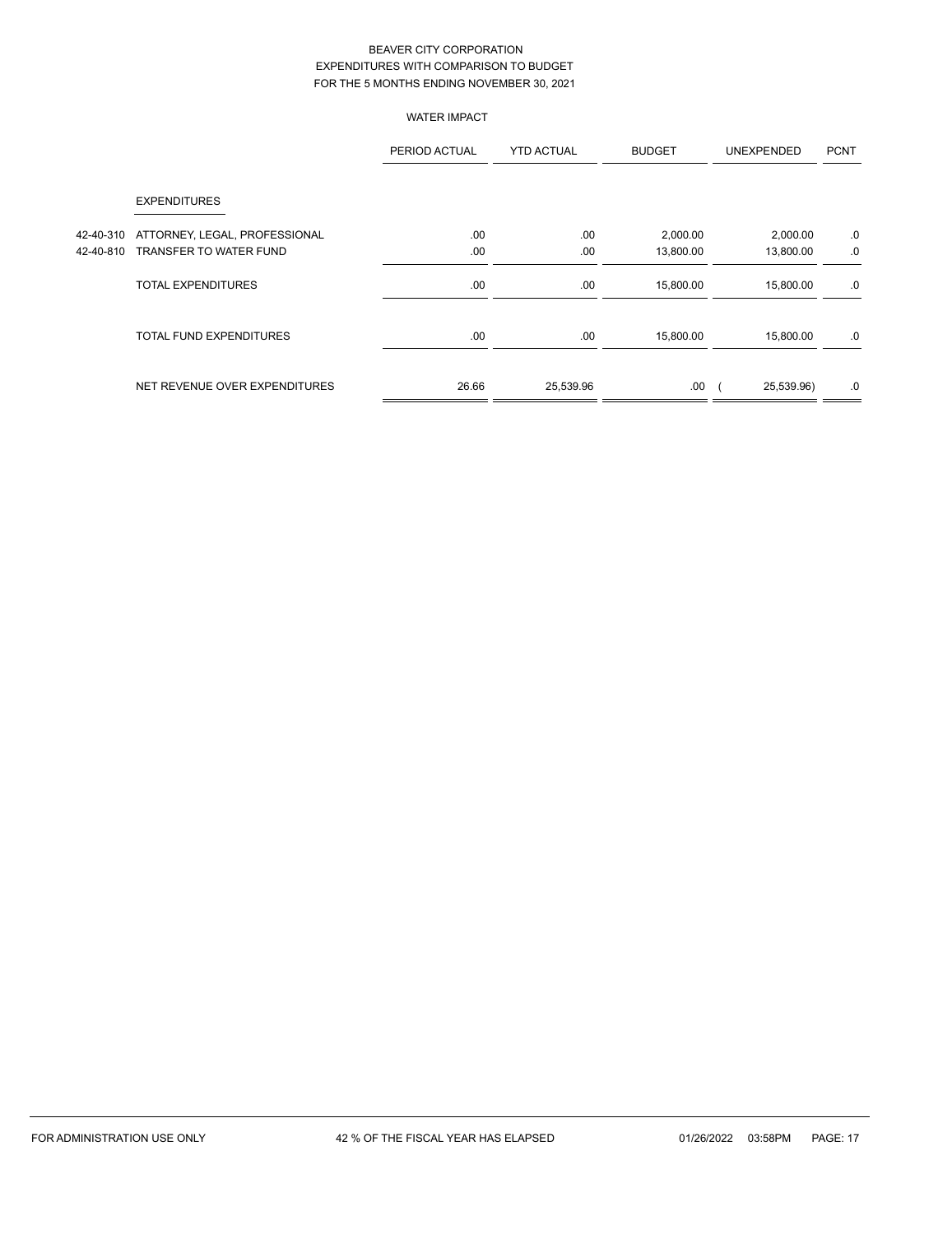### WATER ACQUISITION

ASSETS

|          | 43-11900 CASH - COMBINED FUND RESTRICTE |            | 274,612.30 |            |
|----------|-----------------------------------------|------------|------------|------------|
|          | <b>TOTAL ASSETS</b>                     |            |            | 274,612.30 |
|          | <b>LIABILITIES AND EQUITY</b>           |            |            |            |
|          | FUND EQUITY                             |            |            |            |
|          | UNAPPROPRIATED FUND BALANCE:            |            |            |            |
| 43-29610 | <b>RESERVED FUND BALANCE</b>            | 37,165.42  |            |            |
|          | 43-29800 BEGINNING OF YEAR              | 204,580.74 |            |            |
|          | REVENUE OVER EXPENDITURES - YTD         | 32,866.14  |            |            |
|          | <b>BALANCE - CURRENT DATE</b>           |            | 274,612.30 |            |
|          | <b>TOTAL FUND EQUITY</b>                |            |            | 274,612.30 |
|          | TOTAL LIABILITIES AND EQUITY            |            |            | 274,612.30 |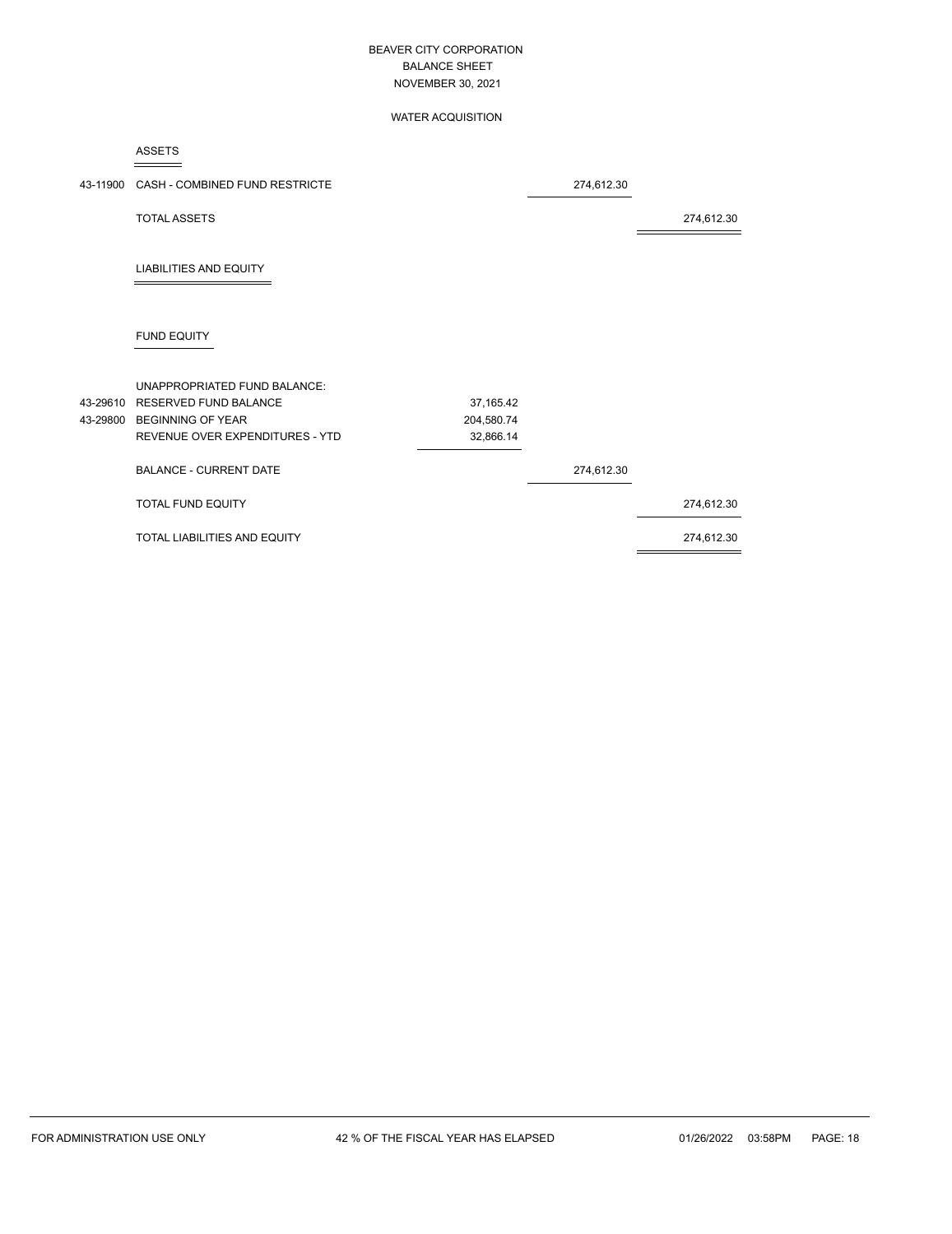# WATER ACQUISITION

|           |                           | PERIOD ACTUAL | <b>YTD ACTUAL</b> | <b>BUDGET</b> | <b>UNEARNED</b> | <b>PCNT</b> |
|-----------|---------------------------|---------------|-------------------|---------------|-----------------|-------------|
|           | <b>REVENUE</b>            |               |                   |               |                 |             |
| 43-37-145 | <b>WATER ACQUISITION</b>  | .00           | 32,500.00         | 50,000.00     | 17,500.00       | 65.0        |
|           | <b>TOTAL REVENUE</b>      | .00           | 32,500.00         | 50,000.00     | 17,500.00       | 65.0        |
|           | <b>OTHER</b>              |               |                   |               |                 |             |
| 43-38-100 | <b>INTEREST EARNINGS</b>  | 76.10         | 366.14            | 500.00        | 133.86          | 73.2        |
|           | <b>TOTAL OTHER</b>        | 76.10         | 366.14            | 500.00        | 133.86          | 73.2        |
|           | <b>TOTAL FUND REVENUE</b> | 76.10         | 32,866.14         | 50,500.00     | 17,633.86       | 65.1        |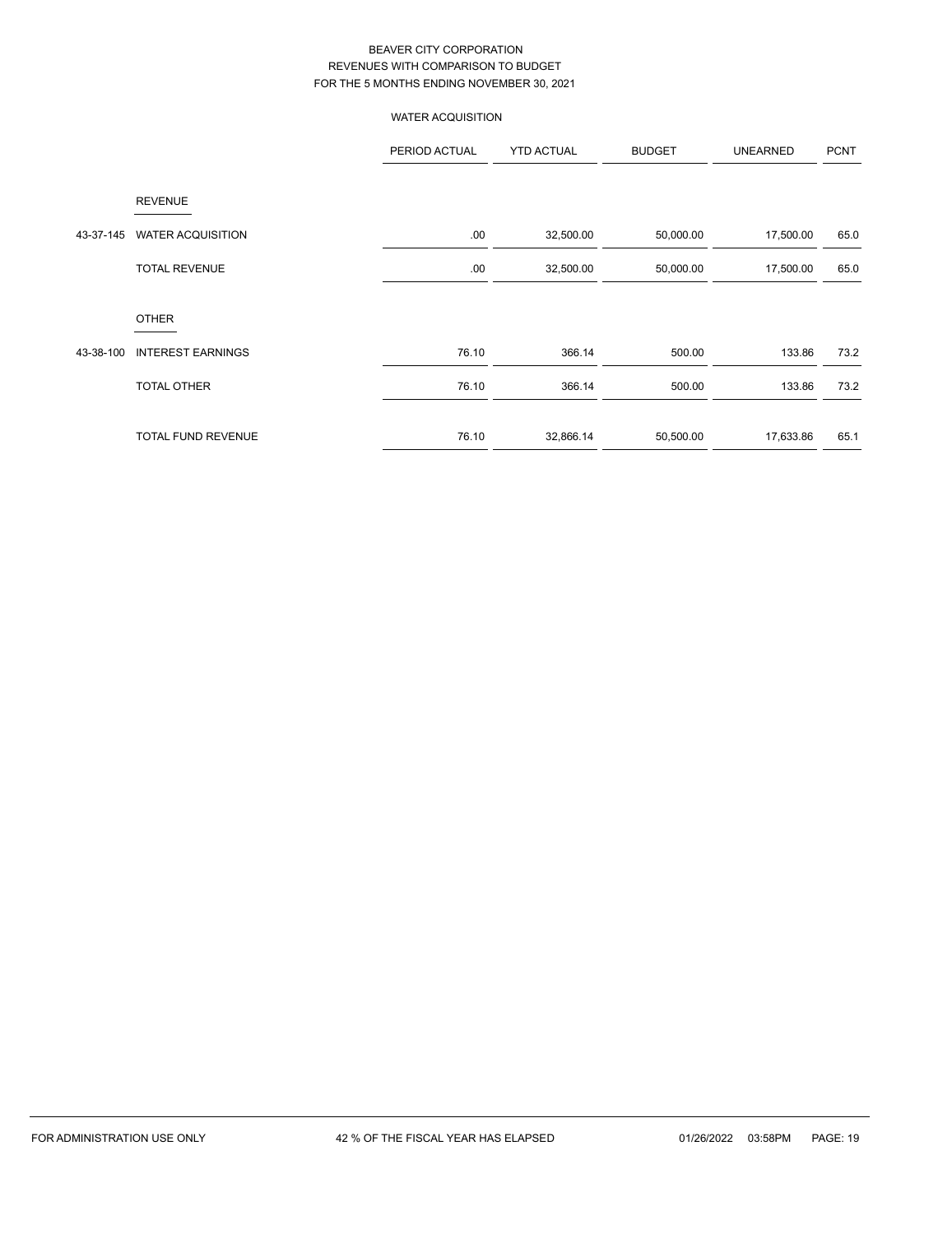# WATER ACQUISITION

|           |                                | PERIOD ACTUAL | <b>YTD ACTUAL</b> | <b>BUDGET</b> | <b>UNEXPENDED</b> | <b>PCNT</b> |
|-----------|--------------------------------|---------------|-------------------|---------------|-------------------|-------------|
|           | <b>EXPENDITURES</b>            |               |                   |               |                   |             |
| 43-40-730 | CAPITAL OUTLAY-WATER SHARES    | .00           | .00.              | 48,500.00     | 48,500.00         | .0          |
| 43-40-805 | TRANSFER TO WATER FUND         | .00           | .00               | 2,000.00      | 2,000.00          | .0          |
|           | <b>TOTAL EXPENDITURES</b>      | .00           | .00               | 50,500.00     | 50,500.00         | .0          |
|           | <b>TOTAL FUND EXPENDITURES</b> | .00           | .00               | 50,500.00     | 50,500.00         | .0          |
|           | NET REVENUE OVER EXPENDITURES  | 76.10         | 32,866.14         | .00           | 32,866.14)        | .0          |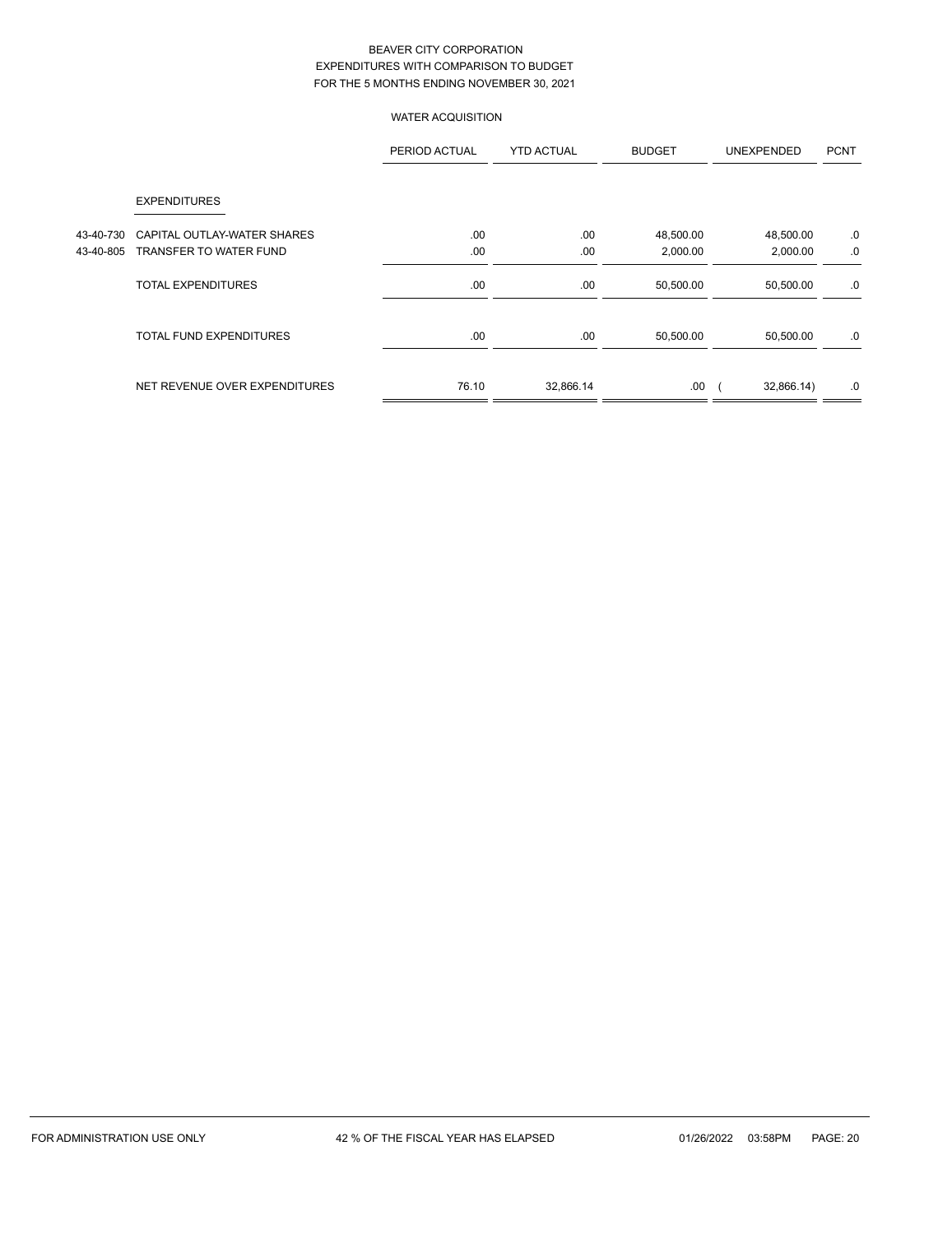### SEWER IMPACT

ASSETS

| 44-11900 CASH - COMBINED FUND RESTRICTE |           | 55,580.40 |           |
|-----------------------------------------|-----------|-----------|-----------|
| <b>TOTAL ASSETS</b>                     |           |           | 55,580.40 |
| <b>LIABILITIES AND EQUITY</b>           |           |           |           |
| FUND EQUITY                             |           |           |           |
| UNAPPROPRIATED FUND BALANCE:            |           |           |           |
| 44-29610 RESERVED FUND BALANCE          | 5,214.24  |           |           |
| 44-29800 BEGINNING OF YEAR              | 44,591.66 |           |           |
| REVENUE OVER EXPENDITURES - YTD         | 5,774.50  |           |           |
| <b>BALANCE - CURRENT DATE</b>           |           | 55,580.40 |           |
| <b>TOTAL FUND EQUITY</b>                |           |           | 55,580.40 |
| TOTAL LIABILITIES AND EQUITY            |           |           | 55,580.40 |
|                                         |           |           |           |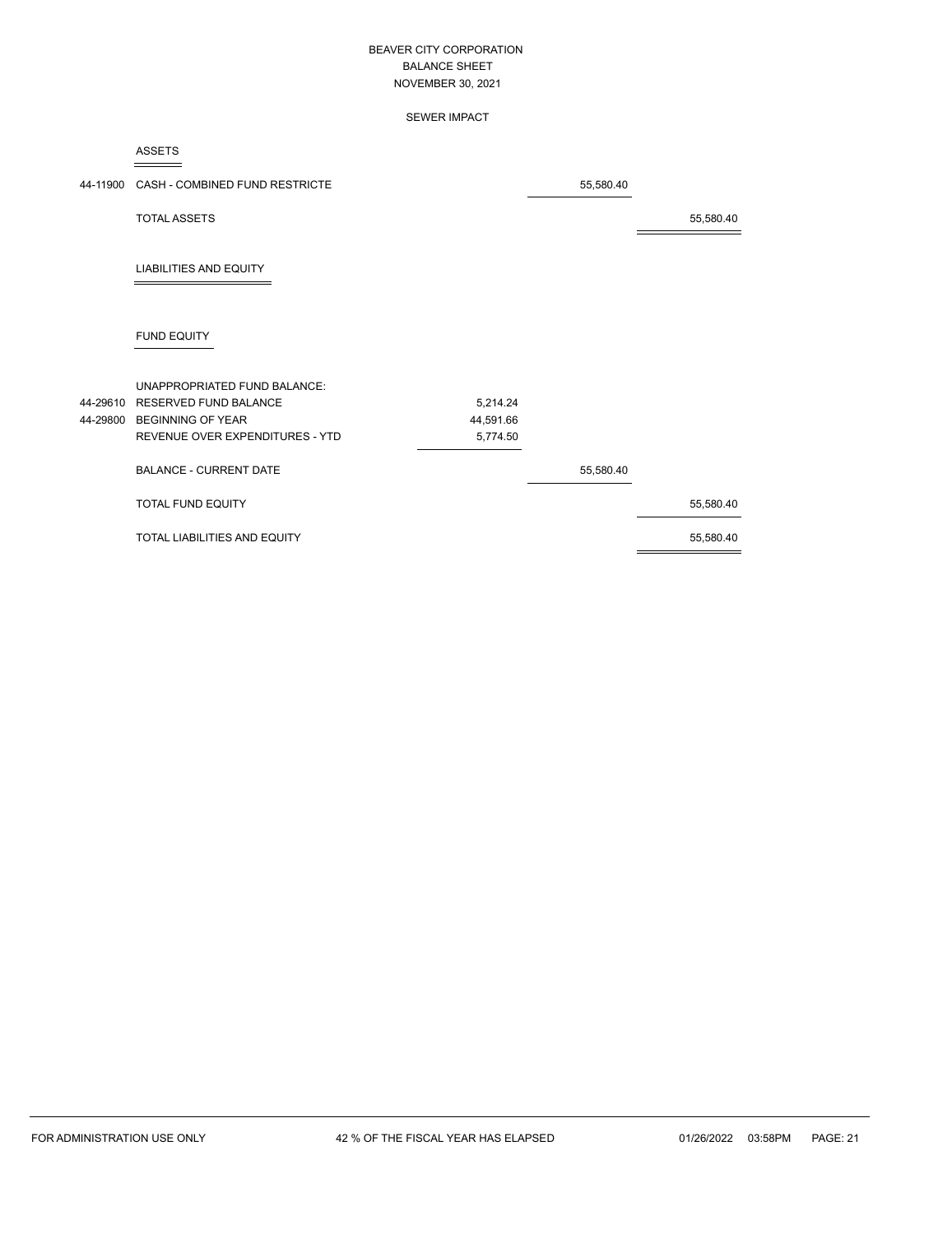|           |                          | <b>SEWER IMPACT</b> |                   |               |                 |             |
|-----------|--------------------------|---------------------|-------------------|---------------|-----------------|-------------|
|           |                          | PERIOD ACTUAL       | <b>YTD ACTUAL</b> | <b>BUDGET</b> | <b>UNEARNED</b> | <b>PCNT</b> |
|           | <b>REVENUE</b>           |                     |                   |               |                 |             |
| 44-37-140 | SEWER IMPACT FEE         | .00.                | 5,700.00          | 9,500.00      | 3,800.00        | 60.0        |
|           | <b>TOTAL REVENUE</b>     | .00.                | 5,700.00          | 9,500.00      | 3,800.00        | 60.0        |
|           | <b>OTHER</b>             |                     |                   |               |                 |             |
| 44-38-100 | <b>INTEREST EARNINGS</b> | 15.40               | 74.50             | 200.00        | 125.50          | 37.3        |
|           | TOTAL OTHER              | 15.40               | 74.50             | 200.00        | 125.50          | 37.3        |
|           | TOTAL FUND REVENUE       | 15.40               | 5,774.50          | 9,700.00      | 3,925.50        | 59.5        |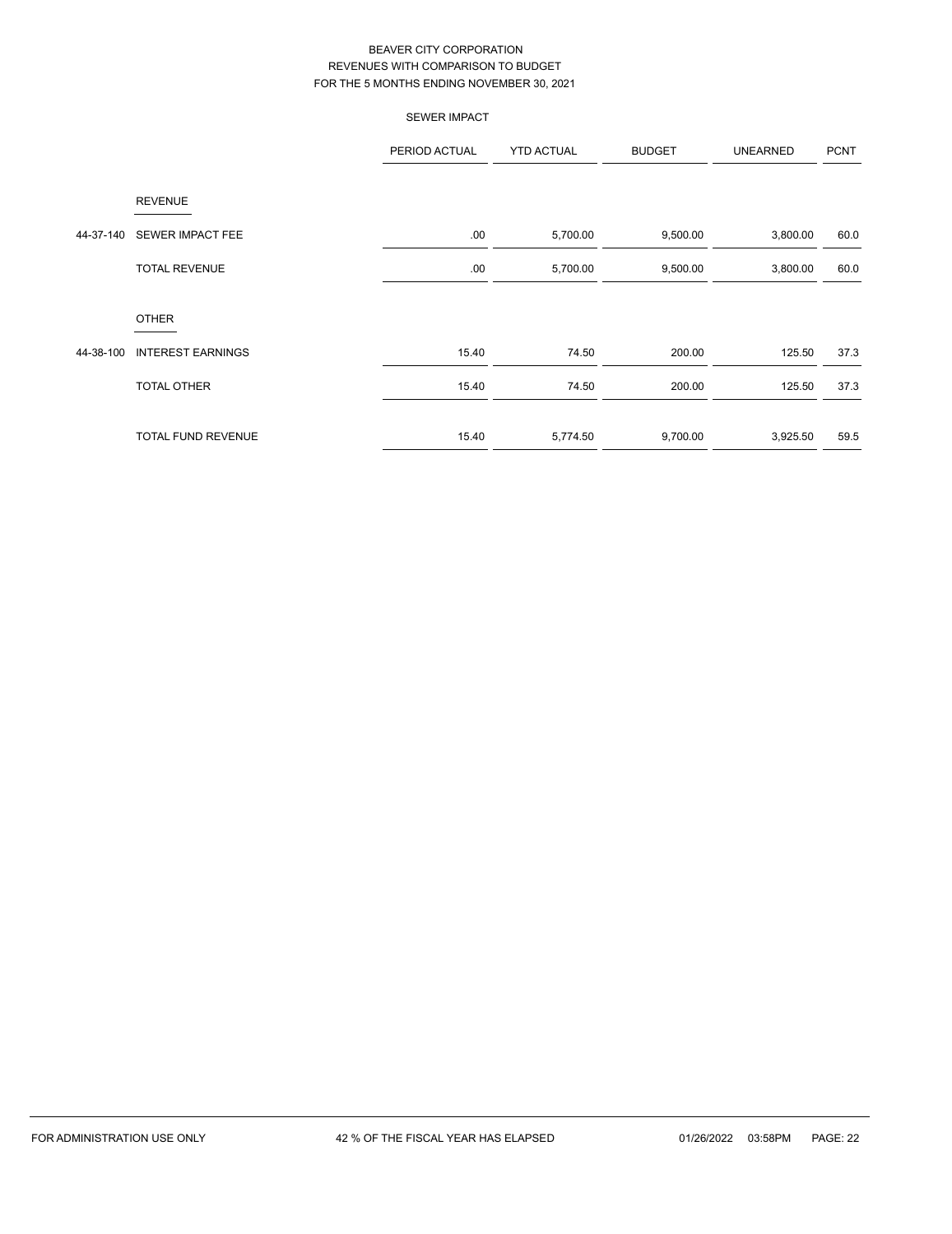|           |                                | <b>SEWER IMPACT</b> |                   |               |            |             |
|-----------|--------------------------------|---------------------|-------------------|---------------|------------|-------------|
|           |                                | PERIOD ACTUAL       | <b>YTD ACTUAL</b> | <b>BUDGET</b> | UNEXPENDED | <b>PCNT</b> |
|           | <b>EXPENDITURES</b>            |                     |                   |               |            |             |
| 44-40-805 | TRANSFER TO SEWER FUND         | .00                 | .00.              | 9,700.00      | 9,700.00   | .0          |
|           | <b>TOTAL EXPENDITURES</b>      | .00                 | .00.              | 9,700.00      | 9,700.00   | .0          |
|           | <b>TOTAL FUND EXPENDITURES</b> | .00                 | .00               | 9,700.00      | 9,700.00   | .0          |
|           | NET REVENUE OVER EXPENDITURES  | 15.40               | 5,774.50          | .00.          | 5,774.50   | .0          |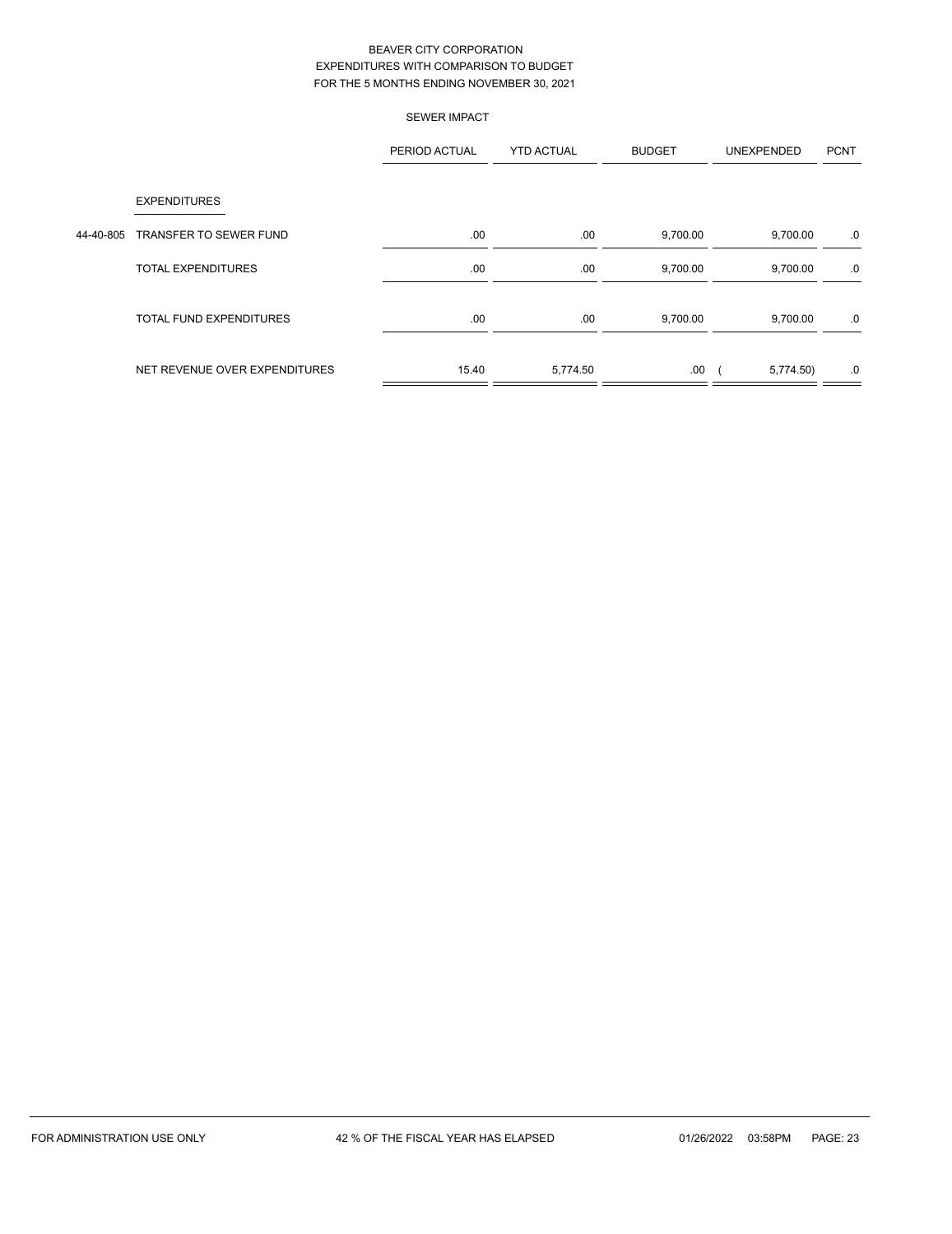#### AIRPORT IMPROVEMENT

#### ASSETS

| 46-11900 CASH - COMBINED FUND RESTRICT<br>46-13130 ACCTS REC - AR<br>46-15110 AIRPORT FUEL INVENTORY |            | 346.11)<br>43.42)<br>1,118.40 |        |
|------------------------------------------------------------------------------------------------------|------------|-------------------------------|--------|
| <b>TOTAL ASSETS</b>                                                                                  |            |                               | 728.87 |
| <b>LIABILITIES AND EQUITY</b>                                                                        |            |                               |        |
| <b>FUND EQUITY</b>                                                                                   |            |                               |        |
| UNAPPROPRIATED FUND BALANCE:                                                                         |            |                               |        |
| 46-29610 RESERVED FUND BALANCE                                                                       | 37,614.98  |                               |        |
| 46-29800 BEGINNING OF YEAR                                                                           | 30,438.63) |                               |        |
| REVENUE OVER EXPENDITURES - YTD                                                                      | 6,447.48)  |                               |        |
| <b>BALANCE - CURRENT DATE</b>                                                                        |            | 728.87                        |        |
| <b>TOTAL FUND EQUITY</b>                                                                             |            |                               | 728.87 |
| <b>TOTAL LIABILITIES AND EQUITY</b>                                                                  |            |                               | 728.87 |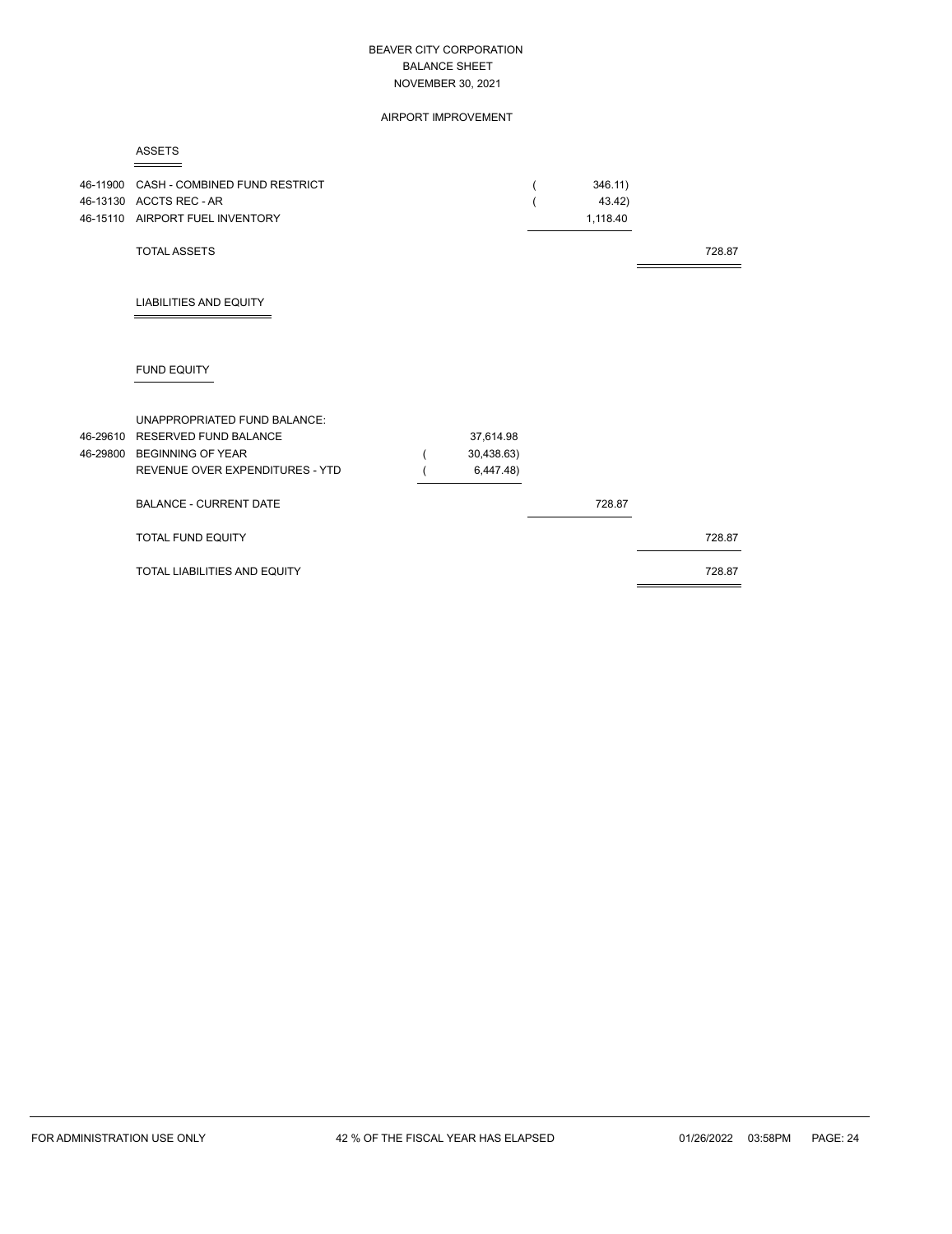# AIRPORT IMPROVEMENT

|                        |                                                        | PERIOD ACTUAL    | <b>YTD ACTUAL</b> | <b>BUDGET</b>         | <b>UNEARNED</b>       | <b>PCNT</b> |
|------------------------|--------------------------------------------------------|------------------|-------------------|-----------------------|-----------------------|-------------|
|                        | <b>CHARGES FOR SERVICES</b>                            |                  |                   |                       |                       |             |
| 46-34-820<br>46-34-840 | <b>SALE OF AVIATION FUEL</b><br><b>HANGER LEASE</b>    | 1,588.25<br>.00. | 15,323.87<br>.00  | 14,000.00<br>1,500.00 | 1,323.87)<br>1,500.00 | 109.5<br>.0 |
|                        | TOTAL CHARGES FOR SERVICES                             | 1,588.25         | 15,323.87         | 15,500.00             | 176.13                | 98.9        |
|                        | <b>OTHER</b>                                           |                  |                   |                       |                       |             |
| 46-38-100<br>46-38-300 | INTEREST EARNINGS, REFUND TAX<br>AIRPORT GRANTS & LOAN | .00<br>.00.      | 8.21<br>.00       | 50.00<br>613,859.00   | 41.79<br>613,859.00   | 16.4<br>.0  |
|                        | <b>TOTAL OTHER</b>                                     | .00.             | 8.21              | 613,909.00            | 613,900.79            | .0          |
|                        | <b>CONTRIBUTIONS AND TRANSFERS</b>                     |                  |                   |                       |                       |             |
| 46-39-300              | <b>TRANSFER FROM GENERAL FUND</b>                      | .00.             | .00               | 32,673.00             | 32,673.00             | .0          |
|                        | TOTAL CONTRIBUTIONS AND TRANSFERS                      | .00              | .00               | 32,673.00             | 32,673.00             | .0          |
|                        | <b>TOTAL FUND REVENUE</b>                              | 1,588.25         | 15,332.08         | 662,082.00            | 646,749.92            | 2.3         |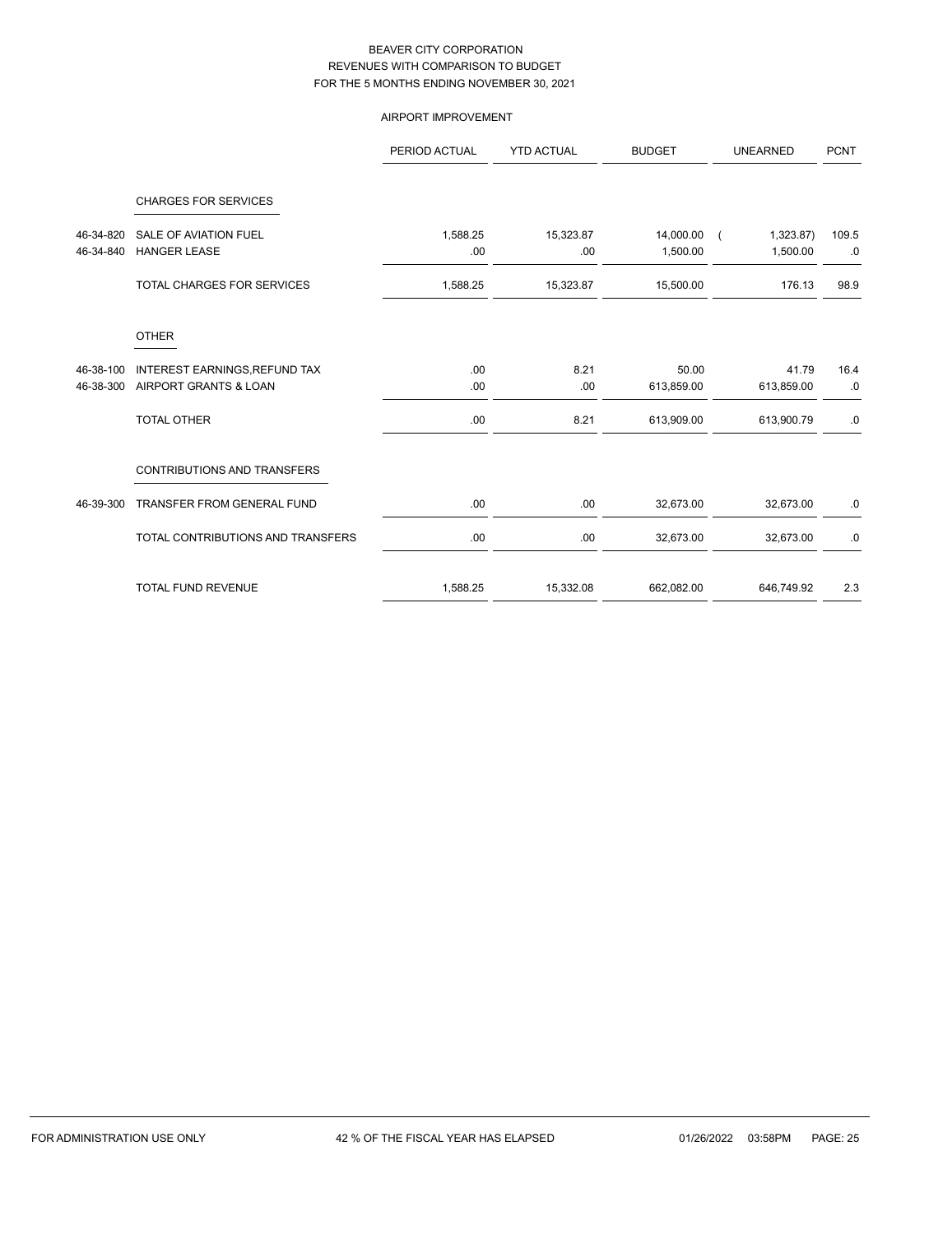# AIRPORT IMPROVEMENT

|           |                                | PERIOD ACTUAL | <b>YTD ACTUAL</b> | <b>BUDGET</b> | <b>UNEXPENDED</b> | <b>PCNT</b> |
|-----------|--------------------------------|---------------|-------------------|---------------|-------------------|-------------|
|           | <b>EXPENDITURES</b>            |               |                   |               |                   |             |
| 46-40-510 | <b>INSURANCE LIABILITY</b>     | .00           | 1,945.00          | 2,000.00      | 55.00             | 97.3        |
| 46-40-810 | AIRPORT O & M                  | 550.99        | 19,834.56         | 16,050.00     | 3,784.56)         | 123.6       |
| 46-40-820 | <b>AIRPORT IMPROVEMENT</b>     | .00           | .00               | 644,032.00    | 644,032.00        | .0          |
|           | <b>TOTAL EXPENDITURES</b>      | 550.99        | 21,779.56         | 662,082.00    | 640,302.44        | 3.3         |
|           | <b>TOTAL FUND EXPENDITURES</b> | 550.99        | 21,779.56         | 662,082.00    | 640,302.44        | 3.3         |
|           | NET REVENUE OVER EXPENDITURES  | 1,037.26      | 6,447.48          | .00           | 6,447.48          | .0          |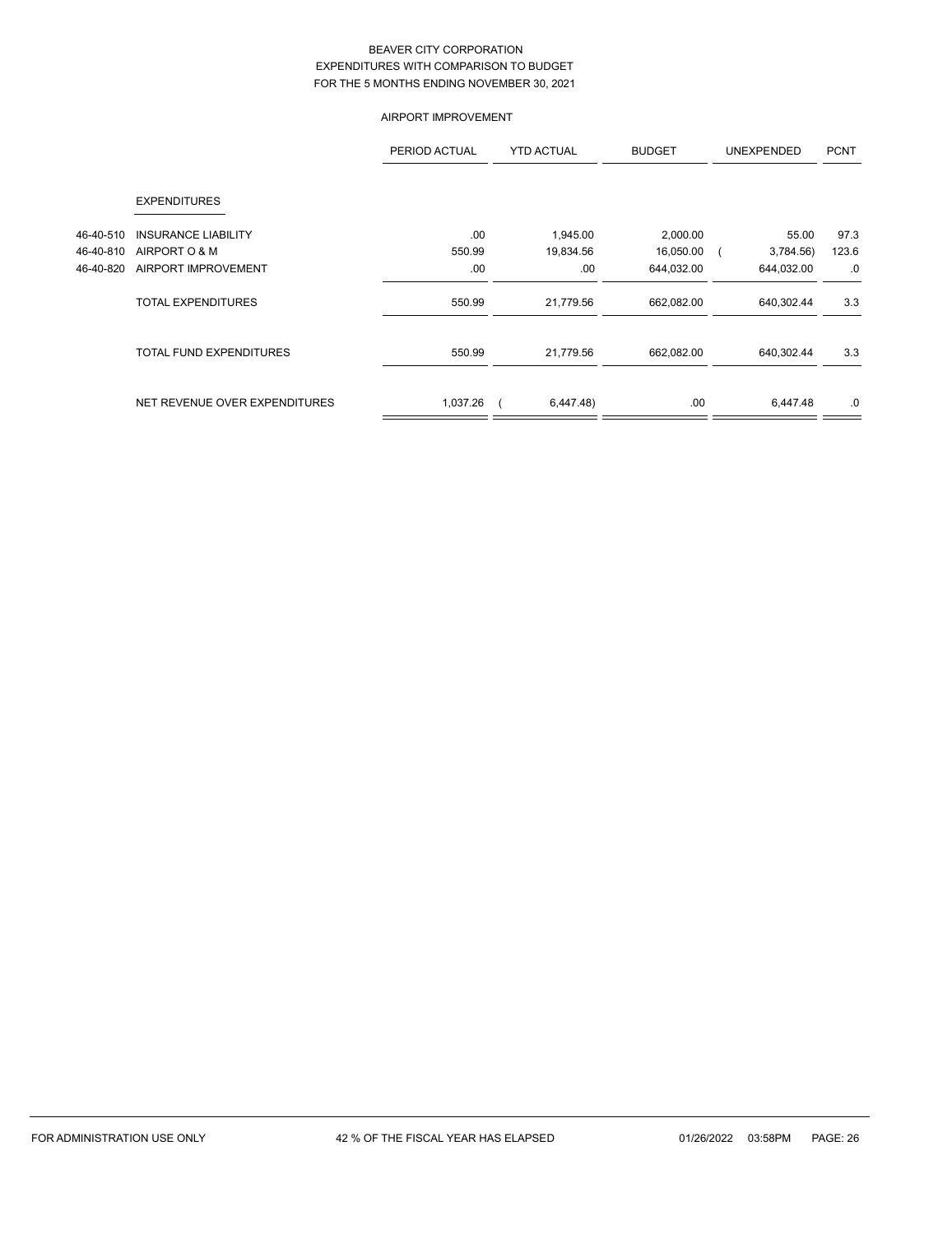### PRESSURIZED IRRIGATION

#### ASSETS

| 50-11900 CASH - COMBINED FUND          | 112.656.70    |
|----------------------------------------|---------------|
| 50-13110 ACCOUNTS RECEIVABLE           | 11.772.73     |
| 50-13130 ACCOUNTS REC - AR             | 5.000.00      |
| 50-15110 INVENTORY - SUPPLIES          | 936.20        |
| 50-16320 PRESSURIZED IRRIGATION SYSTEM | 2.180.287.11  |
| 50-16510 MACHINERY AND EQUIPMENT       | 34.986.80     |
| 50-17500 ACCUMULATED DEPRECIATION      | 1.169.103.44) |
|                                        |               |

### TOTAL ASSETS 1,176,536.10

# LIABILITIES AND EQUITY

# FUND EQUITY

| UNAPPROPRIATED FUND BALANCE:<br>50-29800 BEGINNING OF YEAR<br>REVENUE OVER EXPENDITURES - YTD | 1,188,610.84<br>12,074.74) |              |              |
|-----------------------------------------------------------------------------------------------|----------------------------|--------------|--------------|
| <b>BALANCE - CURRENT DATE</b>                                                                 |                            | 1,176,536.10 |              |
| <b>TOTAL FUND EQUITY</b>                                                                      |                            |              | 1,176,536.10 |
| TOTAL LIABILITIES AND EQUITY                                                                  |                            |              | 1,176,536.10 |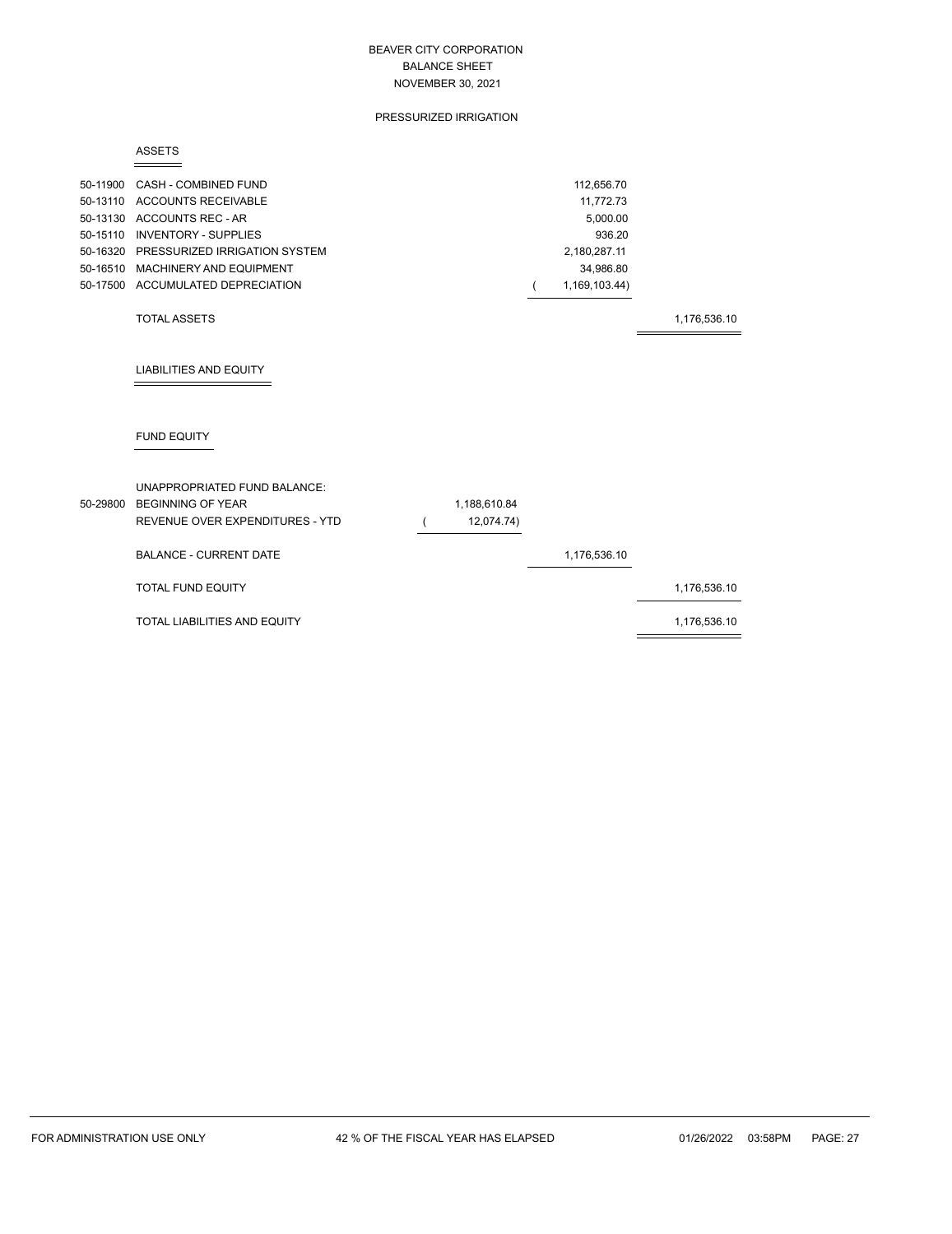# PRESSURIZED IRRIGATION

|           |                                | PERIOD ACTUAL | <b>YTD ACTUAL</b> | <b>BUDGET</b> | <b>UNEARNED</b> | <b>PCNT</b> |
|-----------|--------------------------------|---------------|-------------------|---------------|-----------------|-------------|
|           | <b>REVENUE</b>                 |               |                   |               |                 |             |
| 50-37-100 | PRESSURIZED IRRIGATION SALES   | 10,905.80     | 56,949.07         | 125,000.00    | 68,050.93       | 45.6        |
| 50-37-200 | NEW IRRIGATION CONNECTION FEES | .00           | 3,750.00          | 1,500.00      | 2,250.00        | 250.0       |
|           | <b>TOTAL REVENUE</b>           | 10,905.80     | 60,699.07         | 126,500.00    | 65,800.93       | 48.0        |
|           | <b>OTHER REVENUE</b>           |               |                   |               |                 |             |
| 50-38-100 | <b>INTEREST EARNINGS</b>       | 31.22         | 152.46            | 50.00         | 102.46)         | 304.9       |
|           | TOTAL OTHER REVENUE            | 31.22         | 152.46            | 50.00         | 102.46)         | 304.9       |
|           | <b>TOTAL FUND REVENUE</b>      | 10,937.02     | 60,851.53         | 126,550.00    | 65,698.47       | 48.1        |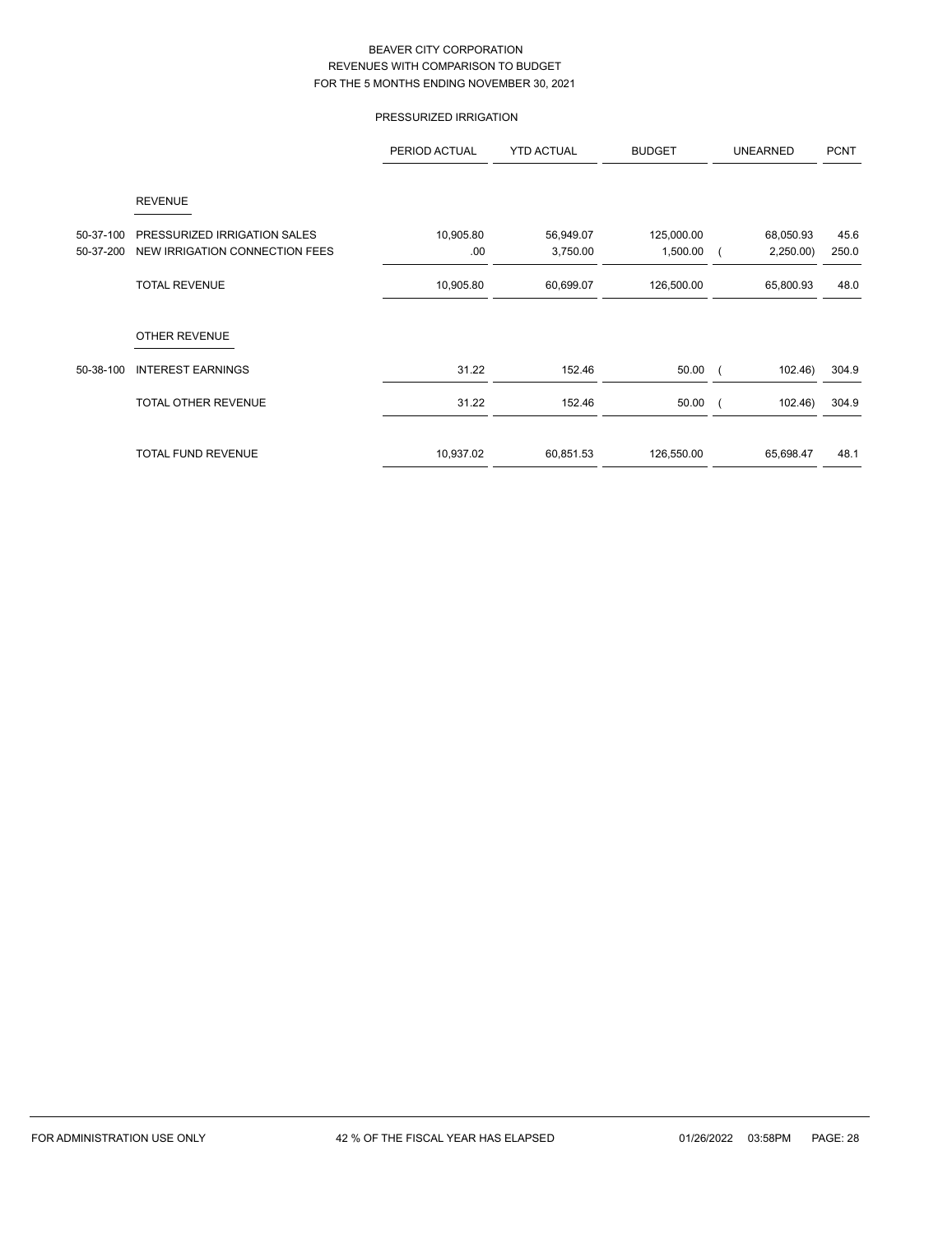# PRESSURIZED IRRIGATION

|           |                                    | PERIOD ACTUAL | <b>YTD ACTUAL</b> | <b>BUDGET</b> | UNEXPENDED | <b>PCNT</b> |
|-----------|------------------------------------|---------------|-------------------|---------------|------------|-------------|
|           |                                    |               |                   |               |            |             |
|           | <b>EXPENSES</b>                    |               |                   |               |            |             |
| 50-40-110 | <b>SALARIES &amp; WAGES</b>        | 3,077.51      | 15,473.86         | 32,000.00     | 16,526.14  | 48.4        |
| 50-40-130 | <b>EMPLOYEE BENEFITS</b>           | 1,565.40      | 7,955.96          | 19,500.00     | 11,544.04  | 40.8        |
| 50-40-210 | <b>DUES &amp; ASSESSMENTS</b>      | .00           | .00               | 500.00        | 500.00     | .0          |
| 50-40-225 | ADMINISTRATIVE SERVICE TO GF       | .00           | .00               | 5,000.00      | 5,000.00   | .0          |
| 50-40-260 | <b>OPERATION &amp; MAINTENANCE</b> | 2,168.05      | 10,398.53         | 25,000.00     | 14,601.47  | 41.6        |
| 50-40-510 | <b>INSURANCE - PI</b>              | .00           | 9,969.10          | 2,500.00      | 7,469.10)  | 398.8       |
| 50-40-620 | <b>CANALS &amp; DITCHES</b>        | .00           | .00               | 2,500.00      | 2,500.00   | .0          |
| 50-40-650 | <b>DEPRECIATION EXPENSE</b>        | 4,478.65      | 17,914.60         | .00.          | 17,914.60) | .0          |
| 50-40-730 | CAPITAL OUTLAY-PI SYSTEM           | .00           | .00               | 20.000.00     | 20.000.00  | .0          |
| 50-40-740 | CAPITAL OUTLAY-EQUIPMENT           | 6,000.00      | 11,000.00         | 15,000.00     | 4,000.00   | 73.3        |
| 50-40-900 | <b>BAD DEBTS</b>                   | .00           | 214.22            | 400.00        | 185.78     | 53.6        |
| 50-40-920 | <b>TRANSFER TO SURPLUS ACCOUNT</b> | .00           | .00               | 4,150.00      | 4,150.00   | .0          |
|           | <b>TOTAL EXPENSES</b>              | 17,289.61     | 72,926.27         | 126,550.00    | 53,623.73  | 57.6        |
|           | <b>TOTAL FUND EXPENDITURES</b>     | 17,289.61     | 72,926.27         | 126,550.00    | 53,623.73  | 57.6        |
|           | NET REVENUE OVER EXPENDITURES      | 6,352.59      | 12,074.74)        | .00           | 12,074.74  | .0          |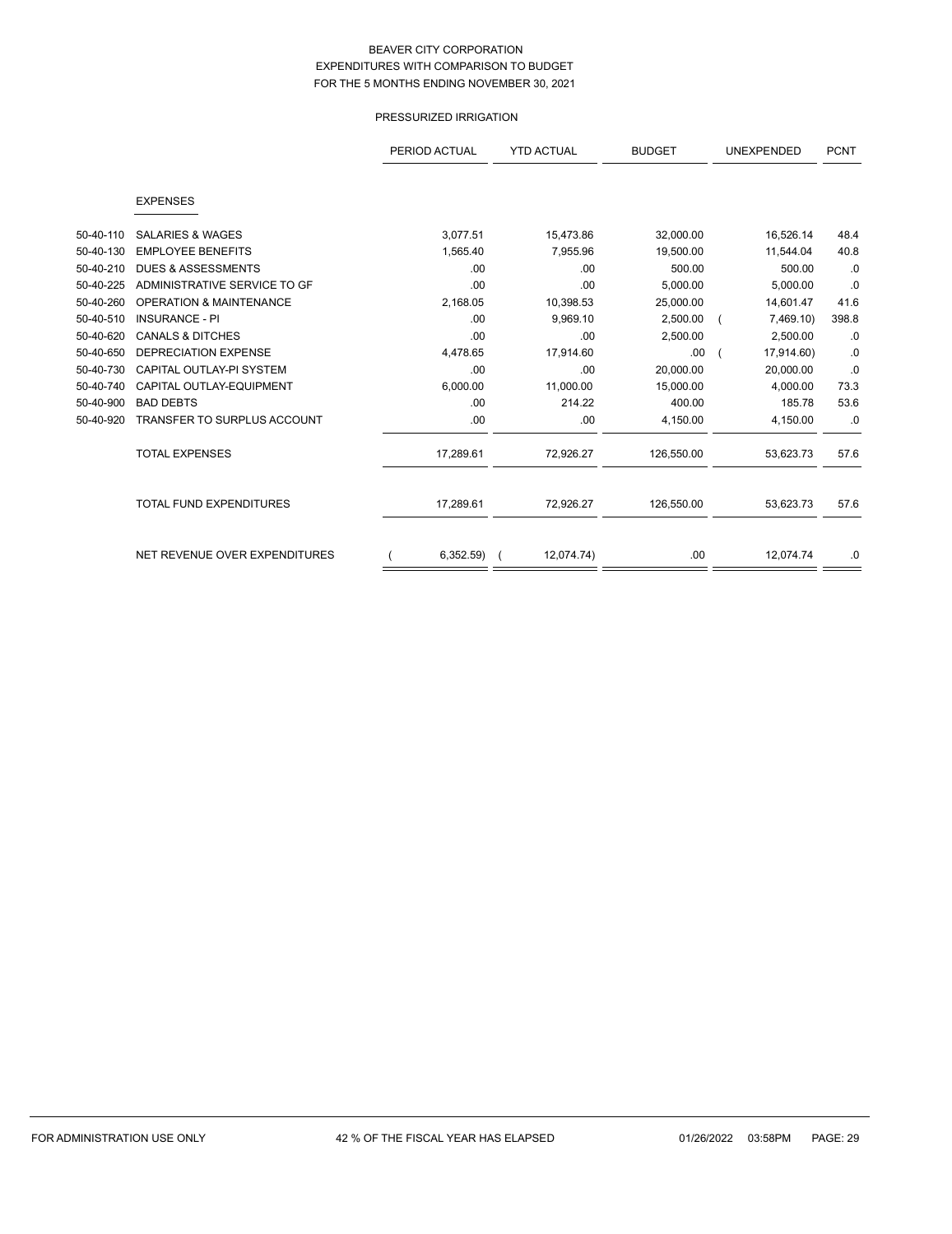### WATER FUND

#### ASSETS

| 51-11900 | CASH - COMBINED FUND         | 685,040.50    |  |
|----------|------------------------------|---------------|--|
| 51-12100 | RESTRICTED CASH-FR COMBINED  | 391,683.00    |  |
| 51-12314 | 2021 CIB - BEAR SPING DEV    | 1,036,411.52  |  |
| 51-13110 | ACCOUNTS RECEIVABLE          | 74,719.01     |  |
|          | 51-13130 ACCT REC - AR       | 3,763.04      |  |
| 51-14110 | DEFERRED OUTFLOWS - PENSIONS | 47,258.00     |  |
| 51-15110 | <b>INVENTORY - SUPPLIES</b>  | 40,266.20     |  |
| 51-16110 | LAND                         | 167,477.50    |  |
| 51-16120 | <b>WATER SHARES</b>          | 810,360.00    |  |
| 51-16210 | <b>BUILDINGS</b>             | 10.368.25     |  |
|          | 51-16300 S.I.D. WATER SYSTEM | 11,079.42     |  |
| 51-16310 | CULINARY DISTRIBUTION SYSTEM | 12,351,106.70 |  |
| 51-16510 | MACHINERY AND EQUIPMENT      | 328,700.35    |  |
| 51-16610 | AUTOMOBILE AND TRUCKS        | 79,437.22     |  |
| 51-16700 | CONSTRUCTION IN PROGRESS     | 120.511.85    |  |
| 51-17500 | ACCUMULATED DEPRECIATION     | 6,749,042.80) |  |

TOTAL ASSETS 9,401,613.68

# LIABILITIES AND EQUITY

# LIABILITIES

| 51-21350 CUSTOMER HYDRANT DEPOSITS     |              | 2,675.00     |              |
|----------------------------------------|--------------|--------------|--------------|
| 51-21500 COMP. ABSENCES PAYABLE        |              | 43,379.38    |              |
| 51-21600 ACCRUED INTEREST              |              | 9,676.07     |              |
| 51-24100 NET PENSION LIABILITY         |              | 7,341.96     |              |
| 51-24110 DEFERRED INFLOWS PENSIONS     |              | 90,466.30    |              |
| 51-25311 NOTES PAYABLE DWR PHASE 1     |              | 487,000.00   |              |
| 51-25312 NOTES PAYABLE DWR PHASE 2A    |              | 569,000.00   |              |
| 51-25313 NOTES PAYABLE CIB PHASE 2B    |              | 999,000.00   |              |
| 51-25325 BOND PAYABLE WATER REVISION   |              | 183,500.00   |              |
|                                        |              |              |              |
| <b>TOTAL LIABILITIES</b>               |              |              | 2,392,038.71 |
| <b>FUND EQUITY</b>                     |              |              |              |
|                                        |              |              |              |
| 51-28130 RESERVE - BOND RETIREMENT     |              | 292,415.00   |              |
| UNAPPROPRIATED FUND BALANCE:           |              |              |              |
| 51-29610 APPROPRIATED RETAINED EARNING | 127,250.00   |              |              |
| 51-29800 BEGINNING OF YEAR             | 5,698,264.39 |              |              |
| REVENUE OVER EXPENDITURES - YTD        | 891,645.58   |              |              |
| <b>BALANCE - CURRENT DATE</b>          |              | 6,717,159.97 |              |
| <b>TOTAL FUND EQUITY</b>               |              |              | 7,009,574.97 |
| <b>TOTAL LIABILITIES AND EQUITY</b>    |              |              | 9,401,613.68 |
|                                        |              |              |              |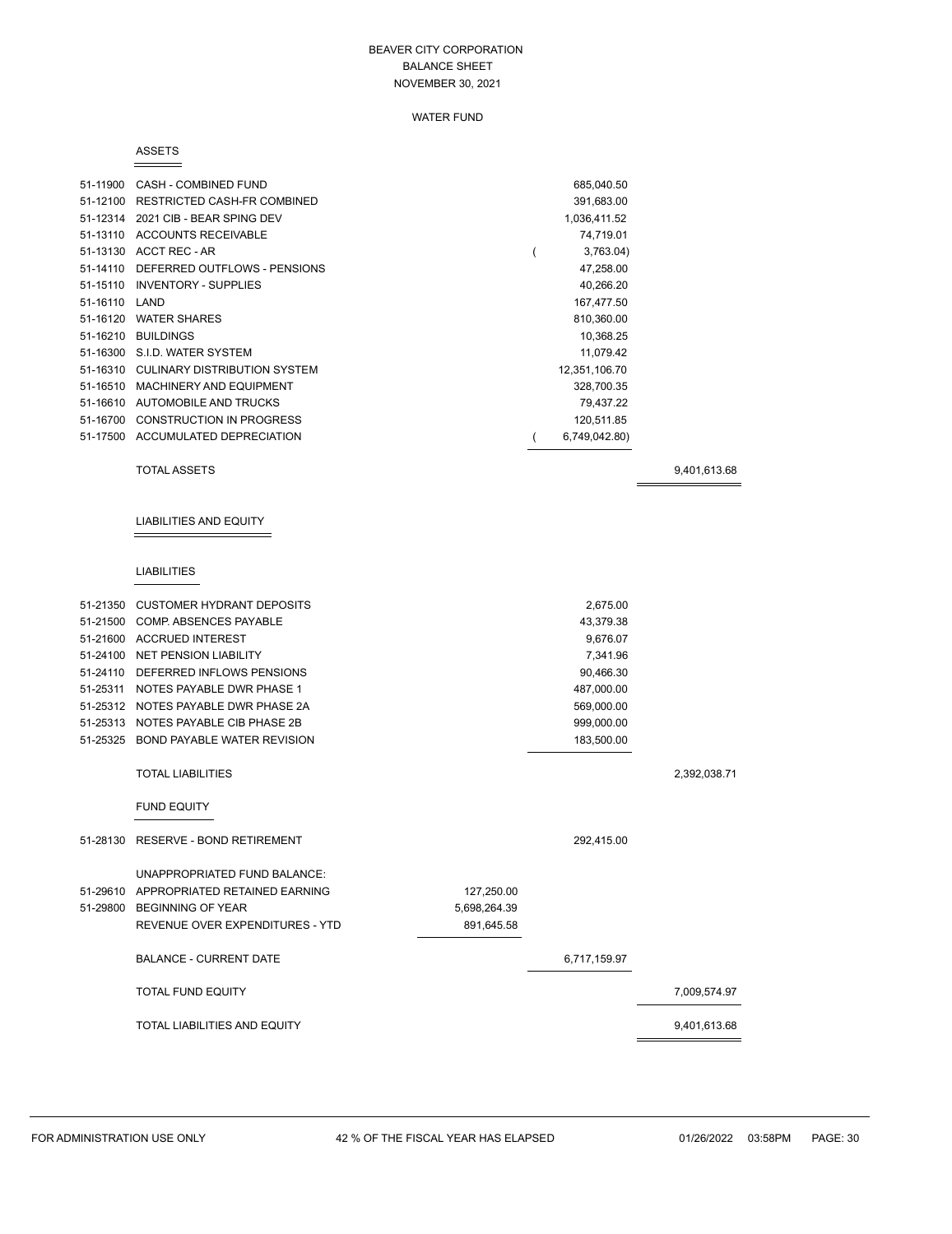|           |                                    | <b>WATER FUND</b> |          |                   |               |                |                 |             |
|-----------|------------------------------------|-------------------|----------|-------------------|---------------|----------------|-----------------|-------------|
|           |                                    | PERIOD ACTUAL     |          | <b>YTD ACTUAL</b> | <b>BUDGET</b> |                | <b>UNEARNED</b> | <b>PCNT</b> |
|           | INTERGOVERNMENTAL REVENUE          |                   |          |                   |               |                |                 |             |
| 51-33-490 | CIB-BEAR SPRING DEV                | .00               |          | 986,000.00        | .00(          |                | 986,000.00)     | $\cdot$ 0   |
|           | TOTAL INTERGOVERNMENTAL REVENUE    | .00               |          | 986,000.00        | .00           | $\overline{ }$ | 986,000.00)     | 0.          |
|           | <b>REVENUE</b>                     |                   |          |                   |               |                |                 |             |
| 51-37-100 | <b>CULINARY SALES</b>              | 76,676.44         |          | 414,379.75        | 900,000.00    |                | 485,620.25      | 46.0        |
| 51-37-140 | <b>WATER METER FEE</b>             | .00               |          | 1,850.00          | .00           | $\overline{ }$ | 1,850.00)       | .0          |
| 51-37-200 | OTHER NEW CONNECTIONS              | 50.00             |          | 7,715.00          | 9,500.00      |                | 1,785.00        | 81.2        |
|           | <b>TOTAL REVENUE</b>               | 76,726.44         |          | 423,944.75        | 909,500.00    |                | 485,555.25      | 46.6        |
|           | <b>OTHER</b>                       |                   |          |                   |               |                |                 |             |
| 51-38-100 | <b>INTEREST EARNINGS</b>           | 594.35            |          | 1,951.50          | 3,500.00      |                | 1,548.50        | 55.8        |
| 51-38-300 | CIB 5LOAN                          | .00               |          | .00               | 986,000.00    |                | 986,000.00      | .0          |
| 51-38-900 | <b>WATER SUNDRY</b>                | 1,107.80          |          | 5,945.46          | 5,000.00      |                | 945.46)         | 118.9       |
| 51-38-910 | TRANSFER FROM IMPACT FEES          | .00               |          | .00               | 13,800.00     |                | 13,800.00       | .0          |
| 51-38-915 | TRANSFER FROM WATER ACQ            | .00               |          | .00               | 2,000.00      |                | 2,000.00        | .0          |
|           | <b>TOTAL OTHER</b>                 | 1,702.15          |          | 7,896.96          | 1,010,300.00  |                | 1,002,403.04    | .8          |
|           | <b>CONTRIBUTIONS AND TRANSFERS</b> |                   |          |                   |               |                |                 |             |
| 51-39-200 | CAPITAL ASSET DISPOSITION          | .00               | -0       | 3,803.70)         | .00           |                | 3,803.70        | $\cdot$ 0   |
|           | TOTAL CONTRIBUTIONS AND TRANSFERS  | .00.              | $\left($ | 3,803.70)         | .00           |                | 3,803.70        | .0          |
|           | <b>TOTAL FUND REVENUE</b>          | 78,428.59         |          | 1,414,038.01      | 1,919,800.00  |                | 505,761.99      | 73.7        |
|           |                                    |                   |          |                   |               |                |                 |             |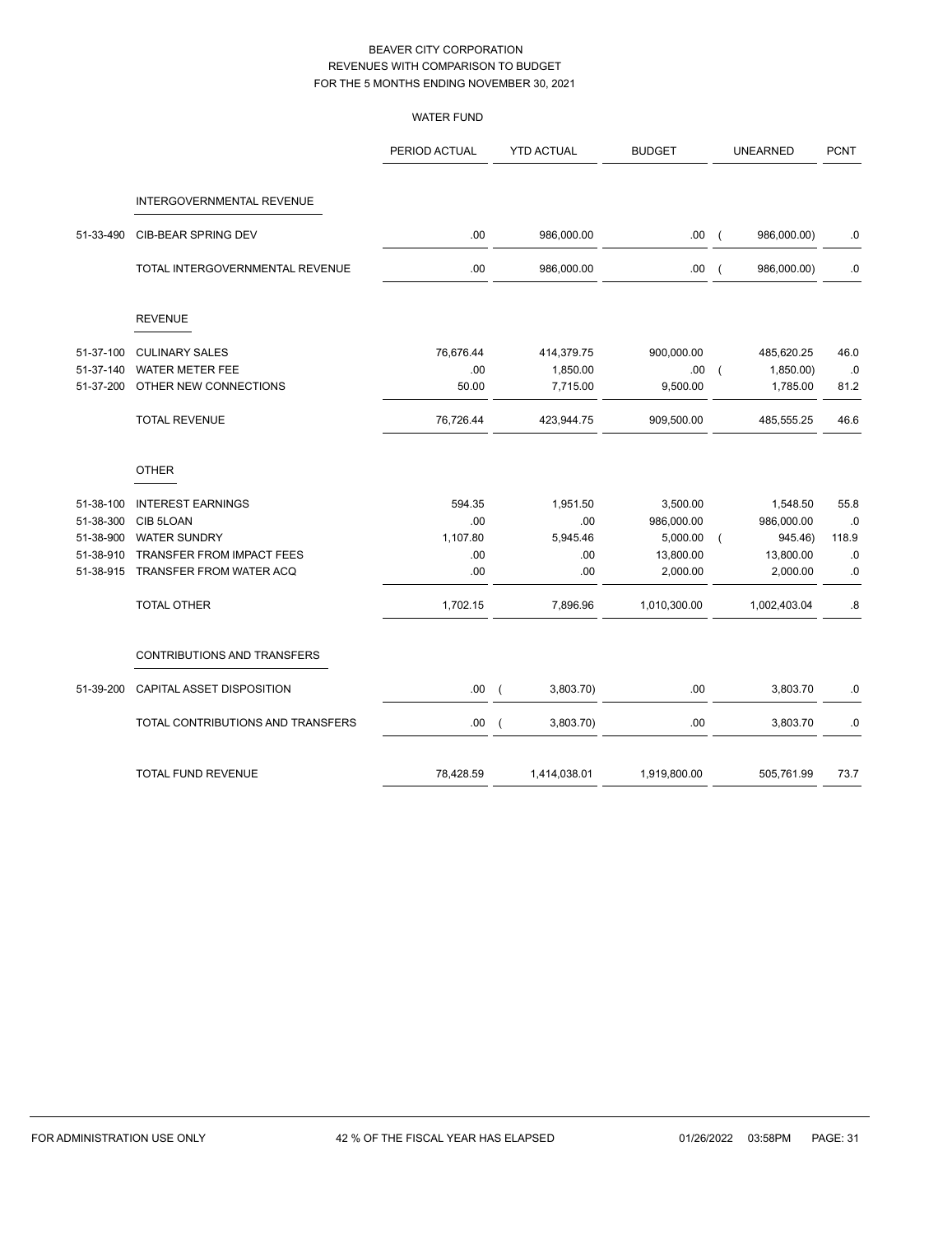## WATER FUND

|           |                                           | PERIOD ACTUAL | <b>YTD ACTUAL</b> | <b>BUDGET</b> | UNEXPENDED   | <b>PCNT</b> |
|-----------|-------------------------------------------|---------------|-------------------|---------------|--------------|-------------|
|           |                                           |               |                   |               |              |             |
|           | <b>EXPENDITURES</b>                       |               |                   |               |              |             |
| 51-40-110 | <b>SALARIES AND WAGES</b>                 | 20,730.76     | 99,169.75         | 265,750.00    | 166,580.25   | 37.3        |
| 51-40-130 | <b>EMPLOYEE BENEFITS</b>                  | 10,207.61     | 48,768.22         | 144,250.00    | 95,481.78    | 33.8        |
| 51-40-210 | <b>DUES &amp; ASSESSMENTS</b>             | 1,099.00      | 1,614.00          | 2,500.00      | 886.00       | 64.6        |
| 51-40-225 | <b>ADMIN SERVICES</b>                     | .00           | .00               | 30,000.00     | 30,000.00    | .0          |
| 51-40-260 | PRESSURIZED IRRIGATION O & M              | 250.73        | 2,778.24          | .00           | 2,778.24)    | .0          |
| 51-40-265 | <b>OPERATING &amp; MAINTENANCE - WATE</b> | 14,708.00     | 77,939.96         | 85,000.00     | 7,060.04     | 91.7        |
| 51-40-310 | PROF SVC/ATTORNEY FEES                    | 370.00        | 2,340.00          | 10,000.00     | 7,660.00     | 23.4        |
| 51-40-510 | INSURANCE - CULINARY WATER                | .00           | 9,969.10          | 20,500.00     | 10,530.90    | 48.6        |
| 51-40-610 | <b>MISCELLANEOUS</b>                      | .00           | .00               | 200.00        | 200.00       | .0          |
| 51-40-650 | <b>DEPRECIATION</b>                       | 36,175.03     | 145,248.11        | .00           | 145,248.11)  | .0          |
| 51-40-721 | WATER PROJECT BEAR CANYON SPRI            | 16,123.28     | 32,930.04         | 1,035,000.00  | 1,002,069.96 | 3.2         |
| 51-40-722 | STORM DRAINAGE WATER STUDY                | 327.50        | 327.50            | .00           | 327.50)      | .0          |
| 51-40-730 | CAPITAL OUTLAY - WATER SYSTEM             | 1,677.16      | 75,546.24         | 67,528.00     | 8,018.24)    | 111.9       |
| 51-40-732 | CAPITAL OUTLAY WATER UNDER \$5K           | .00           | 320.00            | 5,000.00      | 4,680.00     | 6.4         |
| 51-40-740 | CAPITAL OUTLAY - EQUIPMENT                | 20,000.00     | 25,000.00         | 52,000.00     | 27,000.00    | 48.1        |
| 51-40-805 | TRANSFER TO G/F FOR SERVICES              | .00           | .00               | 45,000.00     | 45,000.00    | .0          |
| 51-40-820 | DEBT SERVICE - INTEREST                   | .00           | .00               | 29,772.00     | 29,772.00    | .0          |
| 51-40-900 | <b>BAD DEBTS</b>                          | .00           | 441.27            | 1,500.00      | 1,058.73     | 29.4        |
| 51-40-901 | <b>BAD DEBT - AR</b>                      | .00           | .00               | 800.00        | 800.00       | .0          |
| 51-40-920 | TRANSFER TO SURPLUS ACCT                  | .00           | .00               | 125,000.00    | 125,000.00   | $.0\,$      |
|           | <b>TOTAL EXPENDITURES</b>                 | 121,669.07    | 522,392.43        | 1,919,800.00  | 1,397,407.57 | 27.2        |
|           | TOTAL FUND EXPENDITURES                   | 121,669.07    | 522,392.43        | 1,919,800.00  | 1,397,407.57 | 27.2        |
|           | NET REVENUE OVER EXPENDITURES             | 43,240.48)    | 891,645.58        | .00.          | 891,645.58)  | .0          |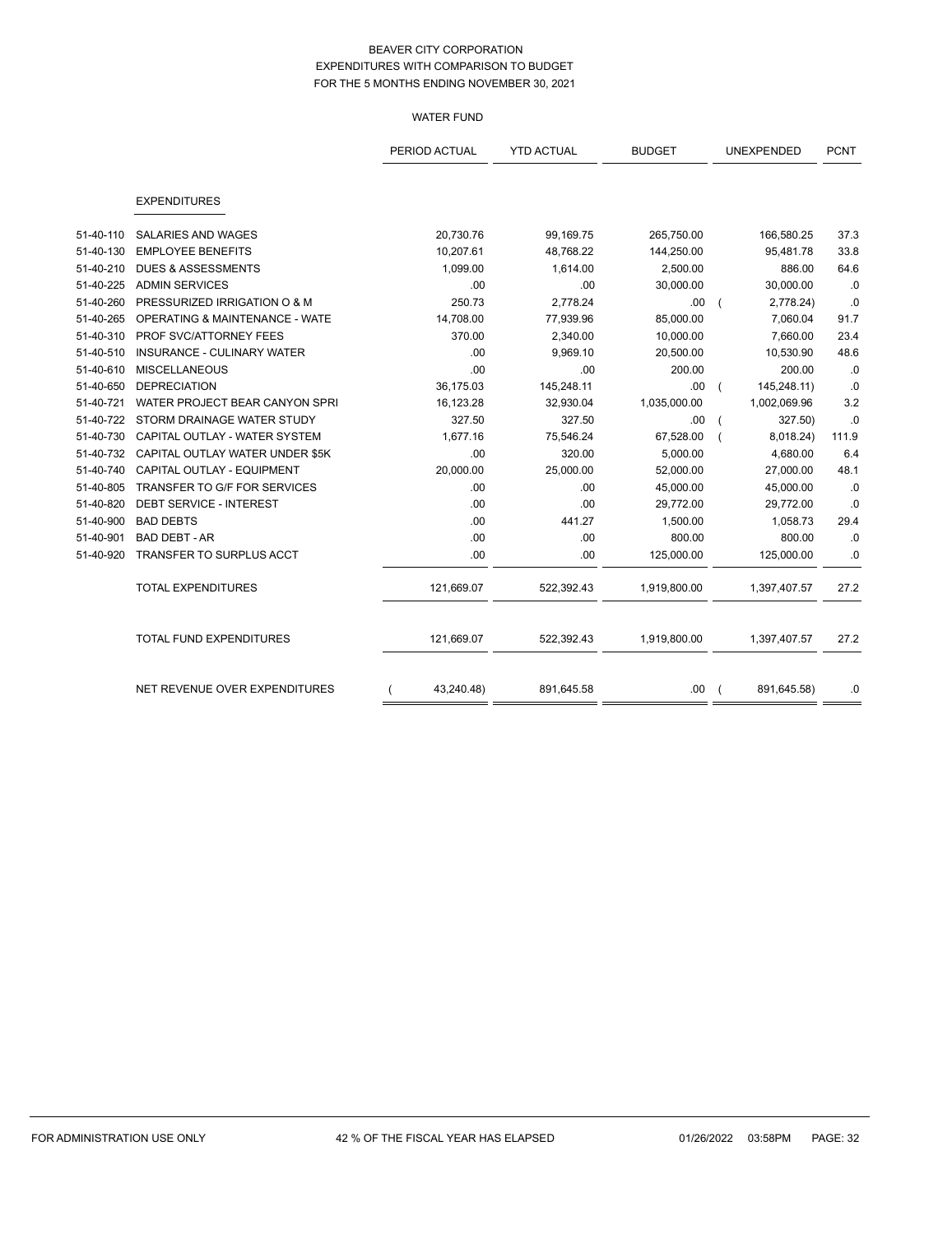### SEWER FUND

#### ASSETS

|          | 52-11900 CASH - COMBINED FUND<br>52-13110 ACCOUNTS RECEIVABLE<br>52-14110 DEFERRED OUTFLOWS - PENSIONS<br>52-15110 INVENTORY - SUPPLIES<br>52-16110 LAND & WATER<br>52-16310 SEWER SYSTEM<br>52-16320 S.I.D. SEWER SYSTEM<br>52-16330 SOUTH SEWER SYSTEM SID<br>52-16340 SEWER LAGOONS<br>52-16350 NORTH SEWER SAA<br>52-16510 MACHINERY AND EQUIPMENT<br>52-16610 AUTOMOBILE AND TRUCKS |          |                            |   | 1,229,096.96<br>40,962.27<br>19,574.21<br>2,018.08<br>4,862.50<br>4,630,975.19<br>54,109.25<br>243,211.65<br>43,471.08<br>550,214.37<br>190,305.44<br>28,059.62 |              |
|----------|------------------------------------------------------------------------------------------------------------------------------------------------------------------------------------------------------------------------------------------------------------------------------------------------------------------------------------------------------------------------------------------|----------|----------------------------|---|-----------------------------------------------------------------------------------------------------------------------------------------------------------------|--------------|
|          | 52-16700 CONSTRUCTION IN PROGRESS                                                                                                                                                                                                                                                                                                                                                        |          |                            |   | 3,895.65                                                                                                                                                        |              |
|          | 52-17500 ACCUMULATED DEPRECIATION                                                                                                                                                                                                                                                                                                                                                        |          |                            | ( | 3,830,261.49)                                                                                                                                                   |              |
|          | <b>TOTAL ASSETS</b>                                                                                                                                                                                                                                                                                                                                                                      |          |                            |   |                                                                                                                                                                 | 3,210,494.78 |
|          | <b>LIABILITIES AND EQUITY</b>                                                                                                                                                                                                                                                                                                                                                            |          |                            |   |                                                                                                                                                                 |              |
|          | <b>LIABILITIES</b>                                                                                                                                                                                                                                                                                                                                                                       |          |                            |   |                                                                                                                                                                 |              |
|          | 52-21350 ROAD CROSSING DEPOSIT<br>52-21351 DEFERRED REVENUE<br>52-21500 COMP. ABSENCE PAYABLE<br>52-24100 NET PENSION LIABILITY<br>52-24110 DEFERRED INFLOWS - PENSIONS                                                                                                                                                                                                                  |          |                            | ( | 3,005.00<br>3,806.17)<br>14,560.43<br>5,144.25<br>35,060.93                                                                                                     |              |
|          | <b>TOTAL LIABILITIES</b>                                                                                                                                                                                                                                                                                                                                                                 |          |                            |   |                                                                                                                                                                 | 53,964.44    |
|          | <b>FUND EQUITY</b>                                                                                                                                                                                                                                                                                                                                                                       |          |                            |   |                                                                                                                                                                 |              |
| 52-29800 | UNAPPROPRIATED FUND BALANCE:<br><b>BEGINNING OF YEAR</b><br>REVENUE OVER EXPENDITURES - YTD<br><b>BALANCE - CURRENT DATE</b>                                                                                                                                                                                                                                                             | $\left($ | 3,222,683.82<br>66,153.48) |   | 3,156,530.34                                                                                                                                                    |              |
|          | <b>TOTAL FUND EQUITY</b>                                                                                                                                                                                                                                                                                                                                                                 |          |                            |   |                                                                                                                                                                 | 3,156,530.34 |
|          | TOTAL LIABILITIES AND EQUITY                                                                                                                                                                                                                                                                                                                                                             |          |                            |   |                                                                                                                                                                 | 3,210,494.78 |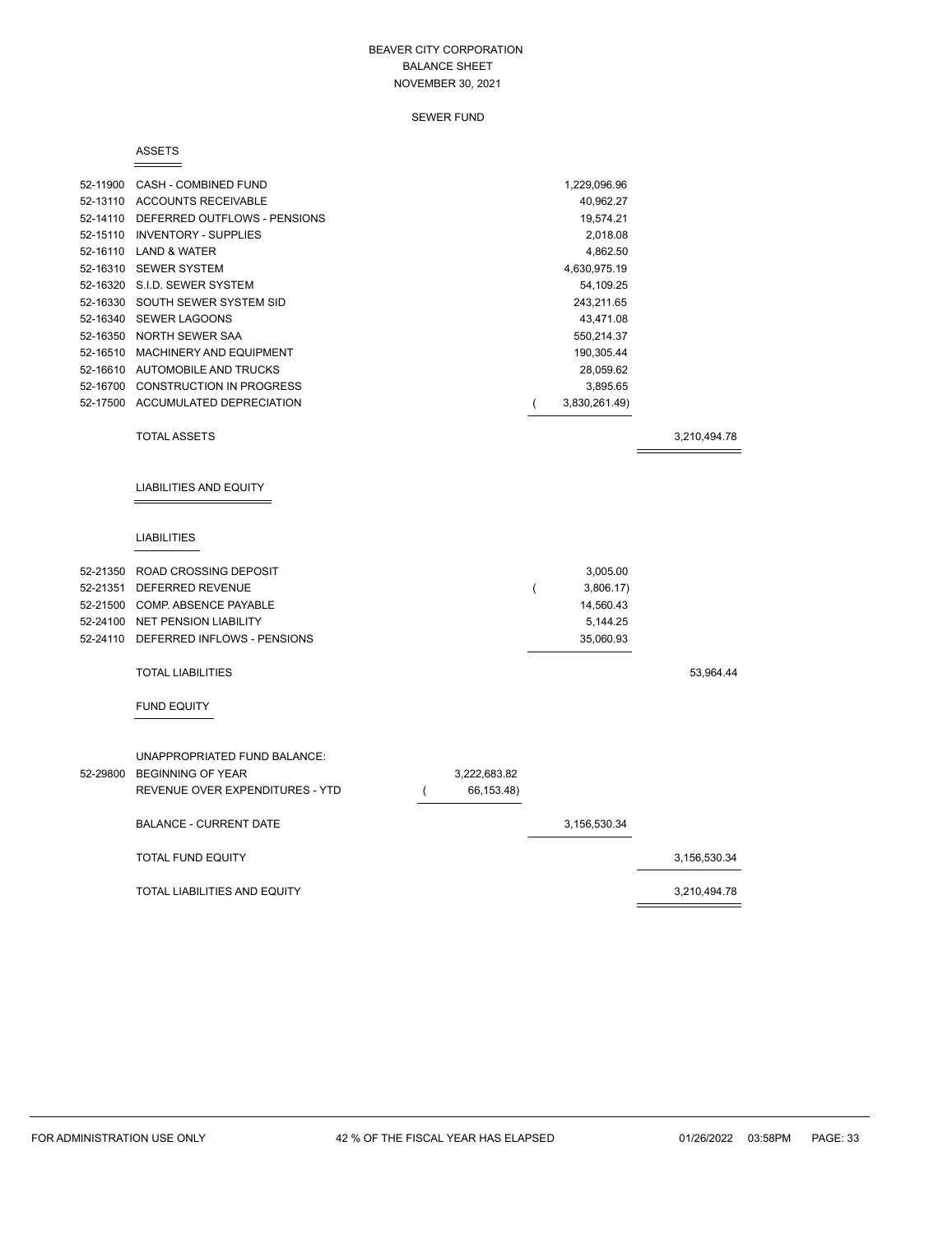|           |                                   | <b>SEWER FUND</b> |                   |            |               |                 |             |
|-----------|-----------------------------------|-------------------|-------------------|------------|---------------|-----------------|-------------|
|           |                                   | PERIOD ACTUAL     | <b>YTD ACTUAL</b> |            | <b>BUDGET</b> | <b>UNEARNED</b> | <b>PCNT</b> |
|           | <b>REVENUE</b>                    |                   |                   |            |               |                 |             |
| 52-37-100 | <b>SEWER SERVICES</b>             | 37,591.10         |                   | 187,019.90 | 425,000.00    | 237,980.10      | 44.0        |
|           | <b>TOTAL REVENUE</b>              | 37,591.10         |                   | 187,019.90 | 425,000.00    | 237,980.10      | 44.0        |
|           | <b>OTHER</b>                      |                   |                   |            |               |                 |             |
| 52-38-100 | <b>INTEREST EARNINGS</b>          | 340.61            |                   | 3,307.12   | 5,000.00      | 1,692.88        | 66.1        |
| 52-38-300 | NORTH SEWER SAA FEES              | .00               |                   | 3,806.17   | 1,000.00      | 2,806.17        | 380.6       |
| 52-38-900 | <b>SEWER SUNDRY</b>               | .00               |                   | 1,310.00   | 200.00        | 1,110.00        | 655.0       |
|           | <b>TOTAL OTHER</b>                | 340.61            |                   | 8,423.29   | 6,200.00      | 2,223.29)       | 135.9       |
|           | CONTRIBUTIONS AND TRANSFERS       |                   |                   |            |               |                 |             |
| 52-39-200 | <b>CAPITAL ASSET DISPOSITION</b>  | .00.              | $\sqrt{2}$        | 3,803.78   | .00           | 3,803.78        | .0          |
| 52-39-405 | TRANSFER FROM SEWER IMPACT        | .00               |                   | .00        | 9,700.00      | 9,700.00        | $.0\,$      |
|           | TOTAL CONTRIBUTIONS AND TRANSFERS | .00.              |                   | 3,803.78)  | 9,700.00      | 13,503.78       | 39.2)       |
|           | <b>TOTAL FUND REVENUE</b>         | 37,931.71         |                   | 191,639.41 | 440,900.00    | 249,260.59      | 43.5        |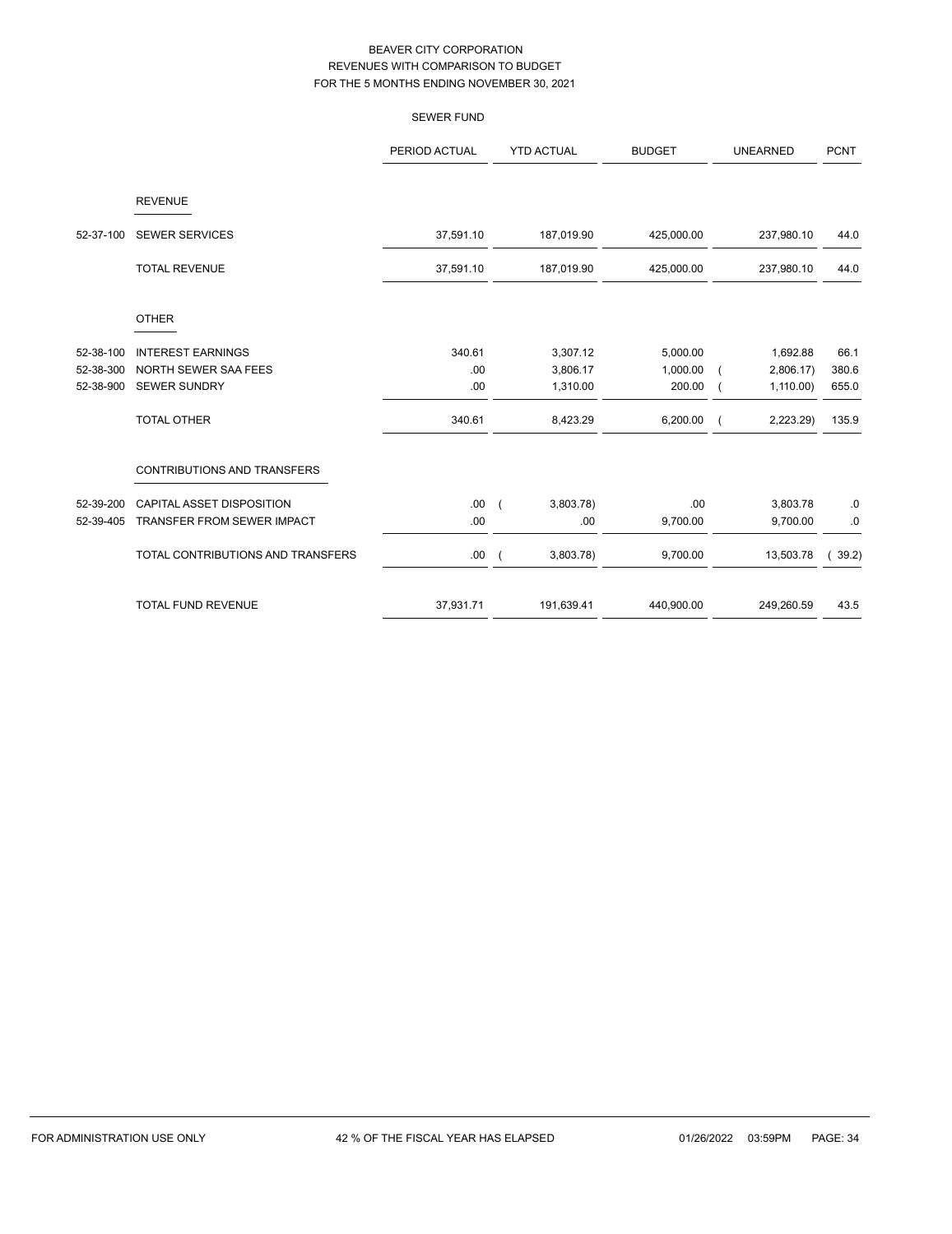SEWER FUND

|           |                                     | PERIOD ACTUAL | <b>YTD ACTUAL</b> | <b>BUDGET</b> | <b>UNEXPENDED</b> | <b>PCNT</b> |
|-----------|-------------------------------------|---------------|-------------------|---------------|-------------------|-------------|
|           | <b>EXPENDITURES</b>                 |               |                   |               |                   |             |
| 52-40-110 | <b>SALARIES AND WAGES</b>           | 14,105.95     | 67,504.25         | 160,250.00    | 92,745.75         | 42.1        |
| 52-40-130 | <b>EMPLOYEE BENEFITS</b>            | 7,147.78      | 34,049.72         | 92,750.00     | 58.700.28         | 36.7        |
| 52-40-225 | <b>ADMIN SERVICES</b>               | .00           | .00               | 30,000.00     | 30,000.00         | .0          |
| 52-40-260 | <b>OPERATING &amp; MAINTENANCE</b>  | 4,007.93      | 50,845.25         | 45,400.00     | 5,445.25)         | 112.0       |
| 52-40-510 | <b>INSURANCE - SEWER SYSTEM</b>     | .00           | 19,938.20         | 20,500.00     | 561.80            | 97.3        |
| 52-40-610 | <b>MISCELLANEOUS</b>                | .00           | 65.07             | 1,000.00      | 934.93            | 6.5         |
| 52-40-650 | <b>DEPRECIATION</b>                 | 9,286.57      | 37,694.27         | .00.          | 37,694.27)        | .0          |
| 52-40-730 | CAPITAL OUTLAY - IMPROVEMENTS       | .00           | 31,690.06         | 20,000.00     | 11,690.06)        | 158.5       |
| 52-40-740 | CAPITAL OUTLAY - EQUIPMENT          | 10,320.00     | 15,320.00         | 21,000.00     | 5,680.00          | 73.0        |
| 52-40-900 | <b>BAD DEBTS</b>                    | .00           | 686.07            | 1,000.00      | 313.93            | 68.6        |
|           | <b>TOTAL EXPENDITURES</b>           | 44,868.23     | 257,792.89        | 391,900.00    | 134,107.11        | 65.8        |
|           | <b>DISTRIBUTION</b>                 |               |                   |               |                   |             |
| 52-82-800 | <b>TRANSFER TO G/F FOR SERVICES</b> | .00           | .00.              | 36,000.00     | 36,000.00         | .0          |
| 52-82-920 | <b>TRANSFER TO SURPLUS</b>          | .00           | .00               | 13,000.00     | 13,000.00         | .0          |
|           | <b>TOTAL DISTRIBUTION</b>           | .00           | .00               | 49,000.00     | 49,000.00         | .0          |

TOTAL FUND EXPENDITURES 44,868.23 257,792.89 440,900.00 183,107.11 58.5

NET REVENUE OVER EXPENDITURES ( 6,936.52) ( 66,153.48) .00 66,153.48 0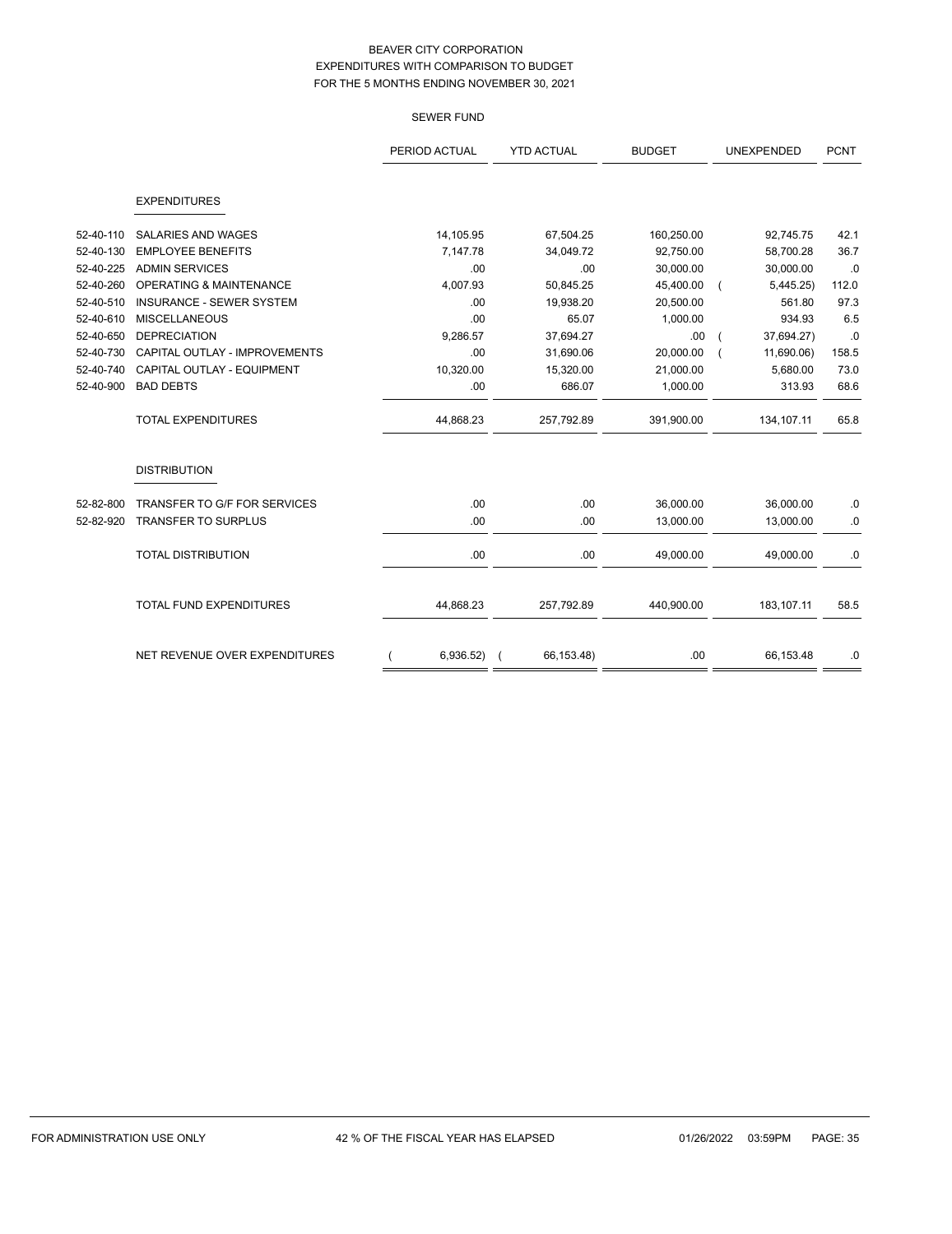### ELECTRIC FUND

#### ASSETS

| 53-11900 | CASH - COMBINED FUND               | 2,140,785.30  |  |
|----------|------------------------------------|---------------|--|
| 53-11952 | 2017 ELECTRIC BOND ESCROW          | 78.62         |  |
| 53-11953 | 2021 ELECTRIC BOND CONST & COI     | 1,648,294.42  |  |
| 53-11955 | 2021 ELECTRIC BOND ESCROW          | 6,756.36      |  |
| 53-12100 | RESTRICTED CASH-FR COMBINED        | 35,968.00     |  |
| 53-13110 | <b>ACCOUNTS RECEIVABLE</b>         | 238,219.73    |  |
|          | 53-13135 ACCTS REC - AR            | 230.00        |  |
| 53-14110 | DEFERRED OUTFLOWS - PENSIONS       | 101,239.99    |  |
| 53-15110 | <b>INVENTORY - SUPPLIES</b>        | 121,883.43    |  |
| 53-16110 | <b>LAND &amp; WATER</b>            | 84,621.00     |  |
| 53-16210 | <b>BUILDINGS</b>                   | 278,958.04    |  |
|          | 53-16310 POWER DISTRIBUTION SYSTEM | 7,669,869.24  |  |
| 53-16510 | MACHINERY AND EQUIPMENT            | 599,312.58    |  |
| 53-16610 | AUTOMOBILE AND TRUCKS              | 703,766.34    |  |
| 53-16700 | <b>CONSTRUCTION IN PROGRESS</b>    | 42,822.72     |  |
| 53-16710 | <b>HYDRO PLANT</b>                 | 6,014,955.95  |  |
|          | 53-17500 ACCUMULATED DEPRECIATION  | 7,768,666.86) |  |

### TOTAL ASSETS 11,919,094.86

# LIABILITIES AND EQUITY

## LIABILITIES

| 53-21320 | COMP. ABSENCE PAYABLE                 |              | 59,132.92    |               |
|----------|---------------------------------------|--------------|--------------|---------------|
|          | 53-21350 CUSTOMER DEPOSITS            |              | 107,259.68   |               |
| 53-21500 | <b>SALES TAX PAYABLE</b>              |              | 10,231.94    |               |
|          | 53-21650 ACCRUED INTEREST             |              | 15,175.10    |               |
|          | 53-24100 NET PENSION LIABILITY        |              | 21,075.09    |               |
| 53-24110 | DEFERRED INFLOWS - PENSIONS           |              | 210,685.19   |               |
|          | 53-25100 BONDS PAYABLE - SERIES 2012  |              | 7.86         |               |
|          | 53-25155 DEFFERED AMOUNT ON REFUNDING |              | 24,126.35)   |               |
|          | 53-25250 BOND PAYABLE WATER REVISION  |              | 183,500.00   |               |
| 53-25400 | 2017 ELECTRIC BOND                    |              | 1,731,000.00 |               |
|          | 53-25453 2021 ELECTRIC BOND CONST     |              | 1,646,576.17 |               |
|          | 53-25454 2021 ELECTRIC BOND COI       |              | 6,750.00     |               |
|          |                                       |              |              |               |
|          | <b>TOTAL LIABILITIES</b>              |              |              | 3,967,251.88  |
|          |                                       |              |              |               |
|          | <b>FUND EQUITY</b>                    |              |              |               |
|          |                                       |              |              |               |
|          |                                       |              |              |               |
|          | UNAPPROPRIATED FUND BALANCE:          |              |              |               |
| 53-29800 | <b>BEGINNING OF YEAR</b>              | 8,031,809.11 |              |               |
|          | REVENUE OVER EXPENDITURES - YTD       | 79,966.13)   |              |               |
|          |                                       |              |              |               |
|          | <b>BALANCE - CURRENT DATE</b>         |              | 7,951,842.98 |               |
|          |                                       |              |              |               |
|          | <b>TOTAL FUND EQUITY</b>              |              |              | 7,951,842.98  |
|          | <b>TOTAL LIABILITIES AND EQUITY</b>   |              |              | 11,919,094.86 |
|          |                                       |              |              |               |
|          |                                       |              |              |               |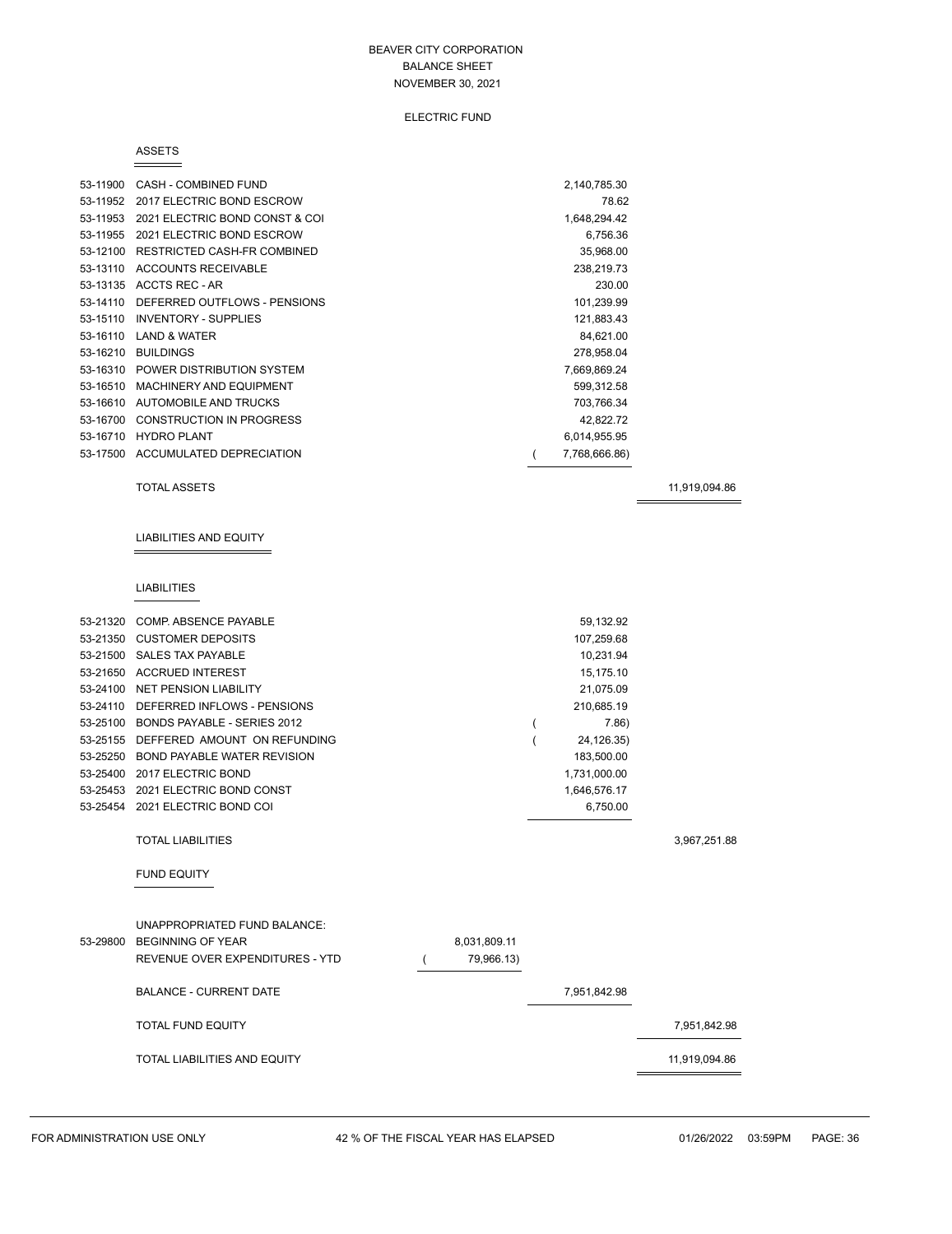# ELECTRIC FUND

|           |                                | PERIOD ACTUAL | <b>YTD ACTUAL</b> | <b>BUDGET</b> | <b>UNEARNED</b> | <b>PCNT</b> |
|-----------|--------------------------------|---------------|-------------------|---------------|-----------------|-------------|
|           | <b>REVENUE</b>                 |               |                   |               |                 |             |
| 53-37-100 | ELECTR SALES RESIDENT TAXABLE  | 58,977.75     | 382,521.20        | 950,000.00    | 567,478.80      | 40.3        |
| 53-37-110 | ELECTR SALES-RESIDENT EXEMPT   | 241.20        | 1,337.46          | 2,500.00      | 1,162.54        | 53.5        |
| 53-37-150 | ELECTR SALES-COMMERCIAL TAXABL | 82,824.47     | 505,317.51        | 1,000,000.00  | 494,682.49      | 50.5        |
| 53-37-160 | ELECTR SALES COMMERCIAL-EXEMPT | 45,291.33     | 356,551.20        | 800,000.00    | 443,448.80      | 44.6        |
| 53-37-200 | <b>CONNECTION FEES</b>         | 1,040.00      | 9,145.00          | 15,000.00     | 5,855.00        | 61.0        |
| 53-37-250 | ELECTRIC BASE RATE RES         | 13,290.68     | 66,210.35         | 145,000.00    | 78,789.65       | 45.7        |
| 53-37-260 | ELECTRIC BASE RATE COMM        | 6,720.00      | 33,734.19         | 75,000.00     | 41,265.81       | 45.0        |
| 53-37-300 | <b>PENALTIES</b>               | 1,933.88      | 9,697.93          | 15,000.00     | 5,302.07        | 64.7        |
| 53-37-400 | <b>SALE OF MATERIALS</b>       | .00           | 1,746.00          | 500.00        | 1,246.00        | 349.2       |
|           | <b>TOTAL REVENUE</b>           | 210,319.31    | 1,366,260.84      | 3,003,000.00  | 1,636,739.16    | 45.5        |
|           | <b>OTHER</b>                   |               |                   |               |                 |             |
| 53-38-100 | <b>INTEREST EARNINGS</b>       | 1,207.47      | 4,577.65          | 10,000.00     | 5,422.35        | 45.8        |
| 53-38-300 | <b>LOAN PROCEEDS</b>           | 563,423.83    | 563,423.83        | 2,250,000.00  | 1,686,576.17    | 25.0        |
| 53-38-400 | SALE OF FIXED ASSETS           | .00           | 25,000.00         | 500.00        | 24,500.00)      | 5000.0      |
| 53-38-900 | <b>SUNDRY</b>                  | .00           | 129,814.98        | 10,000.00     | 119,814.98)     | 1298.2      |
| 53-38-910 | <b>NEW ELECTRIC METERS</b>     | .00           | 1,610.00          | 4,000.00      | 2,390.00        | 40.3        |
|           | <b>TOTAL OTHER</b>             | 564,631.30    | 724,426.46        | 2,274,500.00  | 1,550,073.54    | 31.9        |
|           | <b>TOTAL FUND REVENUE</b>      | 774,950.61    | 2,090,687.30      | 5,277,500.00  | 3,186,812.70    | 39.6        |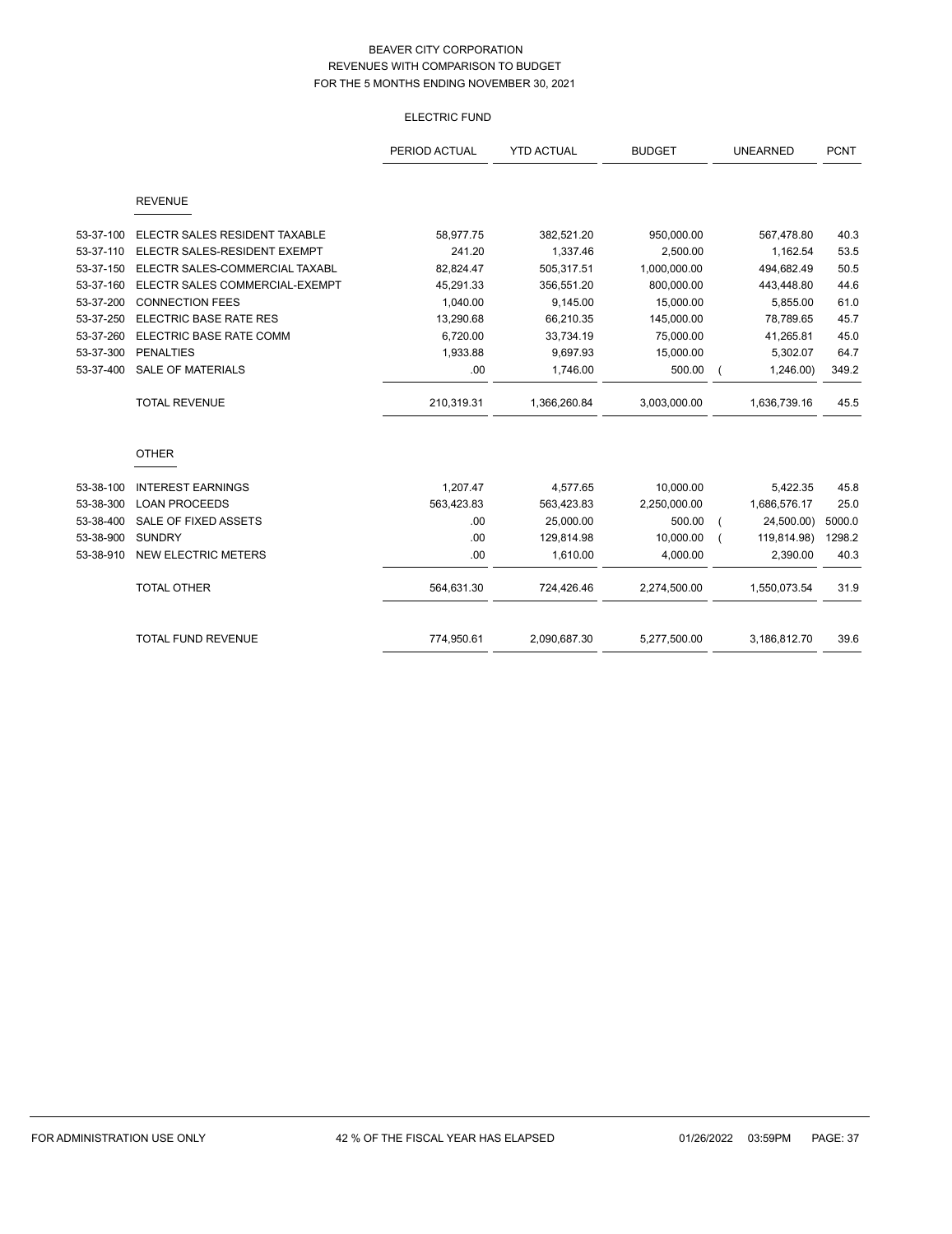# ELECTRIC FUND

|           |                                 | PERIOD ACTUAL | <b>YTD ACTUAL</b>      | <b>BUDGET</b> |                | UNEXPENDED   | <b>PCNT</b> |
|-----------|---------------------------------|---------------|------------------------|---------------|----------------|--------------|-------------|
|           |                                 |               |                        |               |                |              |             |
|           | <b>GENERATOR</b>                |               |                        |               |                |              |             |
| 53-81-110 | SALARIES AND WAGES              | 23,518.10     | 113,811.31             | 256,000.00    |                | 142,188.69   | 44.5        |
| 53-81-130 | <b>EMPLOYEE BENEFITS</b>        | 10,261.71     | 52,358.29              | 145,000.00    |                | 92,641.71    | 36.1        |
| 53-81-225 | <b>ADMIN SERVICES</b>           | .00           | .00                    | 20,000.00     |                | 20,000.00    | .0          |
| 53-81-230 | <b>TRAVEL</b>                   | .00           | 2,191.87               | 3,000.00      |                | 808.13       | 73.1        |
| 53-81-260 | OPERATING & MAINTENANCE         | 6,710.53      | 12,705.80              | 48,000.00     |                | 35,294.20    | 26.5        |
| 53-81-310 | PROF SERV-ATTORNEY FEES         | 563.12        | 830.37                 | 10,000.00     |                | 9,169.63     | 8.3         |
| 53-81-510 | <b>INSURANCE - POWER PLANTS</b> | .00           | 19,938.20              | 12,000.00     | (              | 7,938.20)    | 166.2       |
| 53-81-650 | <b>DEPRECIATION</b>             | 18,611.79     | 74,447.16              | .00           | (              | 74,447.16)   | .0          |
| 53-81-730 | CAPITAL OUTLAY - IMPROVEMENTS   | 98.25         | 98.25                  | 5,000.00      |                | 4,901.75     | 2.0         |
| 53-81-731 | CAPITAL OUTLAY PLANT #1         | 720.00        | 2,776.32               | 750,000.00    |                | 747,223.68   | .4          |
| 53-81-734 | CAPITAL OUTLAY - PLANT #4       | 222,204.32    | 504,780.72             | 5,000.00      | $\overline{ }$ | 499,780.72)  | 10095.      |
| 53-81-735 | CAPITAL OUTLAY- HYDRO #2        | 91,580.00     | 109,080.00             | 1,500,000.00  |                | 1,390,920.00 | 7.3         |
| 53-81-740 | CAPITAL OUTLAY - EQUIPMENT      | 10,320.00     | 15,320.00              | 15,000.00     |                | 320.00)      | 102.1       |
| 53-81-860 | <b>BOND INTEREST PAYMENT</b>    | .00           | 26,660.34              | 49,431.00     |                | 22,770.66    | 53.9        |
| 53-81-901 | <b>BOND RESERVES</b>            | .00           | .00                    | 6,400.00      |                | 6,400.00     | .0          |
| 53-81-910 | <b>TRANSFER TO GF</b>           | .00           | .00                    | 37,500.00     |                | 37,500.00    | .0          |
|           | <b>TOTAL GENERATOR</b>          | 384,587.82    | 934,998.63             | 2,862,331.00  |                | 1,927,332.37 | 32.7        |
|           | <b>DISTRIBUTION</b>             |               |                        |               |                |              |             |
| 53-82-050 | POWER PURCHASED                 | 181,344.06    | 651,710.20             | 1,200,000.00  |                | 548,289.80   | 54.3        |
| 53-82-110 | SALARIES AND WAGES              | 40,903.17     | 189,798.30             | 440,000.00    |                | 250,201.70   | 43.1        |
| 53-82-130 | <b>EMPLOYEE BENEFITS</b>        | 17,659.73     | 88,720.24              | 265,000.00    |                | 176,279.76   | 33.5        |
| 53-82-225 | <b>ADMIN SERVICES</b>           | .00           | .00                    | 20,000.00     |                | 20,000.00    | .0          |
| 53-82-230 | <b>TRAVEL</b>                   | 162.40        | 2,167.23               | 4,000.00      |                | 1,832.77     | 54.2        |
| 53-82-260 | OPERATING & MAINTENANCE         | 6,302.82      | 72,261.97              | 100,000.00    |                | 27,738.03    | 72.3        |
| 53-82-510 | INSURANCE - DISTRIBUTION SYSTE  | .00           | 19,938.20              | 12,000.00     | (              | 7,938.20)    | 166.2       |
| 53-82-650 | <b>DEPRECIATION</b>             | 22,412.08     | 89,648.32              | .00           | (              | 89,648.32)   | .0          |
| 53-82-730 | CAPITAL OUTLAY - IMPROVEMENTS   | 10,210.00     | 103,135.07             | 194,869.00    |                | 91,733.93    | 52.9        |
| 53-82-740 | CAPITAL OUTLAY - EQUIPMENT      | 10,320.00     | 15,320.00              | 30,000.00     |                | 14,680.00    | 51.1        |
| 53-82-800 | TRANSFER TO G/F FOR SERVICES    | .00           | .00                    | 37,500.00     |                | 37,500.00    | .0          |
| 53-82-890 | <b>BOND ADMINISTRATION FEES</b> | .00           | 1,750.00               | .00           |                | 1,750.00)    | .0          |
| 53-82-900 | <b>BAD DEBTS</b>                | .00           | 1,205.27               | 2,000.00      |                | 794.73       | 60.3        |
| 53-82-901 | BAD DEBT - AR                   | .00           | .00                    | 5,000.00      |                | 5,000.00     | $\cdot$ 0   |
|           | 53-82-920 TRANSFER TO SURPLUS   | .00           | .00                    | 104,800.00    |                | 104,800.00   | .0          |
|           | <b>TOTAL DISTRIBUTION</b>       | 289,314.26    | 1,235,654.80           | 2,415,169.00  |                | 1,179,514.20 | 51.2        |
|           | TOTAL FUND EXPENDITURES         | 673,902.08    | 2,170,653.43           | 5,277,500.00  |                | 3,106,846.57 | 41.1        |
|           | NET REVENUE OVER EXPENDITURES   | 101,048.53    | 79,966.13)<br>$\left($ | .00           |                | 79,966.13    | .0          |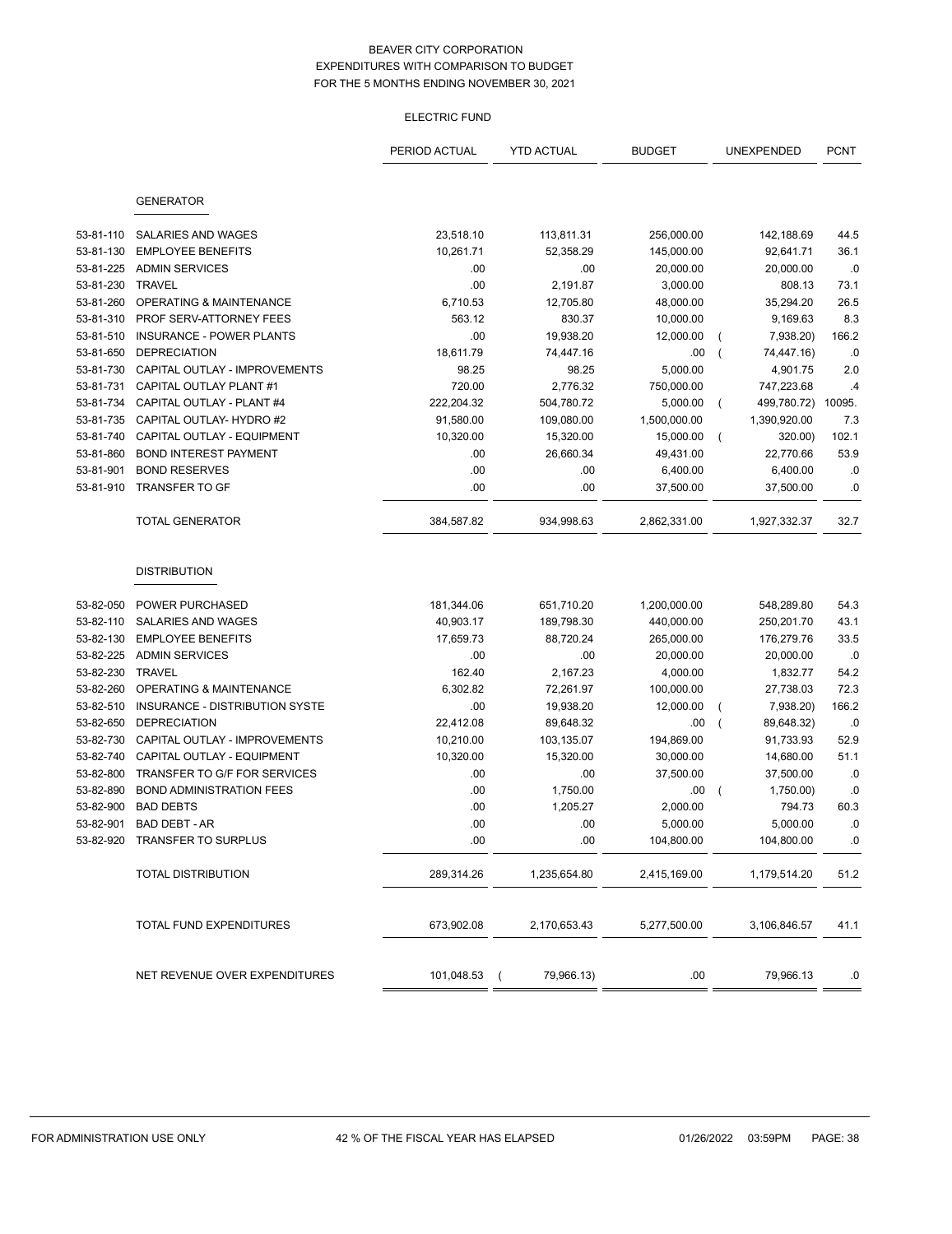FUND 76

#### ASSETS

76-11900 CASH - COMBINED FUND 130,850.78

TOTAL ASSETS 30,850.78

# LIABILITIES AND EQUITY

### LIABILITIES

|          | 76-21500 WAGES PAYABLE                | 54,628.28 |            |
|----------|---------------------------------------|-----------|------------|
|          | 76-22210 FICA PAYABLE                 | 11,059.76 |            |
|          | 76-22220 FEDERAL WITHHOLDING PAYABLE  | 4,410.04  |            |
|          | 76-22230 STATE WITHHOLDING PAYABLE    | 8.355.99  |            |
|          | 76-22250 WORKERS COMPENSATION PAYABLE | 2,706.89) |            |
|          | 76-22300 RETIREMENT PAYABLE           | 9,687.19  |            |
|          | 76-22310 401-K PAYABLE                | 4,811.73  |            |
|          | 76-22320 401-K INSTALLMENTS PAYABLE   | 723.43    |            |
|          | 76-22330 457 PAYABLE                  | 225.00    |            |
|          | 76-22340 ROTH IRA PAYABLE             | 195.00    |            |
|          | 76-22400 BC INVESTMENTS PAYABLE       | 30.00     |            |
|          | 76-22410 UPEA DUES PAYABLE            | 207.60    |            |
|          | 76-22500 HEALTH INSURANCE PAYABLE     | 31,369.88 |            |
|          | 76-22510 HSA PAYABLE                  | 3.465.76  |            |
|          | 76-22520 CANCER INSURANCE PAYABLE     | 599.28    |            |
|          | 76-22530 LIBERTY NATIONAL PAYABLE     | 279.58    |            |
|          | 76-22540 ULGT PAYABLE                 | 509.56    |            |
| 76-22550 | LTD INSURANCE PAYABLE                 | 282.17    |            |
|          | 76-22560 PEHP PAYABLE                 | 2,453.37  |            |
|          | 76-22570 EMI TELEMED PAYABLE          | 80.00     |            |
|          | 76-22600 BCEA - FLOWER FUND PAYABLE   | 120.00    |            |
|          | 76-22700 EMPLOYEE UTILITIES PAYABLE   | 775.00    |            |
|          | 76-22800 CELL PHONE PAYABLE           | 725.95)   |            |
|          | 76-22820 CEMETARY LOT PAYABLE         | 15.00     |            |
|          | <b>TOTAL LIABILITIES</b>              |           | 130,850.78 |
|          | <b>TOTAL LIABILITIES AND EQUITY</b>   |           | 130,850.78 |
|          |                                       |           |            |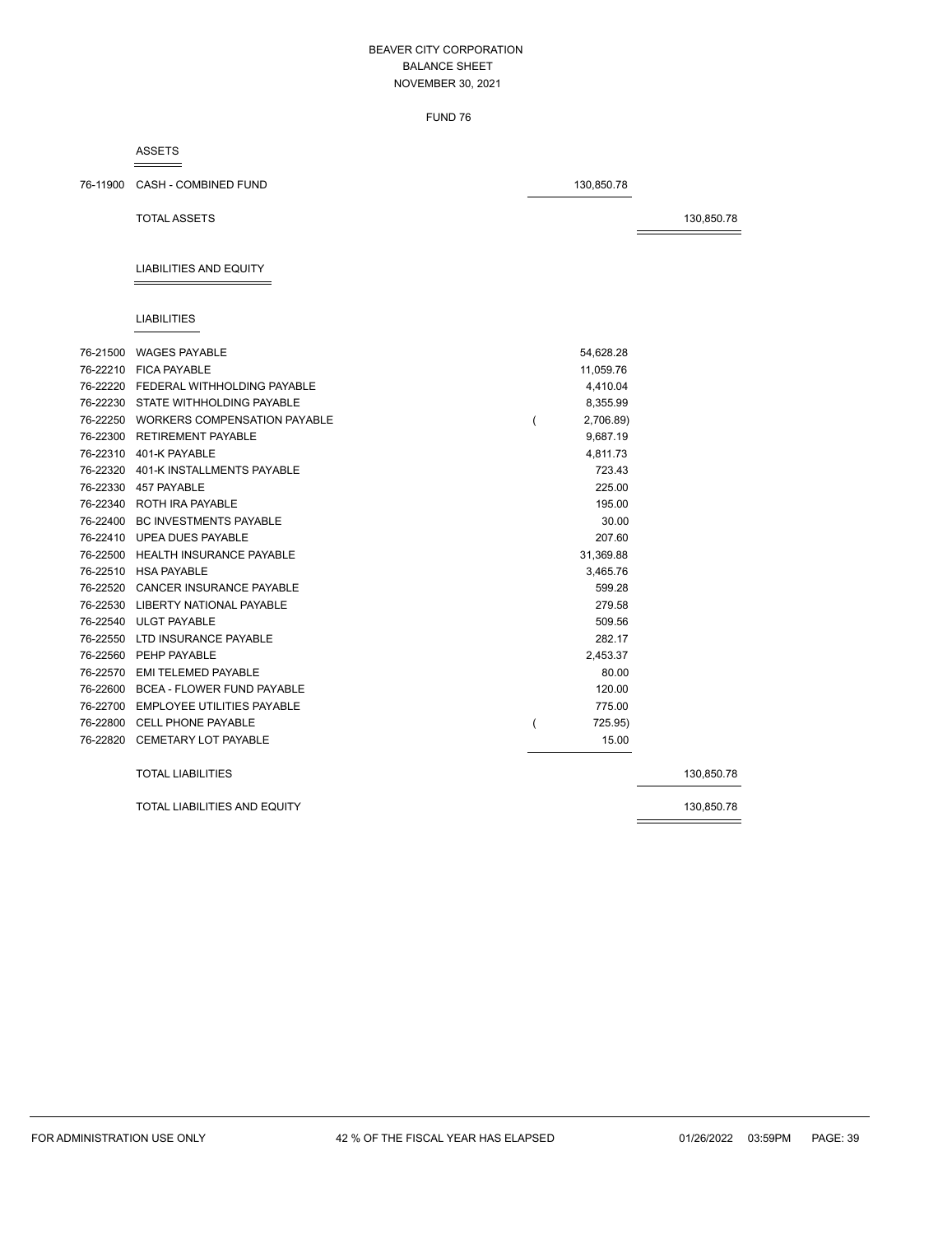# PERPETUAL CARE FUND

ASSETS

|          | 79-11900 CASH - COMBINED FUND RESTRICTE                                                                                       |                                       | 98,758.13 |           |
|----------|-------------------------------------------------------------------------------------------------------------------------------|---------------------------------------|-----------|-----------|
|          | <b>TOTAL ASSETS</b>                                                                                                           |                                       |           | 98,758.13 |
|          | <b>LIABILITIES AND EQUITY</b>                                                                                                 |                                       |           |           |
|          | <b>FUND EQUITY</b>                                                                                                            |                                       |           |           |
| 79-29610 | UNAPPROPRIATED FUND BALANCE:<br><b>RESERVED FUND BALANCE</b><br>79-29800 BEGINNING OF YEAR<br>REVENUE OVER EXPENDITURES - YTD | 100,938.78<br>12,761.99)<br>10,581.34 |           |           |
|          | <b>BALANCE - CURRENT DATE</b>                                                                                                 |                                       | 98,758.13 |           |
|          | TOTAL FUND EQUITY                                                                                                             |                                       |           | 98,758.13 |
|          | TOTAL LIABILITIES AND EQUITY                                                                                                  |                                       |           | 98,758.13 |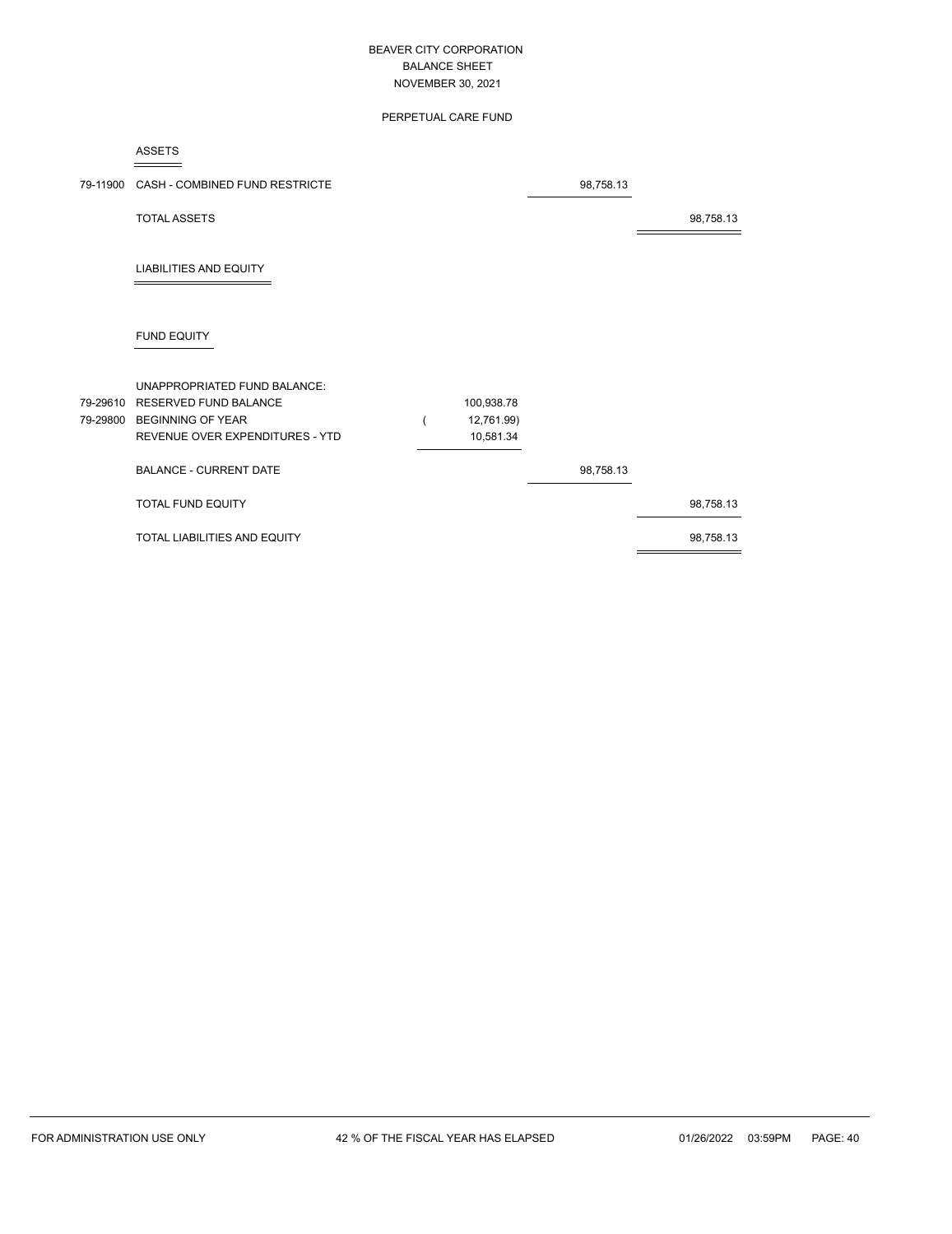# PERPETUAL CARE FUND

|           |                                                               | PERIOD ACTUAL | <b>YTD ACTUAL</b> | <b>BUDGET</b> | <b>UNEARNED</b> | <b>PCNT</b> |
|-----------|---------------------------------------------------------------|---------------|-------------------|---------------|-----------------|-------------|
| 79-34-820 | <b>CHARGES FOR SERVICES</b><br>PERPETUAL CARE - SALE OF PLOTS | 6,630.00      | 10,450.00         | 16,000.00     | 5,550.00        | 65.3        |
|           |                                                               |               |                   |               |                 |             |
|           | TOTAL CHARGES FOR SERVICES                                    | 6,630.00      | 10,450.00         | 16,000.00     | 5,550.00        | 65.3        |
|           | <b>OTHER</b>                                                  |               |                   |               |                 |             |
| 79-38-100 | <b>INTEREST EARNINGS</b>                                      | 27.37         | 131.34            | 300.00        | 168.66          | 43.8        |
|           | <b>TOTAL OTHER</b>                                            | 27.37         | 131.34            | 300.00        | 168.66          | 43.8        |
|           | <b>TOTAL FUND REVENUE</b>                                     | 6,657.37      | 10,581.34         | 16,300.00     | 5,718.66        | 64.9        |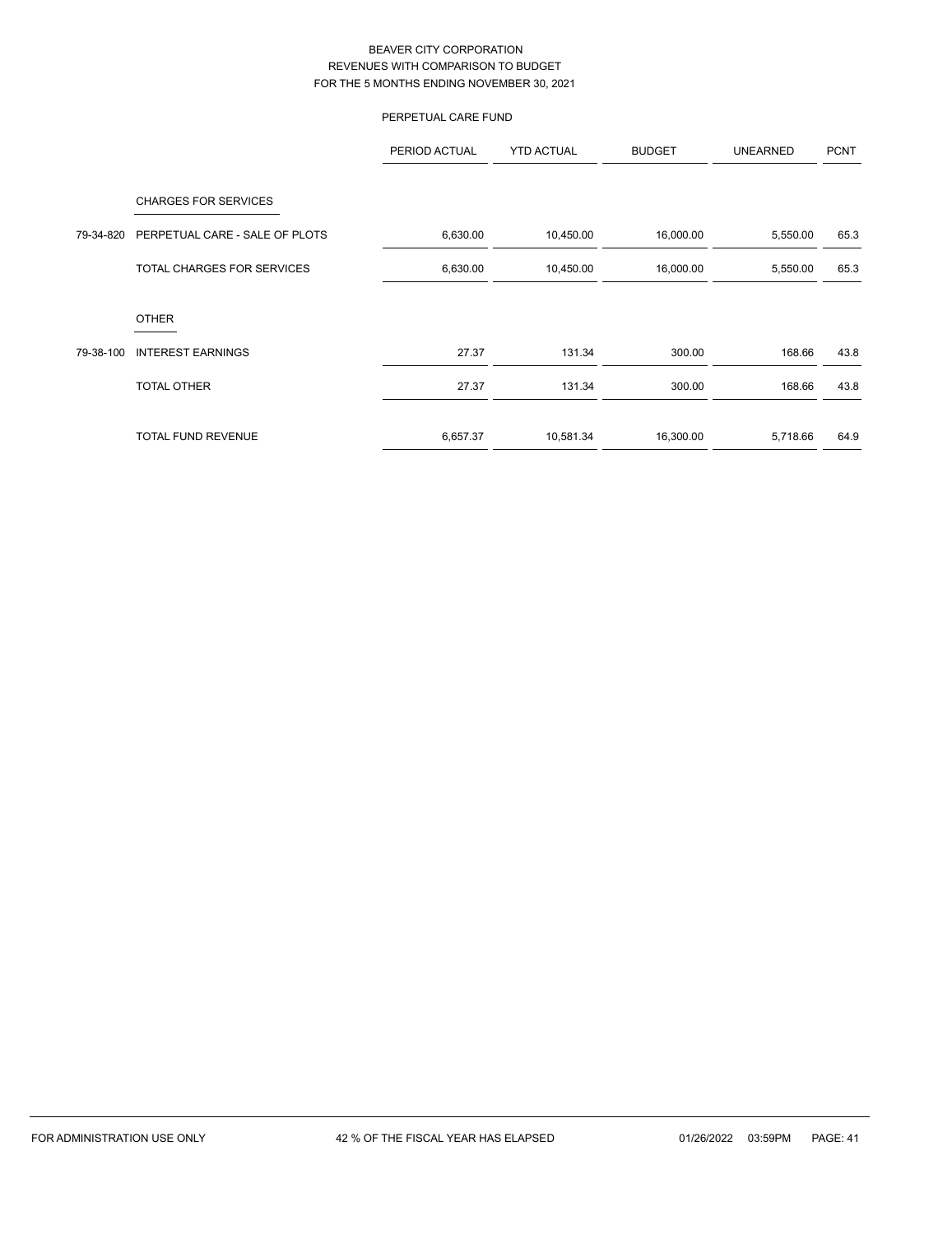|           |                                | PERPETUAL CARE FUND |                   |               |            |             |
|-----------|--------------------------------|---------------------|-------------------|---------------|------------|-------------|
|           |                                | PERIOD ACTUAL       | <b>YTD ACTUAL</b> | <b>BUDGET</b> | UNEXPENDED | <b>PCNT</b> |
|           | <b>EXPENDITURES</b>            |                     |                   |               |            |             |
| 79-40-911 | TRANS TO G.F. - CAPITAL IMPROV | .00                 | .00               | 16,300.00     | 16,300.00  | .0          |
|           | <b>TOTAL EXPENDITURES</b>      | .00.                | .00               | 16,300.00     | 16,300.00  | .0          |
|           | <b>TOTAL FUND EXPENDITURES</b> | .00.                | .00               | 16,300.00     | 16,300.00  | .0          |
|           | NET REVENUE OVER EXPENDITURES  | 6,657.37            | 10,581.34         | .00           | 10,581.34) | .0          |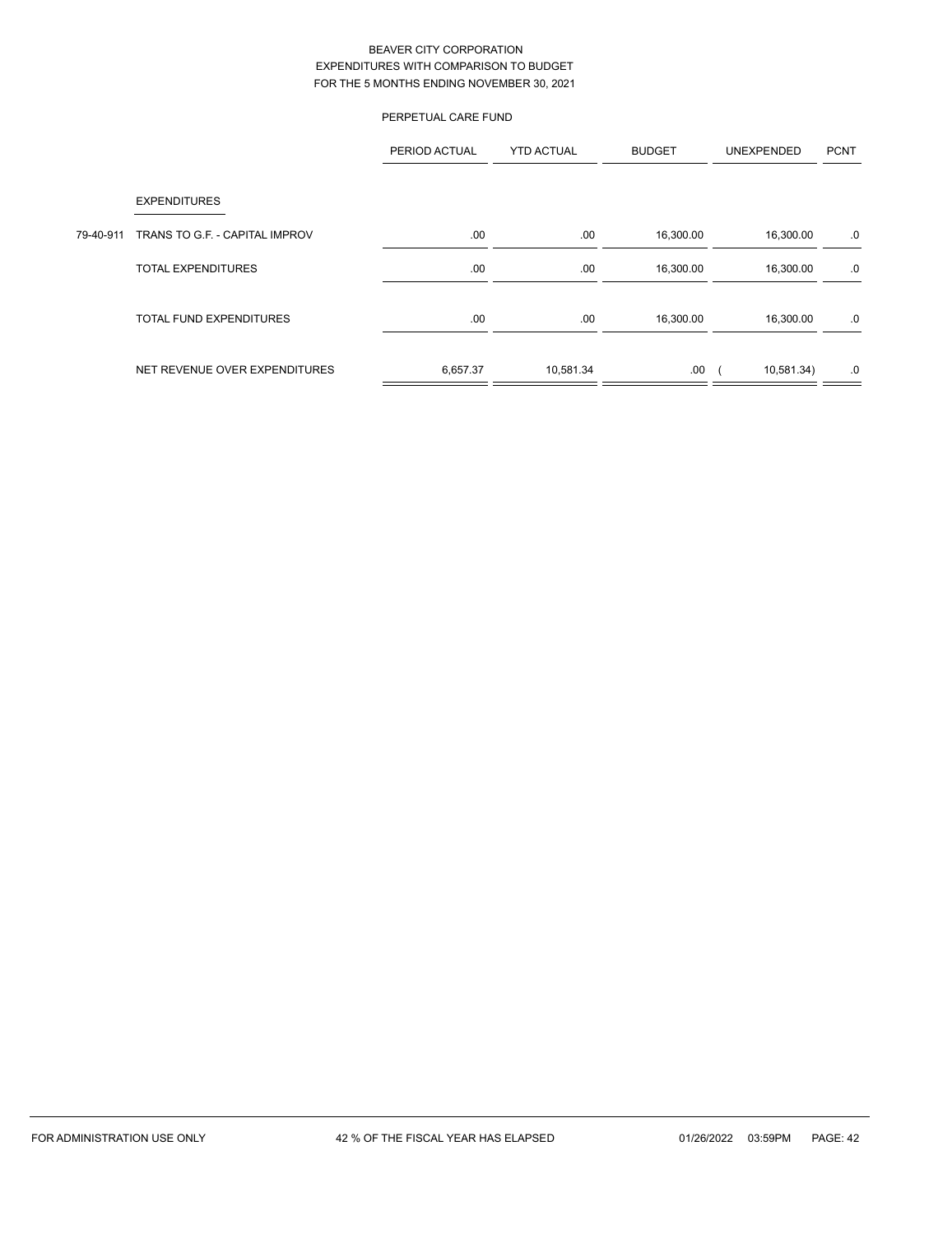# GENERAL FIXED ASSETS

#### ASSETS

| 91-16110 | LAND                                    | 189,848.82    |
|----------|-----------------------------------------|---------------|
|          | 91-16120 CONSTRUCTION IN PROGRSS        | 16.944.69     |
| 91-16210 | <b>BUILDINGS</b>                        | 2,735,924.52  |
|          | 91-16215 ACCUMULATED DEPRECIATION BLD   | 752,214.35)   |
| 91-16310 | IMPROVE OTHER THAN BUILDINGS            | 6,741,387.32  |
|          | 91-16315 ACCUMULATED DEPRECIATION IMP   | 3,497,714.68) |
|          | 91-16410 OFFICE FURNITURE AND EQUIPMENT | 113,031.47    |
|          | 91-16415 ACCUMULATED DEPRECIATION OFFIC | 92,530.76)    |
| 91-16510 | MACHINERY AND EQUIPMENT                 | 1,139,968.89  |
|          | 91-16515 ACCUMULATED DEPRECIATION M & E | 747,471.32)   |
| 91-16610 | AUTOMOBILES AND TRUCKS                  | 170,940.74    |
|          | 91-16615 ACCUMULATED DEPRECIATION AUTO  | 104,044.14)   |
| 91-16710 | <b>INFRASTRUCTURE</b>                   | 2,063,938.41  |
|          | 91-16715 ACCUMULATED DEPRECIATION INFRE | 424,774.85)   |

TOTAL ASSETS 7,553,234.76

LIABILITIES AND EQUITY

# FUND EQUITY

| 91-29900 | UNAPPROPRIATED FUND BALANCE:<br>INVESTMENT IN G/F FIXED ASSETS | 7,553,234.76 |              |              |
|----------|----------------------------------------------------------------|--------------|--------------|--------------|
|          | <b>BALANCE - CURRENT DATE</b>                                  |              | 7,553,234.76 |              |
|          | <b>TOTAL FUND EQUITY</b>                                       |              |              | 7,553,234.76 |
|          | TOTAL LIABILITIES AND EQUITY                                   |              |              | 7,553,234.76 |